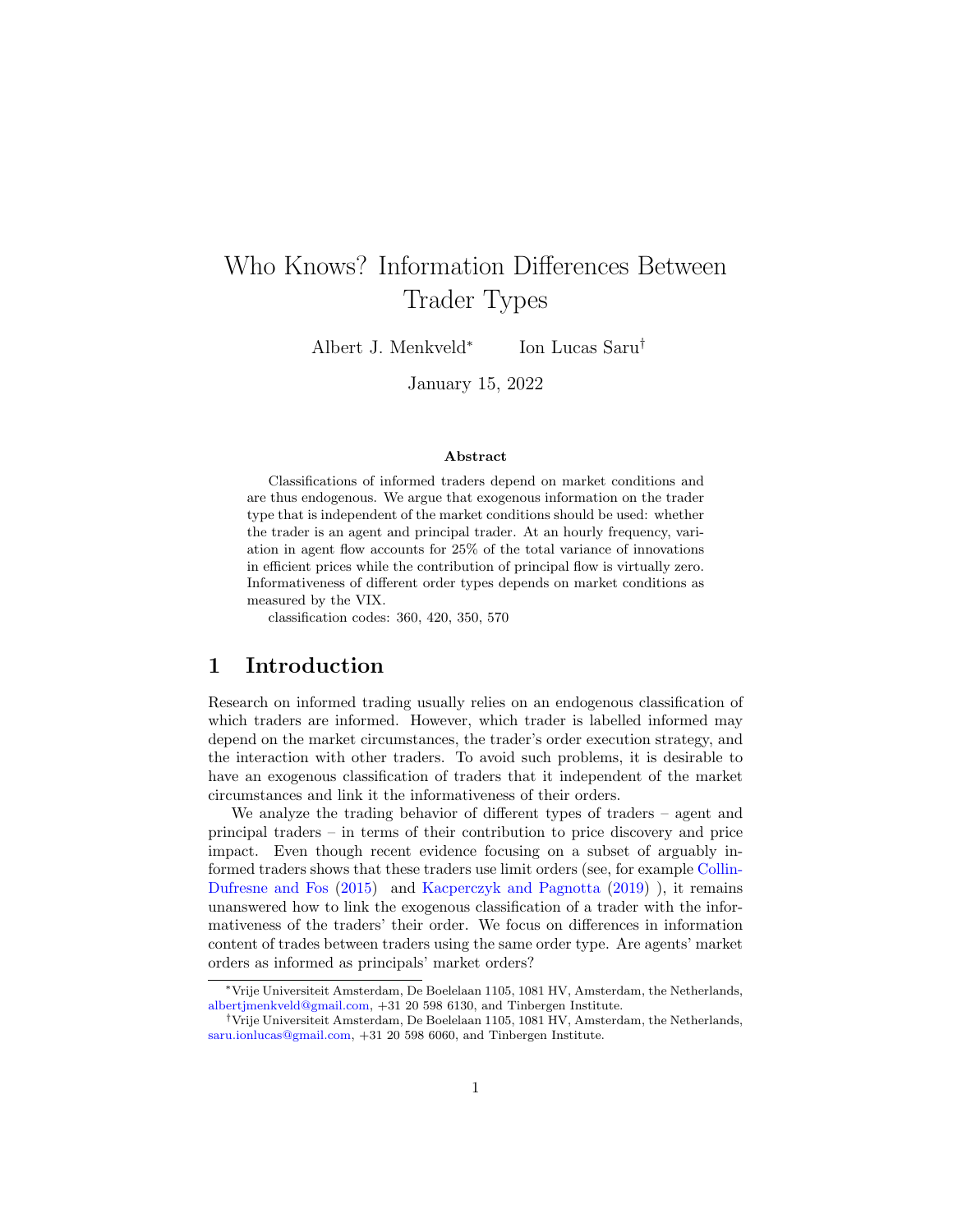We propose a state space model to estimate the contribution of orders of different traders to price discovery. Our model controls for differences in trading volume. Thus, even though trading volume between agents and principals differs, we estimate the information content in order flow scaled by volume. The state space framework allows us to disentangle transitory and permanent movements in security prices. Based on this, we identify whether price changes are due to information or price pressure. Even if agents and principals use the same order type, the order's contribution to price discovery differs.

We exhibit our main results in Figure [1.](#page-2-0) At an hourly frequency, aggressive orders used by agents account for 25% of the variance of innovations in efficient prices, while the contribution of aggressive principal orders is virtually zero. Our findings indicate that besides the order type, also information on the trader using the order is relevant for its informativeness.

We show that order informativeness depends on market conditions as measured by the VIX. Efficient price changes load stronger on agents' market orders in high-VIX periods and weaker in low-VIX periods. In low-VIX periods, efficient price innovations load stronger on agents' limit orders. Also, the variance of innovations in efficient prices is lower in low-VIX periods while the variance of pricing errors is virtually the same across market conditions. Our findings are consistent with at least some agents with information using limit orders in times of low market volatility. This complements the findings of [Menkveld, Yueshen,](#page-35-0) [and Zhu](#page-35-0) [\(2017\)](#page-35-0) who show that volume migrates between trading venues dependent on the market conditions. We show that information scaled by trading volume varies with market volatility.

In light of a recent literature analyzing closing auctions in equity markets [\(Bogousslavsky and Muravyev,](#page-32-0) [2021;](#page-32-0) [Comerton-Forde and Rindi,](#page-33-1) [2021\)](#page-33-1), we analyze opening and closing auctions in futures markets. Our results indicate no significant differences in terms of price discovery and liquidity provision of the traders between opening auctions and continuous trading. For closing auctions, we do not find differences in terms of price discovery but evidence that agents and principals trade stronger against pricing errors. Rather than creating auction price deviations, this reduces deviations from efficient prices.

Our analysis focuses on trading in Euro STOXX 50 index futures, capturing the 50 largest companies in the Eurozone from eight countries. We use data on futures trading as futures are leading other instruments in terms of price discovery [\(Kawaller, Koch, and Koch,](#page-34-1) [1987;](#page-34-1) [Stoll and Whaley,](#page-35-1) [1990;](#page-35-1) [Hasbrouck,](#page-34-2) [2003;](#page-34-2) [Tse, Bandyopadhyay, and Shen,](#page-35-2) [2006\)](#page-35-2). Since we are asking the question how different traders contribute to price discovery, we want to analyze the instrument where price discovery first occurs rather than analyzing instruments that are lagging in price discovery.<sup>[1](#page-1-0)</sup>

In contrast to existing studies on the use of order types by informed traders that focus on traders with stock-specific information [\(Collin-Dufresne and Fos,](#page-33-0) [2015;](#page-33-0) [Kacperczyk and Pagnotta,](#page-34-0) [2019\)](#page-34-0), we focus on information regarding a

<span id="page-1-0"></span><sup>&</sup>lt;sup>1</sup>In that case, traders might incorporate information into prices that has been revealed in other instruments. For this, however, the speed of the trader matters and the analysis might confound different effects.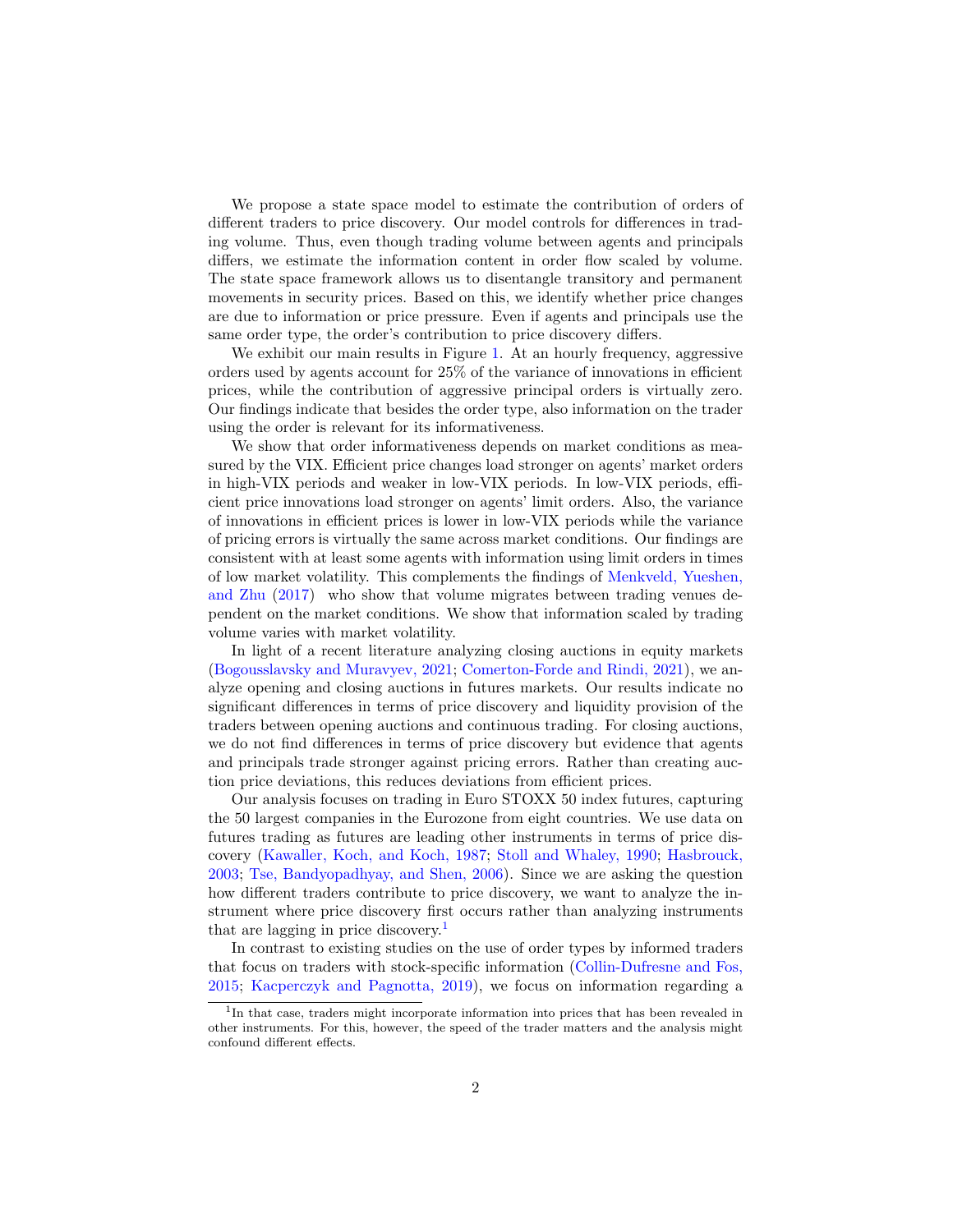<span id="page-2-0"></span>Figure 1: Hourly variances of pricing errors and efficient price innovations

The figure plots hourly variances of pricing errors and efficient price innovations as well as the share of agents' and principals' aggressive orders in these variances. The radius corresponds to the standard deviation of pricing errors and efficient price innovations, respectively, in bp.



(a) Pricing Errors

#### (b) Efficient Price Innovations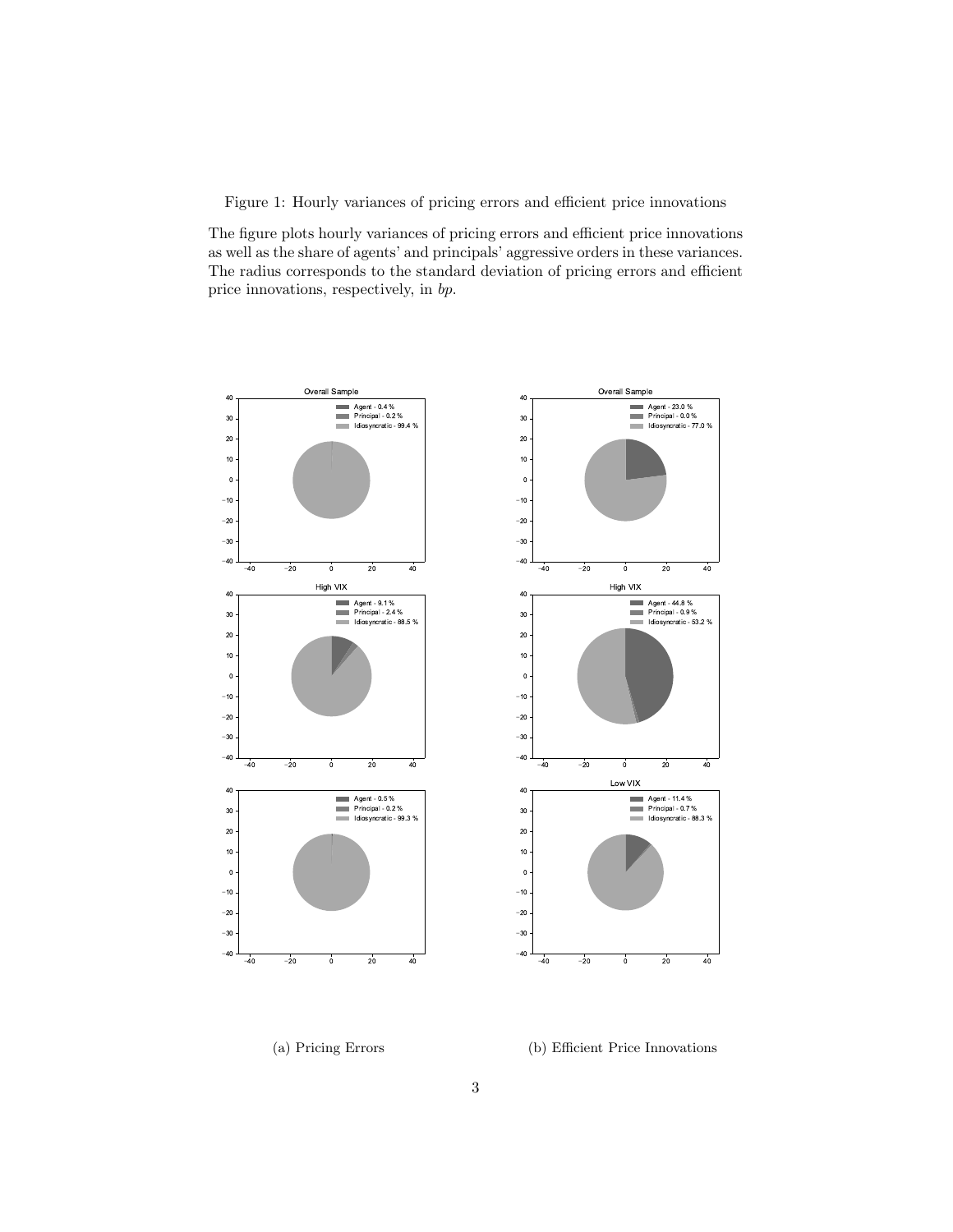basket of stocks. It is not clear that existing results extend to instruments that reflect a basket of multiple stocks. Prices of futures, such as the Euro STOXX 50 futures, reflect, next to information on the indexes constituents, information on the state of the "European" economy.[2](#page-3-0) We address the question how traders with this more general, macro-type of information trade upon their information and provide liquidity using different orders. We find that both information on the trader type as well as the order used matters for the expected informational content of the order relative to analyzing either on a stand-alone basis. Thus, with our work we contribute to the question of price efficiency and information incorporation into prices. Our results suggest that rather than relying on an endogenous classification of informed versus uninformed orders, research should focus on exogenous exchange versus non-exchange member trader types.

Our work relates to a vast literature studying information content of different order types as well as order submission by informed traders. In recent work, [Li, Ye, and Zheng](#page-34-3) [\(2021\)](#page-34-3) study different order types at the NYSE and evaluate their performance, also in terms of price discovery. However, they do not observe the traders submitting the orders. It is possible that the same trader uses different order types, depending on the market circumstances and the informational horizon. While we do not observe the exact order type, we observe whether a trade record stems from an aggressive or a passive order. However, we have information on the type of trader utilizing the order. Thus, observing how orders perform depending on which type of trader uses them allows us to infer valuable information on the trader's information and motivation. We find a pecking order of order types depending on market volatility. Our findings reveal that aggressive orders are relatively more informative in high-volatility periods and passive orders are less subject to adverse selection in low-volatility periods.

We address the question which order type is used by informed traders. The early literature assumes that informed traders use market order [\(Harris,](#page-34-4) [1998\)](#page-34-4). Recent evidence shows that informed investors use limit orders. For example, [Collin-Dufresne and Fos](#page-33-0) [\(2015\)](#page-33-0) find that 13D activist traders use limit orders. [Parlour](#page-35-3) [\(1998\)](#page-35-3) and [Foucault](#page-33-2) [\(1999\)](#page-33-2) study limit and market order submission by uninformed traders. Hollifield, Miller, and Sandås [\(2004\)](#page-34-5) theoretically and and empirically analyze optimal limit order submissions. In early empirical work, [Biais, Hillion, and Spatt](#page-32-1) [\(1995\)](#page-32-1) study limit order book dynamics and interac-tions between market and limit orders.<sup>[3](#page-3-1)</sup> [Bloomfield, O'Hara, and Saar](#page-32-2) [\(2005\)](#page-32-2), [Baruch, Panayides, and Venkataraman](#page-32-3) [\(2017\)](#page-32-3) and [Kacperczyk and Pagnotta](#page-34-0)  $(2019)$  find that informed traders use limit orders.<sup>[4](#page-3-2)</sup> Other work focuses on order

<span id="page-3-0"></span><sup>2</sup>Traders with stock-specific information can achieve a greater exposure to a stock by trading its shares or derivatives on its shares rather that trading futures on the index that contains the share.

<span id="page-3-1"></span><sup>&</sup>lt;sup>3</sup>[Goettler, Parlour, and Rajan](#page-33-3) [\(2009\)](#page-33-3) develop a model of the choice of acquiring information and choosing the order type and [Hoffmann](#page-34-6) [\(2014\)](#page-34-6) studies order choice in a market with HFTs.

<span id="page-3-2"></span> $4Brogaard$ , Hendershott, and Riordan [\(2019\)](#page-32-4) document that HFTs' limit orders contribute to price discovery, and [Fleming, Mizrach, and Nguyen](#page-33-4) [\(2018\)](#page-33-4) provide evidence consistent with price discovery through limit orders.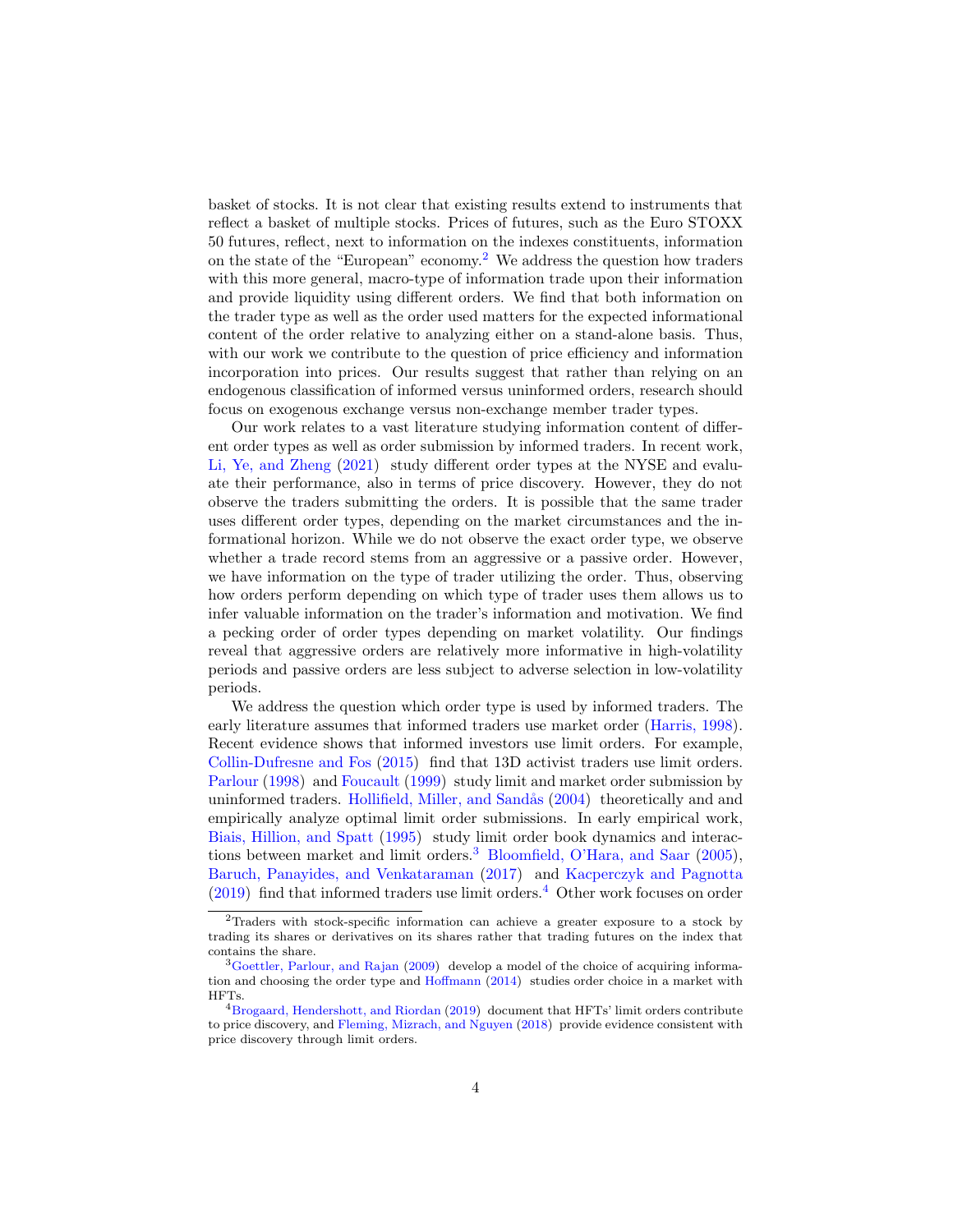choice by informed and uninformed traders, respectively. [Bloomfield, O'Hara,](#page-32-5) [and Saar](#page-32-5) [\(2015\)](#page-32-5) find that informed trader's order choice depends on whether they can hide liquidity and that they use more limit orders if liquidity not visible. [Kaniel and Liu](#page-34-7) [\(2006\)](#page-34-7) present a theoretical model in which informed trades can submit limit orders. In equilibrium, limit orders may contain more information than market orders. Also, if private information is more long-lived, the probability of using limit orders increases. Our results are consistent with the latter interpretation. However, the classification of traders into informed and uninformed traders is endogenous. We show that rather than relying on an endogenous classification, exogenous information on trader types contains information on the informativeness of the traders' orders as well price discovery under different market conditions. Overall, we find more information content in market orders, but our evidence suggests that agents' limit order are more informed at longer horizons and in times of low market volatility.

Several studies that analyze the trading behavior of groups of traders focus only on subgroups. [Kelley and Tetlock](#page-34-8) [\(2013\)](#page-34-8) study the usage of limit and market orders by retail investors. In contrast to us, they analyze trading and return patterns at a lower frequency and relate daily imbalances to monthly returns. They find that retail investors using market orders trade on new information. Also limit orders by retail investors provide liquidity and some limit orders may be informed. Hendershott, Livdan, and Schürhoff [\(2015\)](#page-34-9) study price discovery of institutional investors and find that they contribute to price discovery regarding news events. However, they do not distinguish between order types. In a recent study, [Beason and Wahal](#page-32-6) [\(2020\)](#page-32-6) study institutional trading algorithms and find that they mainly use limit orders. Hence, to the extent that institutional investors are informed, they are incorporating their information using limit orders. [Anand, Chakravarty, and Martell](#page-32-7) [\(2005\)](#page-32-7) analyze the intraday pattern of orders usage by liquidity traders and institutional traders. They find that institutional traders use market orders early during the day and limit orders later during the day. Our analysis incorporates information on different trader types (agents and principals) as well as information on the orders used. This allows us to analyze differences in the information content of orders scaled by volume.

[Barber et al.](#page-32-8) [\(2009\)](#page-32-8) study the Taiwanese market during the period 1995 – 1999. They distinguish between what they call aggressive and non-aggressive orders as the market only allowed for limit orders. They find that individual traders make losses through "aggressive orders" while aggressive and nonaggressive orders of institutions are profitable. We, in contrast, analyze a modern limit order book market that allows for submitting both market and limit orders.

The remainder of the paper is structured as follows. In Section [2](#page-5-0) we provide institutional details on Euro STOXX 50 futures trading before we describe the data in Section [3.](#page-5-1) Section [4](#page-10-0) discusses our state space methodology. We present our main results on relative differences in order flow informativeness by trading type in Section [5](#page-13-0) and results on opening and closing auction in Section [6.](#page-26-0) Finally, Section [7](#page-29-0) concludes.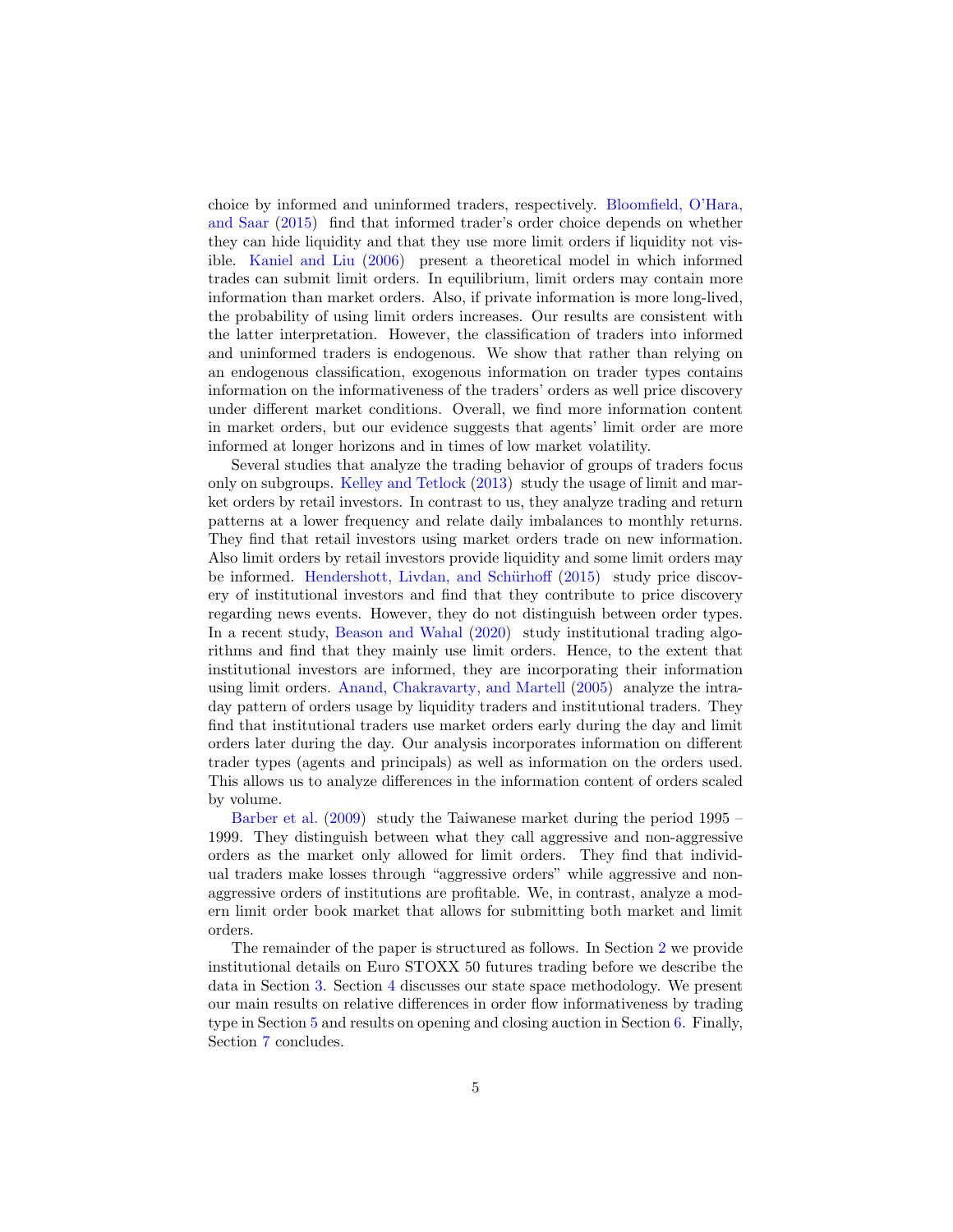### <span id="page-5-0"></span>2 Institutional Background

Our analysis focuses on Euro STOXX 50 futures, one of the most actively traded futures contracts in the world. The Euro STOXX 50 is the index for the largest companies of the Eurozone with the constituents registered in Belgium, Finland, France, Germany, Ireland, Italy, the Netherlands, and Spain.<sup>[5](#page-5-2)</sup> The constituents are not all listed at the same exchange, however the trading hours are aligned. Trading takes place in an electronic limit order book.

In our sample period, trading in Euro STOXX 50 futures takes place from 8 in the morning to 10 in the evening, Central European (Summer) Time. Trading starts with an opening auction in the morning. After continuous trading terminates in the evening, it is followed by a call phase of at least three minutes, before a closing auction is held.

### 2.1 Fee Structure

[Eurex](#page-33-5) [\(2021\)](#page-33-5) sets a fee structure that differentiates between principals (exchange members) and agents (non-exchange members). Exchange members include internationally operating banks as well a nationally operating European banks, proprietary trading firms, high frequency trading firms, global asset management companies, and other institutional investors. Non-exchnage members are by definition the remaining traders and include other institutional investors, pension funds, et cetera. According to Eurex, there is little migration of agents to principal accounts and retail order flow in agency order flow is negligible.

The standard fee per contract via the limit order book is 0.35 EUR for agents and 0.30 EUR for principals. A reduced fee beyond a certain volume threshold does not apply. Fees for cash settlement are 0.35 EUR and 0.30 EUR for agents and principals, respectively, and position closing adjustment fees are 0.70 EUR and 0.60 EUR. Rebates for liquidity provision are based on several components and amount up to 80%.[7](#page-5-4) Volume rebates are calculated on a monthly level and all volume across all index futures is taken into account.

### <span id="page-5-1"></span>3 Data

Our focus is on studying the information in order flow and liquidity provision by different trader types. We use proprietary trading data on Euro STOXX 50 futures from Eurex. The sample period spans from January 4, 2010 to December 7,  $2018<sup>8</sup>$  $2018<sup>8</sup>$  $2018<sup>8</sup>$  We focus on futures trading as futures are leading in terms of price

<span id="page-5-3"></span><span id="page-5-2"></span><sup>5</sup><https://www.stoxx.com/index-details?symbol=SX5E>

<sup>&</sup>lt;sup>6</sup>A list of exchange members can be found on the [Eurex website.](https://www.eurex.com/ex-en/trade/participant-list/exchange-participants/5138!search?state=H4sIAAAAAAAAADWKsQoCMRAFf0W2TqFtPsDKIuBhH5IXDawJ7m6Q47h_9xDSzTCzUY6Gq_Q3-TaY3d-XPq3EBFPy235wFbUbzCAzv6ppgIT4BPnL2VFtiUfGvRp0Tr3xGnIhXyIrHH0GZCVP5Eigg-1R8Z2zdrGj6VKNcYqaaP8BsKzzjqQAAAA&pageNum=33) We provide a list of all unique exchange members listed on Eurex' website in Appendix [A.](#page-36-0)

<span id="page-5-4"></span><sup>&</sup>lt;sup>7</sup>These include basic requirements, requirements for a combination of products, requirements for updating quotes in response to quote requests, size requirements, and maximum spread requirements.

<span id="page-5-5"></span><sup>8</sup>We restrict our sample to end in December 7, 2018 in order to avoid any confounding effects with a trading hour extension in the morning on December 8, 2018.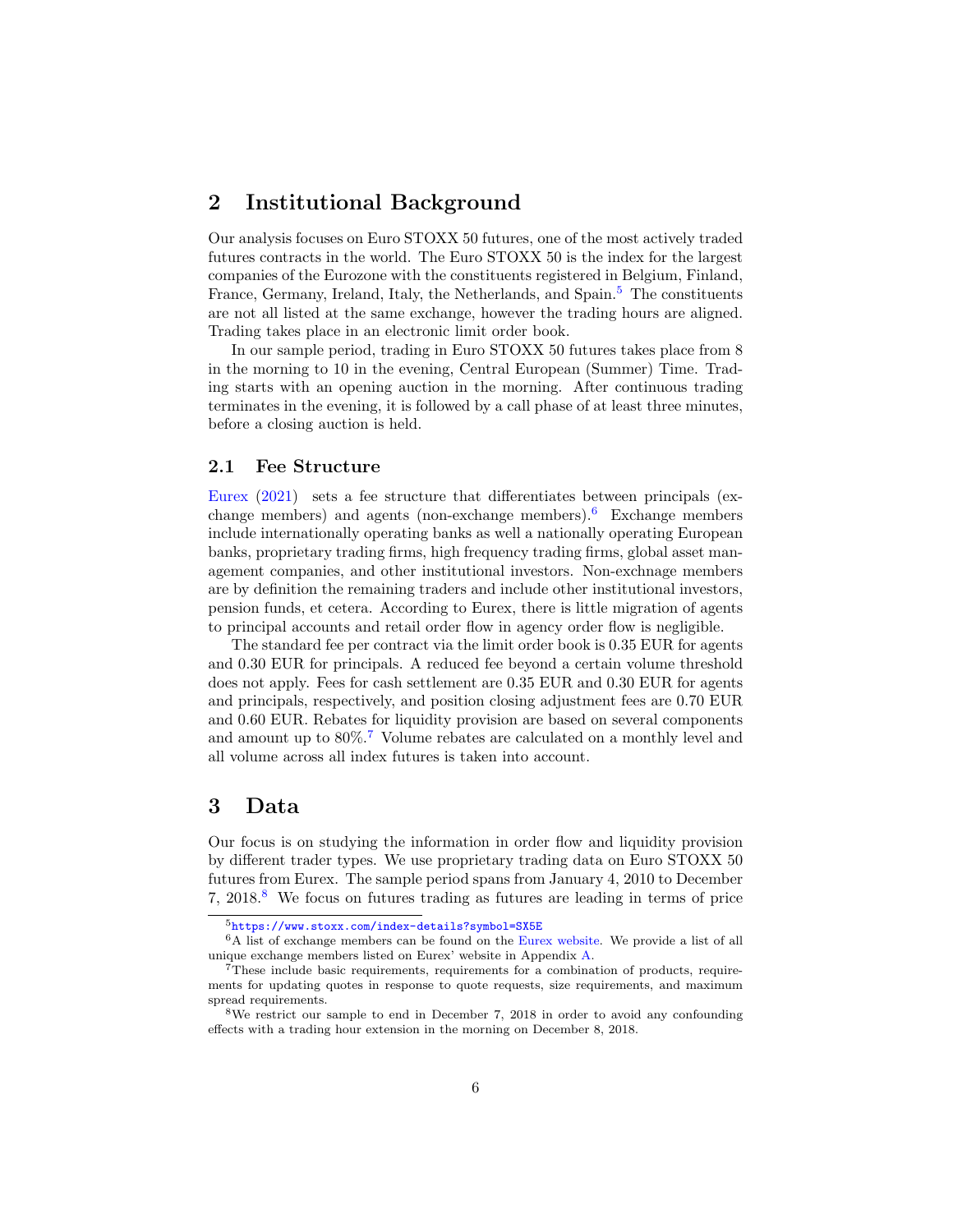discovery (see [Hasbrouck](#page-34-2)  $(2003)$ , among others).<sup>[9](#page-6-0)</sup> Central to our analysis is the information on the account role of a trader as well as whether the trader utilizes an aggressive order or not.<sup>[10](#page-6-1)</sup> The data contains the following information:

- Expiration of the futures contract.
- Indicator whether the trade is a buy or sell.
- Trade size.
- Execution price.
- Aggressor flag, whether the trade stems to a market or limit order. In the following, we label trades that pertain to a market or marketable limit order as aggressive trades and trades that stem to a limit order as passive trades.
- The account role of the trader, whether the trader is a principal or agent.
- Indicator whether the order was fully or partially executed in the trade.

The analysis is based on trading in the contract with the highest trading volume. This is usually the nearest-to-maturity contract.<sup>[11](#page-6-2)</sup> Also, we focus on continuous trading as only during continuous trading there is a limit order for every market order.[12](#page-6-3) Our focus is on the differences between different traders as well as how they trade on their information. We thus distinguish between aggressive and passive orders. This distinction is only meaningful during continuous trading. Furthermore, this assures that there are no confound effects with dynamics during the opening, closing, and intraday auctions [\(Bogousslavsky and Muravyev,](#page-32-0) [2021;](#page-32-0) [Comerton-Forde and Rindi,](#page-33-1) [2021\)](#page-33-1).

In the next section we describe details on the data cleaning procedure before we provide summary statistics for the data.

### 3.1 Data Cleaning

We identify continuous trading by requiring that for every timestamp, the volume of market orders equals the volume of limit orders. This classification is

<span id="page-6-0"></span><sup>&</sup>lt;sup>9</sup>An alternative is analyzing patterns in price discovery based on ETF trading data. [Has](#page-34-2)[brouck](#page-34-2) [\(2003\)](#page-34-2) finds that ETFs contribute significantly to price discovery as well, with the ETFs' contribution varying between instruments. Furthermore, [Menkveld and Yueshen](#page-35-4) [\(2019\)](#page-35-4) document a cross-market non-arbitrage relationship between S&P 500 futures and ETFs (Emini and SPY). Moreover, the futures market is less fragmented than the ETF market and very liquid.

<span id="page-6-1"></span><sup>&</sup>lt;sup>10</sup>We do not observe the exact order used. Orders at Eurex include next to market and limit orders also stop orders, orders for the closing auction, as well as one-cancels-other and book-or-cancel restrictions for limit orders [\(Eurex,](#page-33-6) [2021a\)](#page-33-6).

<span id="page-6-2"></span><sup>&</sup>lt;sup>11</sup>Similarly, [Huang](#page-34-10) [\(2018\)](#page-34-10) uses the contract with the highest volume. Our approach yields similar results to using the front contract and rolling over to the next contract a pre-specified number of days before expiration [\(Andersen et al.,](#page-32-9) [2007\)](#page-32-9).

<span id="page-6-3"></span><sup>&</sup>lt;sup>12</sup>This is in line with, for example, [Brogaard, Hendershott, and Riordan](#page-32-10)  $(2014)$ , who study the contribution of high-frequency traders to price discovery during continuous trading.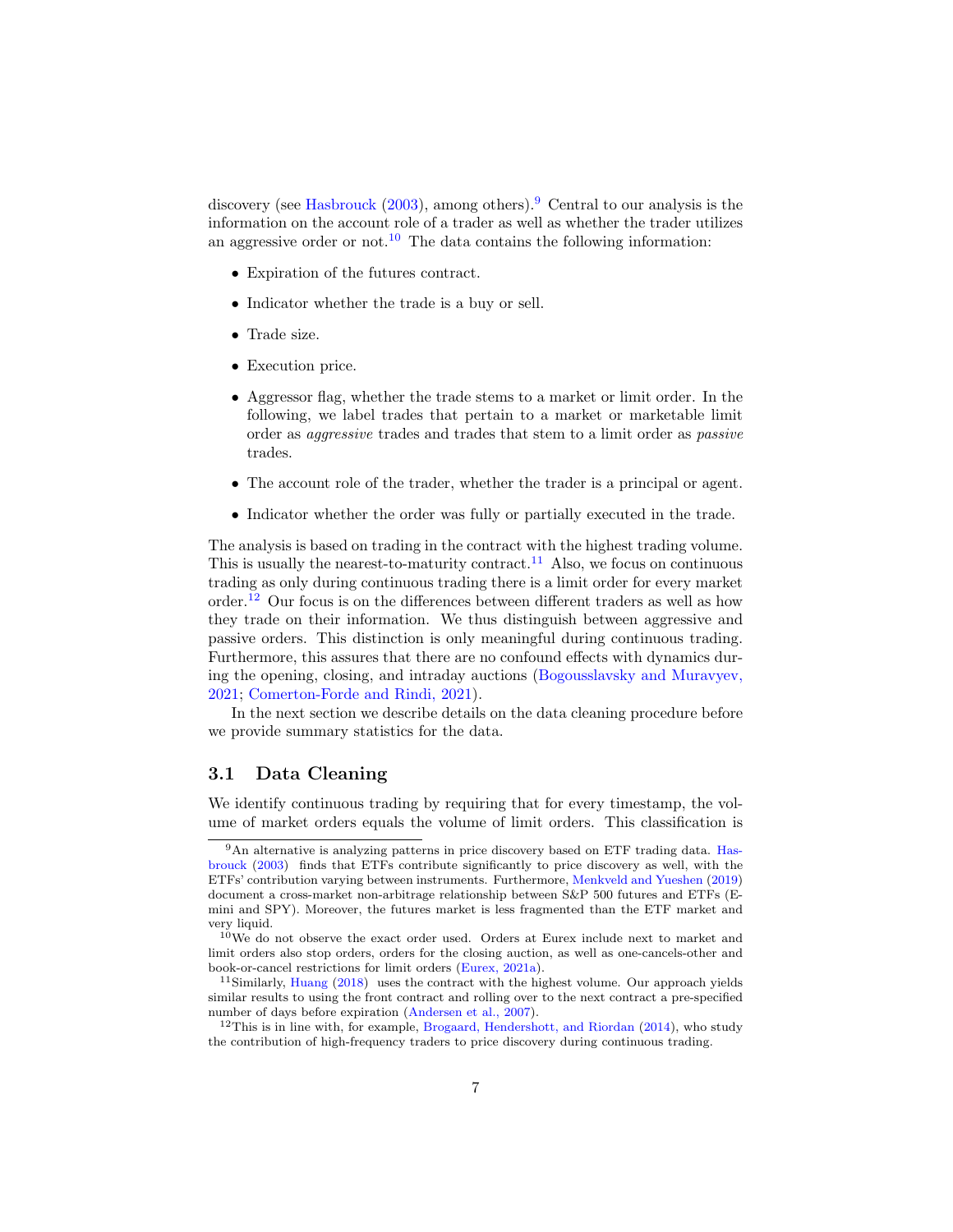performed based on the aggressor flag: the volume of aggressive orders has to equal the volume of passive orders. This is feasible for the period January 1, 2010 – May 7, 2013. On May 8, 2013, Eurex migrated its products to the T7 trading system. This causes some imprecision in the timestamps in the data of the following form. Orders that were executed against each other are not necessarily recorded at the same timestamp but at consecutive timestamps where the difference between the records is usually within the range of a few tens of milliseconds.[13](#page-7-0) Thus, requiring the volume of market orders to equal the volume of limit orders at every timestamp to identify continuous trading is not feasible.<sup>[14](#page-7-1)</sup>

We address this problem using an event time approach.<sup>[15](#page-7-2)</sup> Trades that are recorded at the same price within a defined time-interval are grouped together. Then, the total volume of limit orders and the total volume of market orders over the grouped trades are computed. If the total volume of limit orders equals the total volume of market orders, the trades are labeled as continuous trading and included in the main analysis.

The algorithm starts at the beginning of each trading day. For each pricetimestamp combination, a time window starting with that trade record is ini-tialized.<sup>[16](#page-7-3)</sup> All following trades that are executed within the time window at the same trading price are grouped together and assigned the timestamp of the first recorded trade in that group. Once a trade is executed at the same trading price but does not fall within the time window, or at a different trading price, a new time window starting from that trade record is initialized. Again, all trades that occur within the time window at the same execution price are grouped together. This procedure continues until the end of the trading day.

The only parameter that has to be chosen is the length of the time window. Choosing the window length trades off two factors. On the one hand, choosing a longer window length assures that all corresponding trades are grouped together even if there is substantial imprecision in the timestamps and high trading activity. On the other hand, if the window length is chosen too long and the volume of market orders and limit orders is not equal, substantial volume is excluded form the main analysis. We consider the possibilities of 100ms, 500ms, 2s, and 4s. In the main analysis, we focus on data that has been cleaned using a window length of 100ms. Our findings are robust to using a different window length.

<span id="page-7-0"></span><sup>13</sup>Also, it appears that this "noise" in the timestamps increases in times of high trading activity.

<span id="page-7-1"></span><sup>&</sup>lt;sup>14</sup>Also, market clearing does not hold for every timestamp as a results of the imprecision in the timestamps.

<span id="page-7-2"></span><sup>15</sup>Here we outline the main considerations and move a detailed discussion in Appendix [C.](#page-48-0) We discuss the advantages of an event-time approach over a wall-clock time approach in which all trades within a time unit are grouped together.

<span id="page-7-3"></span><sup>&</sup>lt;sup>16</sup>This approach is comparable to the methodology developed in [Aquilina, Budish, and](#page-32-11) [O'Neill](#page-32-11) [\(2021\)](#page-32-11), [Ernst](#page-33-7) [\(2020\)](#page-33-7), and [Ernst, Sokobin, and Spatt](#page-33-8) [\(2021\)](#page-33-8).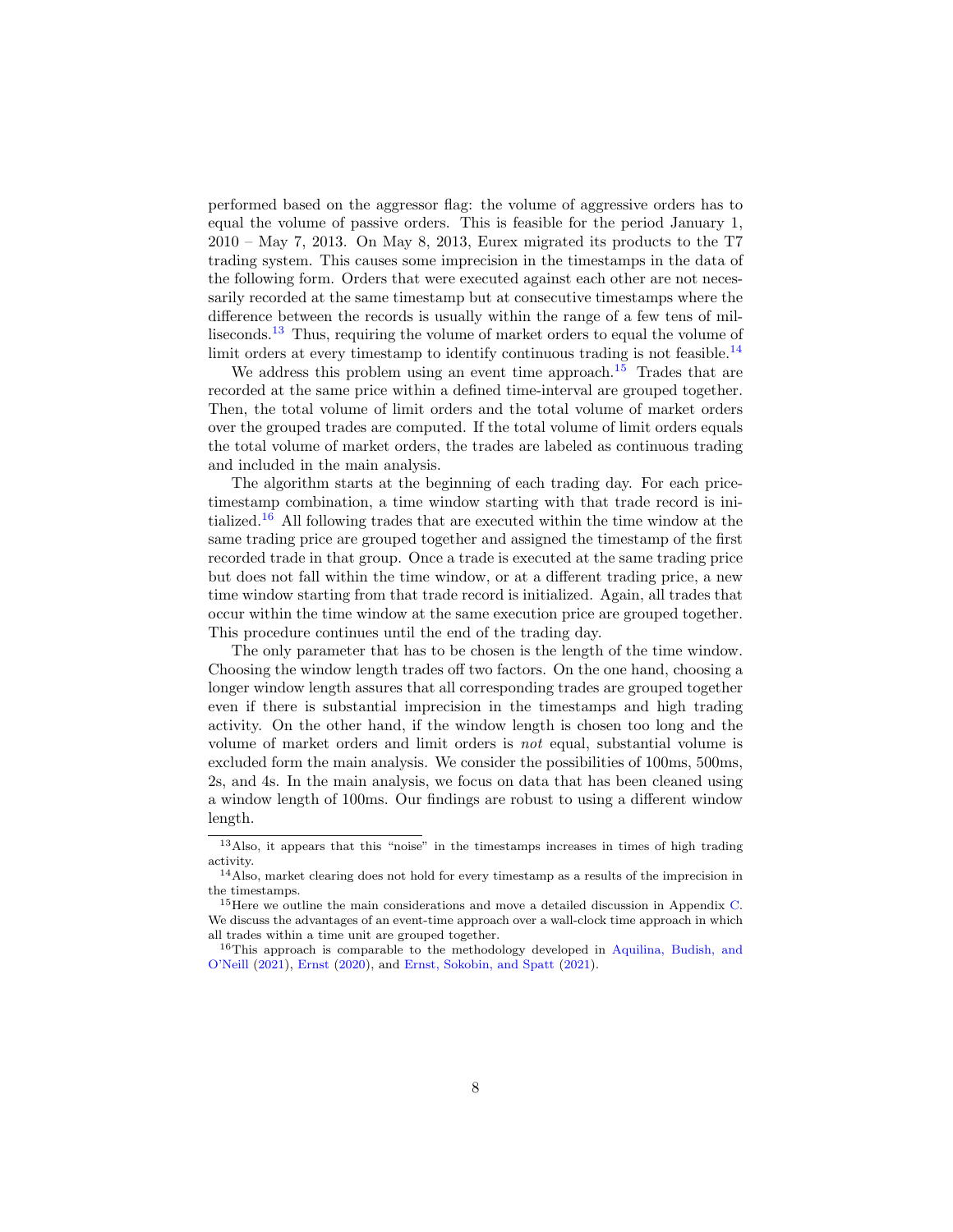### <span id="page-8-1"></span>3.2 Variable Construction

We run our analysis at an hourly frequency. The last observed trading price within an hour is assigned to that interval. For order flow, we sign volume using the trade direction indicator from the data set. Then, we sum signed volume for every hour. Thus, order flow has the same frequency as the prices that we observe.

We are focusing on differences in price discovery and liquidity provision of orders with the same characteristics between trader types. In terms of order characteristics, we distinguish between aggressive (market and marketable limit) orders and passive (limit) orders based on the aggressor flag. In terms of trader types, we distinguish between principal and agent traders based on the account role information in the data set. Orders and trades must be identified as prin-cipal or agent trades with the distinction not being arbitrary [\(Eurex,](#page-33-6)  $2021a$ ).<sup>[17](#page-8-0)</sup>

We use the information on the aggressor flag and account role to create order flow variables for every aggressor flag-account role combination. This yields several account role-aggressor flag combinations:

- 1. agent flow,
- 2. Principal flow,
- 3. Agent aggressive flow,
- 4. Agent passive flow,
- 5. Principal aggressive flow,
- 6. Principal passive flow,
- 7. Aggressive flow,
- 8. Passive flow.

1 and 2,  $3 - 6$ , as well as 7 and 8 clear the market, thus, in the empirical analysis at least one of the respective account role-aggressor flag combinations has to be omitted from the model for estimation.

We give an overview of the order flow variables and exhibit summary statistics on returns as well as the order flow variables in Table [1.](#page-9-0) Due to market clearing, summary statistics on agent flow and principal flow as well as on aggressive flow and passive flow mirror each other. Our sample contains many extreme observations for returns and order flow. Differences between the order flow variables give a first indication that orders with the same characteristics are used differently by different trader types. The kurtosis of most order flow variables is considerably higher than that of the returns: there are more tail realizations for order flow than for returns in our sample period.

<span id="page-8-0"></span><sup>&</sup>lt;sup>17</sup>For accounts classified by Eurex as agent accounts (account code "A"), we retain the label. We label accounts classified by Eurex as proprietary (account code "P") and market maker (account code "M") as principal accounts.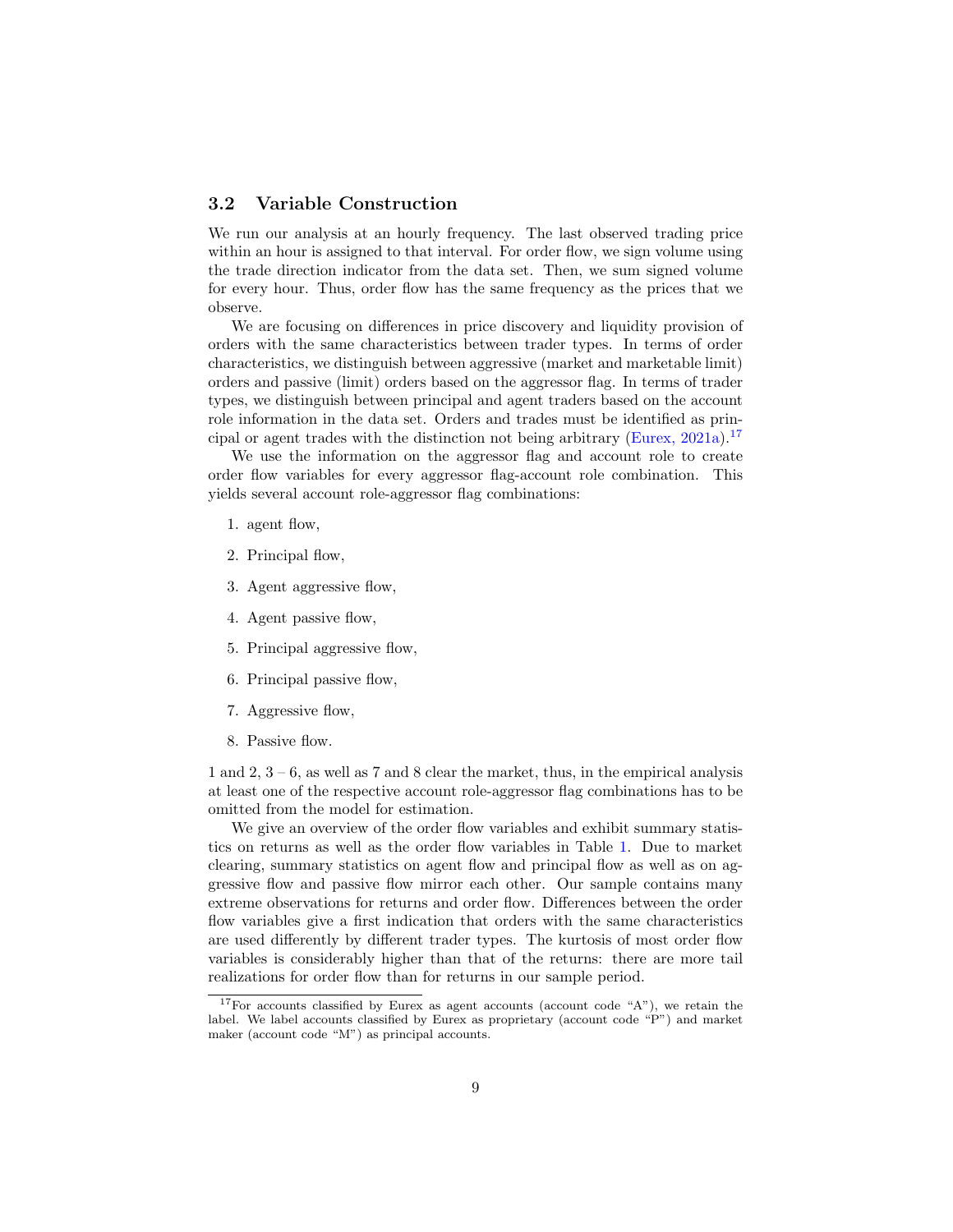| $\overline{a}$<br>l<br>ţ                                                |
|-------------------------------------------------------------------------|
| .<br>.<br>.<br>.<br>j                                                   |
| c<br>C<br>$\frac{1}{2}$                                                 |
| í<br>$+ - - - -$<br>i                                                   |
| $\frac{1}{2}$<br>֚֚֚֬<br>i                                              |
| t<br>F<br>٢<br>م<br>Č                                                   |
|                                                                         |
| j<br>j<br>֖֖֖֖֖֖֧ׅ֖֧֧ׅ֧֚֚֚֚֚֚֚֚֚֚֚֚֚֚֚֚֚֚֚֚֚֚֚֚֚֚֚֚֚֡֝֓֓֡֓֞֝֓֞֝֬֓֬֝֓֞֝֬ |

<span id="page-9-0"></span>This table reports summary statistics for returns (based on the last trading price) as well as order flow variables at an hourly frequency. Order flow variables are computed based on signed order flow for the account role This table reports summary statistics for returns (based on the last trading price) as well as order flow variables at an hourly frequency. Order flow variables are computed based on signed order flow for the account role-aggressor flag combination and accumulated for the respective hour. Order flow variables in EUR.

|                              | Mean           | Median       | Std. Dev      | Skewness  | Kurtosis |       |
|------------------------------|----------------|--------------|---------------|-----------|----------|-------|
| eturns                       | $-0.0008$      | 0.0000       | 35.2872       | $-1.5336$ | 70.9444  | 32479 |
| gent flow                    | 174779.9703    | 0.0000       | 8559671.5705  | 0.4328    | 1.2954   | 32480 |
| rincipal flo                 | 74747.6365     | 0.0000       | 8559633.9941  | $-0.4328$ | 1.2959   | 32480 |
| <b>Aggressive</b> agent flow | 14941.2252     | 64868.5000   | 8456698.0294  | $-1.5293$ | 71.2922  | 32480 |
| Passive agent flow           | $-291431.7354$ | 48771.5000   | 1830447.2718  | $-0.2090$ | 183.6812 | 32480 |
| ggressive principal flow     | 91467.2131     | 25812.0000   | 21322857.1656 | 7.3871    | 47.8034  | 32480 |
| Passive principal flow       | 15009.0367     | $-6671.5000$ | 4204727.9310  | $-4.8319$ | 328.4736 | 32480 |
| Aggressive flow              | 06408.4383     | 38030.0000   | 19200497.5200 | 2.3092    | 289.1163 | 32480 |
| assive flow                  | 306440.7722    | 138872.5000  | 29200436.9199 | $-2.3092$ | 289.1186 | 32480 |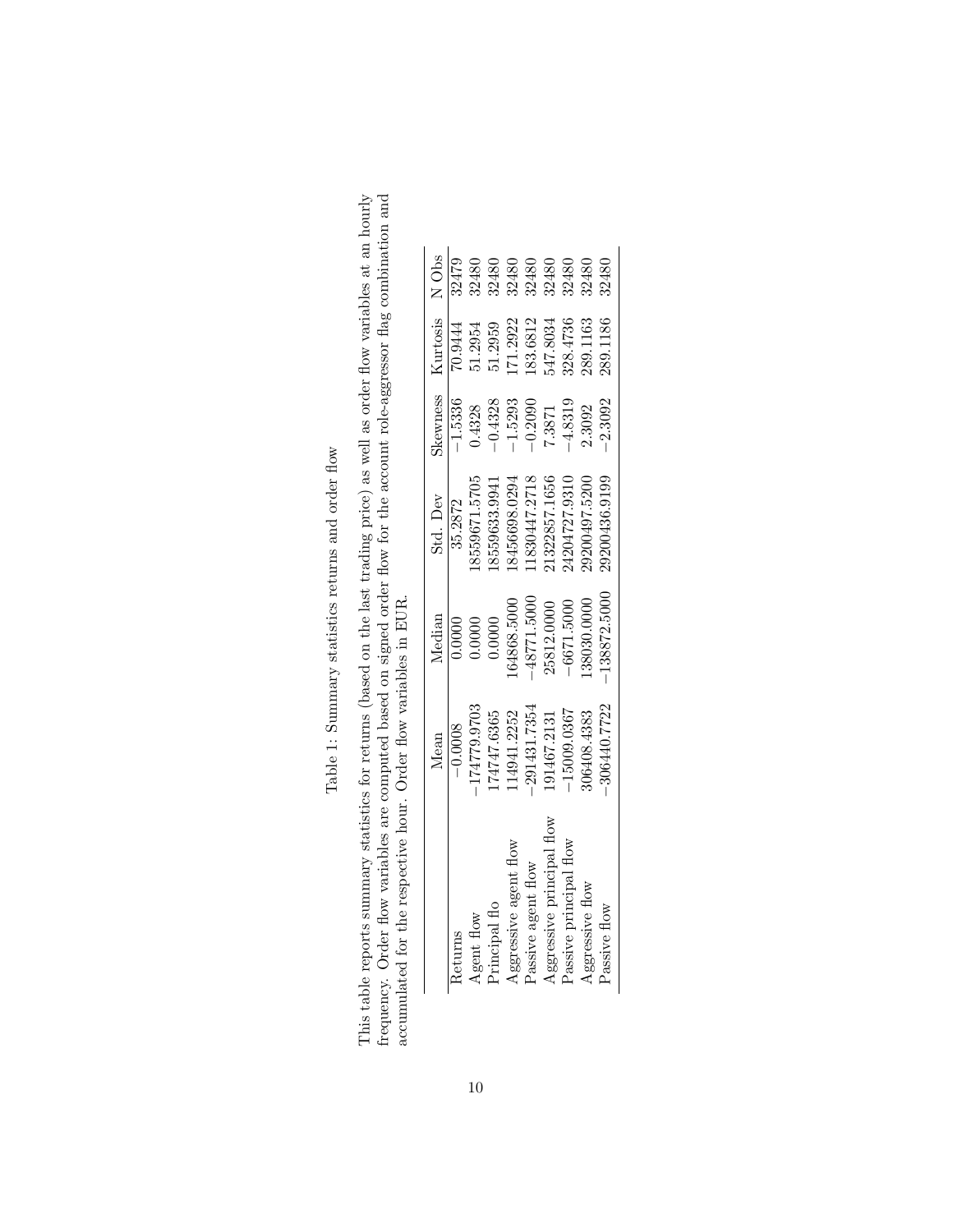### <span id="page-10-0"></span>4 Methodology

To study information content in order flow and liquidity provision by different traders, we propose a state space model. The framework builds on [Hasbrouck's](#page-34-11) [\(1993\)](#page-34-11) approach as well as on the state space framework developed in [Menkveld,](#page-35-5) [Koopman, and Lucas](#page-35-5) [\(2007\)](#page-35-5). The framework decomposes security prices into an efficient price component as well as a deviation from the efficient price, the pricing error. Our approach allows us to decompose observed prices into both components and to get estimates of both the efficient price series as well as the size of the pricing error.

### 4.1 State Space Model

Following [Hasbrouck](#page-34-11) [\(1993\)](#page-34-11) and [Campbell et al.](#page-33-9) [\(1998\)](#page-33-9), efficient prices are modeled to follow a martingale and observed prices are the sum of the efficient price and the pricing error

$$
p_t = m_t + s_t \tag{1}
$$

$$
m_t = m_{t-1} + w_t \tag{2}
$$

with  $p_t$  denoting log prices,  $s_t \sim \mathcal{N}(0, \sigma_s^2)$  being the pricing error,  $m_t$  the efficient price, and  $w_t \sim \mathcal{N}(0, \sigma_w^2)$  innovations in the efficient price. Identification of pricing errors in this standard model relies on either the assumption of independent pricing errors and innovation in the efficient price series or fixing the correlation between pricing errors and innovations in efficient prices to a specific value [\(George and Hwang,](#page-33-10) [2001;](#page-33-10) [Menkveld, Koopman, and Lucas,](#page-35-5) [2007\)](#page-35-5). Imbalances in order flow help explaining pricing errors and innovations in order flow contain information [\(Brandt and Kavajecz,](#page-32-12) [2004;](#page-32-12) [Pasquariello and Vega,](#page-35-6) [2007;](#page-35-6) [Evans and Lyons,](#page-33-11) [2008;](#page-33-11) [Hendershott and Menkveld,](#page-34-12) [2014\)](#page-34-12). We thus use information on signed order flow to identify pricing errors and innovations in efficient prices. It follows the full state space model

$$
p_t = m_t + s_t \tag{3}
$$

$$
m_t = m_{t-1} + \sum_{s \in \mathcal{S}} \gamma_s \tilde{x}_{s,t} + w_t \tag{4}
$$

$$
s_t = \phi s_{t-1} + \sum_{s \in \mathcal{S}} \delta_s x_{s,t} + \varepsilon_t \tag{5}
$$

with  $w_t \sim \mathcal{N}(0, \sigma_w^2)$  and  $\varepsilon_t \sim \mathcal{N}(0, \sigma_\varepsilon^2)$ .  $x_{s,t}$  denotes order flow by account roleaggressor flag combination s and  $\tilde{x}_{s,t}$  are surprises in order flow. S denotes the account role-aggressor flag combinations included in the estimation. The identifying assumption is that  $w_t$  and  $\varepsilon_t$  are uncorrelated [\(Durbin and Koopman,](#page-33-12) [2012;](#page-33-12) [Hendershott and Menkveld,](#page-34-12) [2014;](#page-34-12) [Brogaard, Hendershott, and Riordan,](#page-32-10) [2014\)](#page-32-10). Similar models have been applied in [Menkveld, Koopman, and Lucas](#page-35-5) [\(2007\)](#page-35-5), [Menkveld](#page-35-7) [\(2013\)](#page-35-7), [Hendershott and Menkveld](#page-34-12) [\(2014\)](#page-34-12), [Brogaard, Hen](#page-32-10)[dershott, and Riordan](#page-32-10) [\(2014\)](#page-32-10), [Chordia, Green, and Kottimukkalur](#page-33-13) [\(2018\)](#page-33-13), and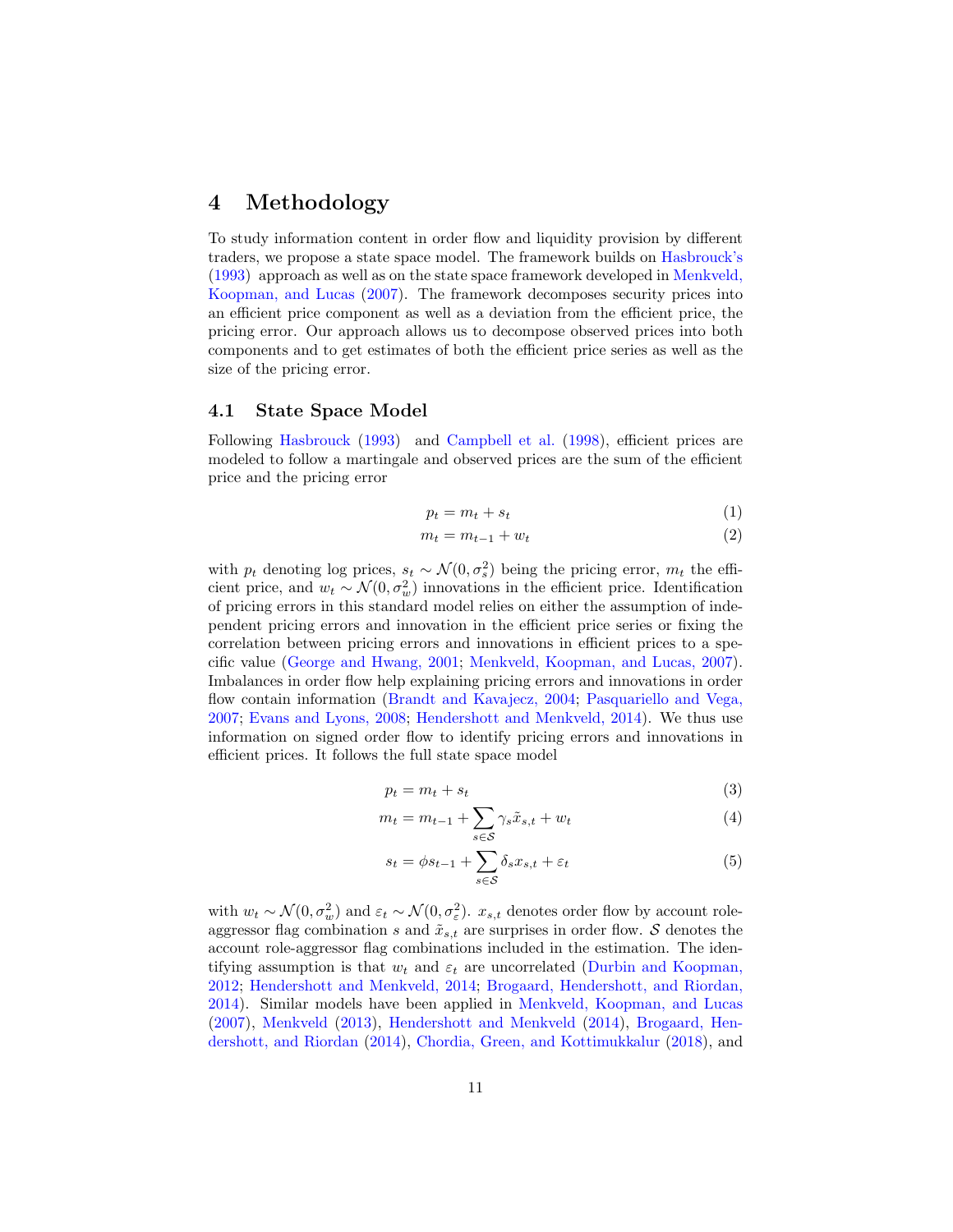[Yueshen and Zhang](#page-35-8) [\(2020\)](#page-35-8), among others, see also [Hasbrouck](#page-34-13) [\(2007\)](#page-34-13). Economically, the correlation between pricing errors and innovations in order flow is due to trading activity in the market that is captured by the order imbalance. Thus, once we control for order flow and innovations in order flow, the orthogonal part is arguably independent.

#### <span id="page-11-3"></span>4.2 Order Flow Series

Surprises in order flow are obtained as the residual from an VAR model for all order flow series included in the specification, with the number of lags determined using BIC. We perform the same analysis estimating a AR model, again determining the optimal lag length using BIC.[18](#page-11-0)

Incorporating information on account role and aggressor flag yields several account role-aggressor flag combinations, as discussed in in Section [3.2.](#page-8-1) [19](#page-11-1) As total order flow clears the market, at least one of the respective account roleaggressor flag combinations has to be omitted from the model for estimation. We thus estimate differences between the included order flow series. Given that our focus is on differences between traders, we use aggressive and passive order flow, respectively, and distinguish between principals and agents.<sup>[20](#page-11-2)</sup>

As we control for trading volume in euros, our estimates on order flow and surprises in order flow account for differences in order flow and measure *rela*tive differences in order flow. We this estimate information scaled by volume. Additionally, we quantify the contribution of an account role-aggressor flag combination to price discovery by expressing the variation in efficient prices that can be explained by innovations in the respective order flow series relative to the total variation in efficient prices. This yields

$$
\frac{\gamma_s^2 var(\tilde{x}_s)}{\gamma' \Sigma \gamma + \sigma_w^2}
$$

where s denotes the account role-aggressor flag combination,  $\gamma$  is the vector of estimated coefficient on innovations in order flow and  $\Sigma$  is the covariance matrix of innovations in order flow.

### 4.3 Model Estimation

We estimate our state space model over the sample period, similar to [Menkveld](#page-35-7) [\(2013\)](#page-35-7) and [Hendershott and Menkveld](#page-34-12) [\(2014\)](#page-34-12), rather than estimating the model day-by-day as in [Brogaard, Hendershott, and Riordan](#page-32-10) [\(2014\)](#page-32-10). As [Easley et al.](#page-33-14) [\(2008\)](#page-33-14) document evidence consistent with predictable trade patterns across

<span id="page-11-0"></span><sup>18</sup>When estimating AR and VAR models with different lag lengths, we adjust the number of observations included such that models with the same number of observations are compared.

<span id="page-11-1"></span><sup>&</sup>lt;sup>19</sup>These are agent flow, principal flow, agent aggressive flow, agent passive flow, principal aggressive flow, principal passive flow, aggressive flow, passive flow.

<span id="page-11-2"></span> $^{20}$ Thus, for the specification with aggressive order flow omitted, we include agent passive and principal passive order flow. For the specification with passive order flow omitted, we include agent aggressive and agent passive order flow.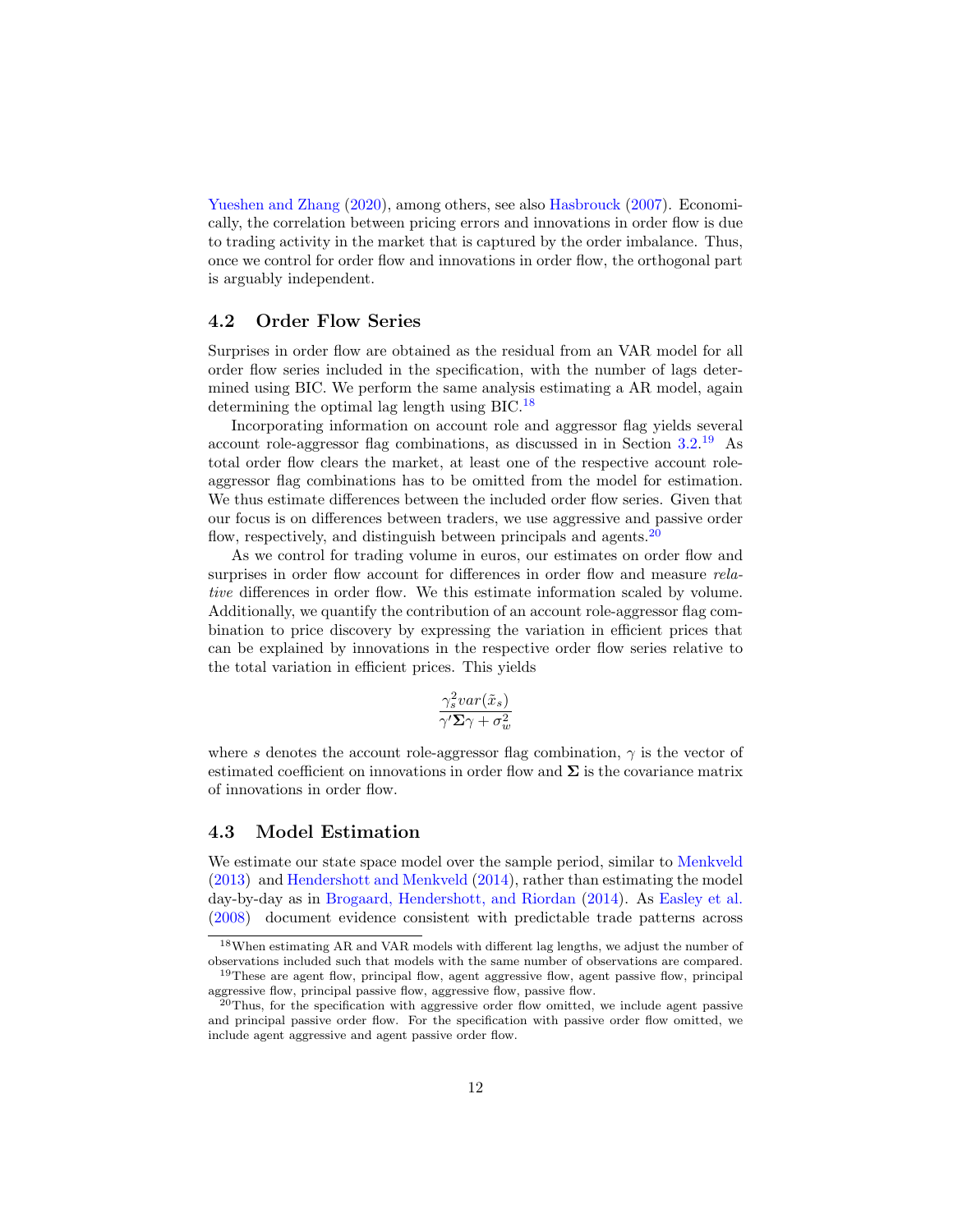trading days and our question addresses differences in price discovery at a lower frequency, this is more appropriate than a day-by-day estimation. In particular, this enables us to identify longer-lasting pricing errors. Also, [Easley et al.](#page-33-14) [\(2008\)](#page-33-14) find persistence in uninformed order arrival. This motivates our specification order flow.

Our state space model can be mapped into the standard state space representation [\(Durbin and Koopman,](#page-33-12) [2012\)](#page-33-12) and standard estimation techniques apply. We describe the mapping in appendix [D.](#page-49-0)

The model is estimated by maximum-likelihood estimation and the Kalman filter is used to evaluate the likelihood function. The Kalman filter requires initial conditions for the state variables, given by a prior mean and a prior variance. Since the efficient price series is assumed to follow a martingale walk, the state for the efficient price series is initialized as diffuse. Therefore, the prior variance is set to  $\kappa$  with  $\kappa \to \infty$ . The prior for the pricing errors are initialized as stationary using the unconditional variance.

Based on the estimation results, the Kalman smoother is used to obtain estimates of the unobserved states, conditional on all observations. This allows obtaining estimates of the efficient price series as well as of pricing errors at every point in time. Starting values for the maximum likelihood estimation are obtained in three steps. First, we obtain starting values for a reduced form model excluding order flow and innovations in order flow

$$
p_t = m_t + s_t
$$

$$
m_t = m_{t-1} + w_t
$$

$$
s_t = \phi s_{t-1} + \varepsilon_t
$$

with  $w_t \sim \mathcal{N}(0, \sigma_w^2)$  and  $\varepsilon_t \sim \mathcal{N}(0, \sigma_z^2)$ . We obtain the starting values based on return variances and autocovariances, details are provided in Appendix [E.](#page-51-0) Second, the estimation results from this reduced form model are used as starting values for the full state space model, but with the coefficients on the order flow variables estimated as states rather than parameters in MLE. $^{21}$  $^{21}$  $^{21}$  Finally, estimation results from the second model are used to estimate the full model by maximum likelihood.[22](#page-12-1) Inference is based on robust, quasi-maximum likelihood standard errors [\(Harvey,](#page-34-14) [1990\)](#page-34-14) such that inference is still valid under misspecification. Estimation is implemented using the state space models package within statsmodels in python [\(Seabold and Perktold,](#page-35-9) [2010;](#page-35-9) [Fulton,](#page-33-15) [2015\)](#page-33-15).

The methodology has several advantages over alternative approaches, as discussed in [Menkveld, Koopman, and Lucas](#page-35-5) [\(2007\)](#page-35-5), [Menkveld](#page-35-7) [\(2013\)](#page-35-7), [Hender](#page-34-12)[shott and Menkveld](#page-34-12) [\(2014\)](#page-34-12), and [Brogaard, Hendershott, and Riordan](#page-32-10) [\(2014\)](#page-32-10). Estimation using maximum likelihood is efficient and unbiased under the assumption of correct model specification. We only observe trading prices during the trading hours. Thus missing observations have to be dealt with. The

<span id="page-12-0"></span><sup>&</sup>lt;sup>21</sup>Therefore, the coefficients are introduced as other latent state variables, for example  $\delta_t = \delta_{t-1},$  and initialized as diffuse states.

<span id="page-12-1"></span> $22$ We perform simulation exercises revealing that this approach yields reliable convergence of the maximum likelihood estimation to known parameters.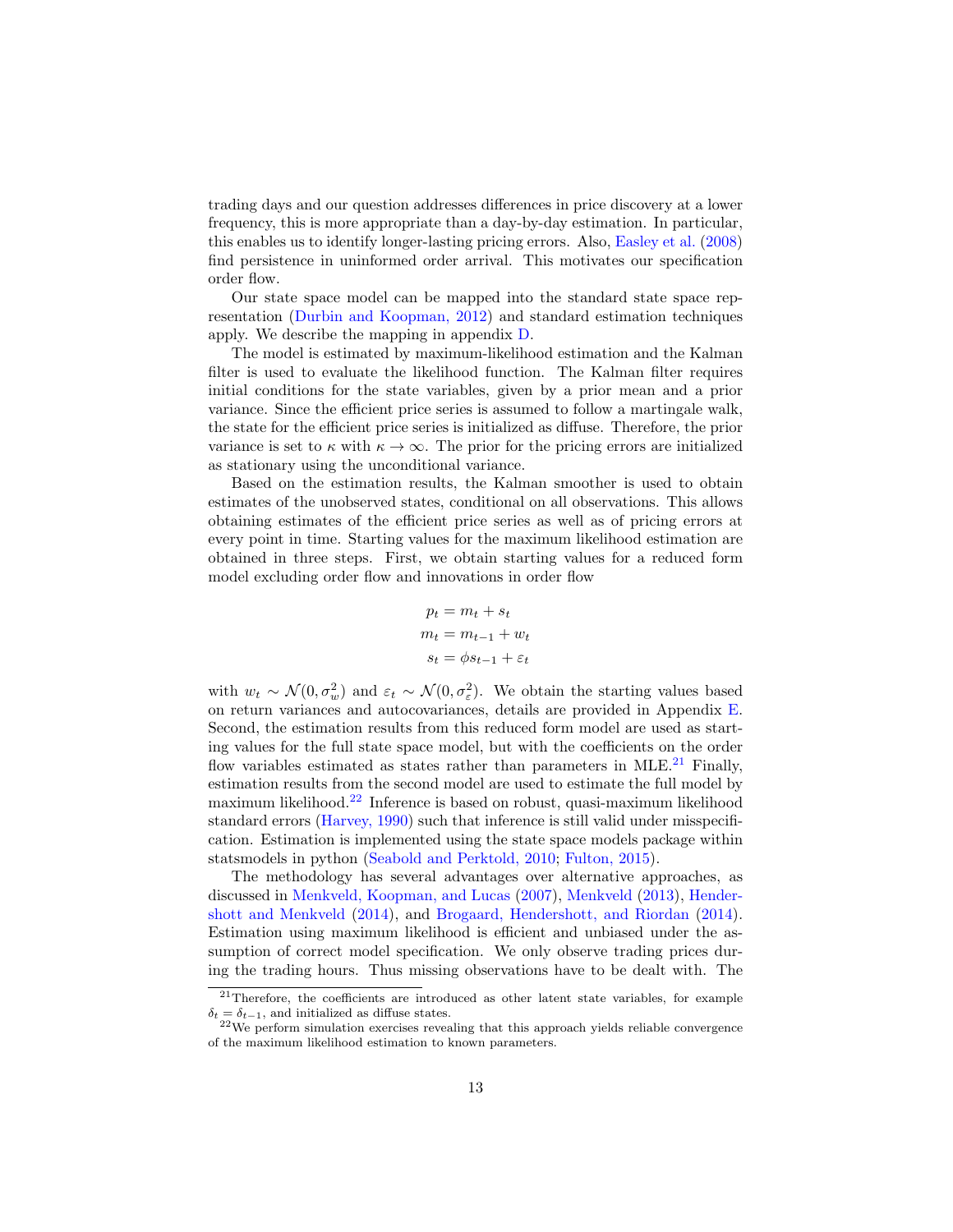Kalman filter deals in a tractable manner with missing observations by extrapolating the state vector from the last observation, while the Kalman smoother interpolates between observations [\(Durbin and Koopman,](#page-33-12) [2012\)](#page-33-12). This allows obtaining estimates of the states even for periods without observations. Also, the model can incorporate level shifts and structural breaks in the time series. This is important given that we study almost a decade of trading data.

### <span id="page-13-0"></span>5 Results

In this section we first present reduced form results to illustrate our empirical approach. Then we turn to the full model on information content and liquidity provision of different trader's order flow. In Appendix [F](#page-53-0) we present additional results showing the robustness of our findings when we allow pricing errors to over- and under-react to past innovations in order flow.

### 5.1 Reduced Form Results

We first present a reduced form version of our state space model omitting order flow and innovations in order flow. We obtain estimates of the efficient price series and pricing errors as smoothed states from the model and relate the order flow variables to changes in efficient prices and pricing errors. Therefore, we estimate the model

$$
p_t = m_t + s_t
$$

$$
m_t = m_{t-1} + w_t
$$

$$
s_t = \phi s_{t-1} + \varepsilon_t
$$

with  $w_t \sim \mathcal{N}(0, \sigma_w^2)$  and  $\varepsilon_t \sim \mathcal{N}(0, \sigma_{\varepsilon}^2)$ . As described in Section [4,](#page-10-0) the identifying assumption for estimation is that  $w_t$  and  $\varepsilon_t$  are uncorrelated. Estimation results are presented in Table [2.](#page-14-0)

Then, we relate changes in the efficient price series as well as pricing errors to order flow as well as innovations in order flow. Both order flow variables are expressed in EUR. We compute correlations between the order flow and price variables over time and plot them with the corresponding confidence intervals in Figures [2](#page-16-0) and [3.](#page-17-0) For each month, quarter, and year in the sample, we compute correlations based on hourly data.<sup>[23](#page-13-1)</sup>

The correlations presented in Figures [2](#page-16-0) and [3](#page-17-0) are quarterly. The patterns suggest that principals, even if using market orders, trade less in the direction of price pressures than agents. At the same time, agents' limit orders are overall positively correlated with pricing errors in the second half of the sample period.

$$
z = \frac{1}{2} \ln \left( \frac{1+r}{1-r} \right)
$$

$$
= \tanh^{-1}(r)
$$

<span id="page-13-1"></span><sup>&</sup>lt;sup>23</sup>To compute the confidence intervals, we first apply a Fisher transformation to the correlation coefficients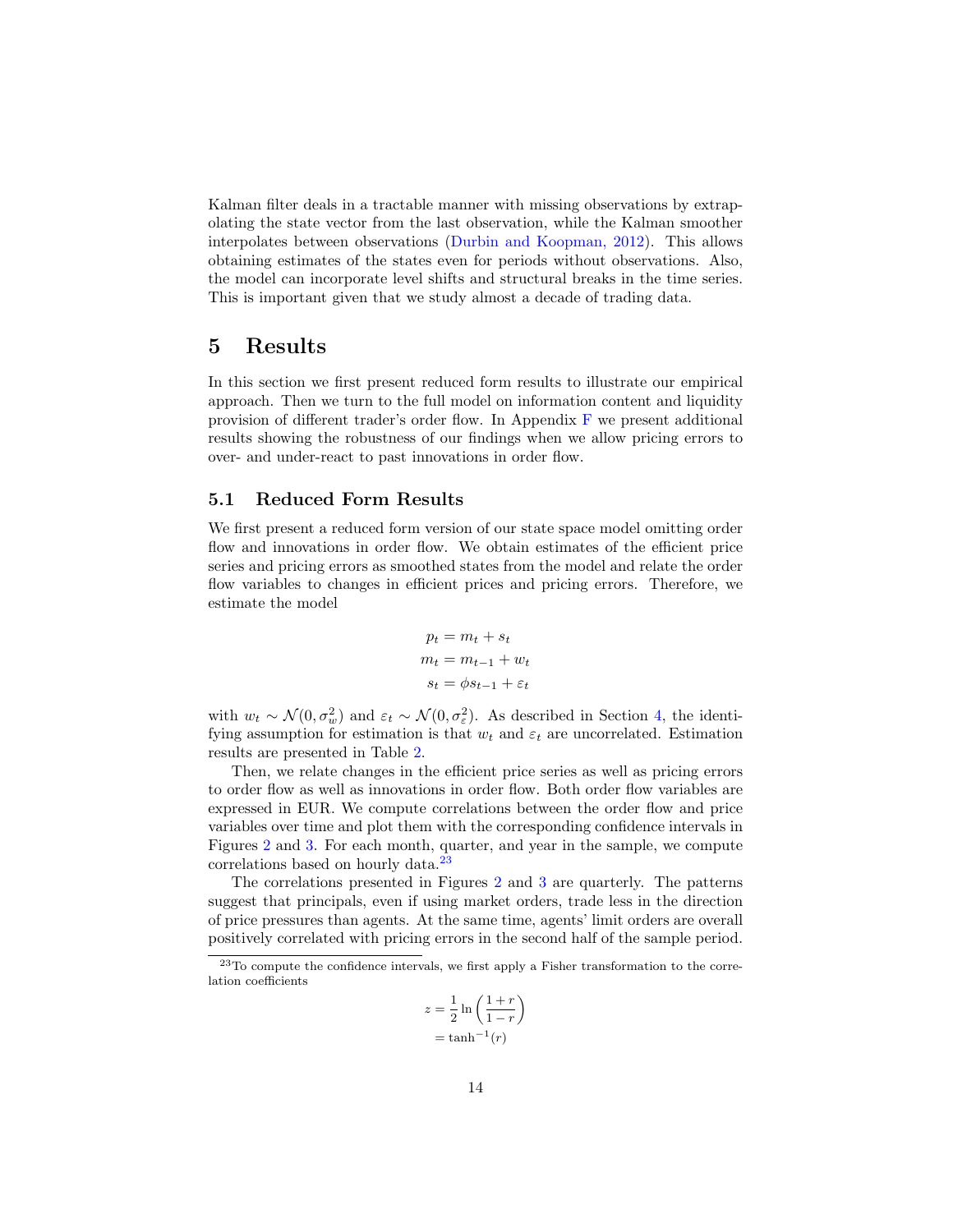Table 2: Estimation results of the reduced form state space model

<span id="page-14-0"></span>We present estimation results for the reduced form state space model with autocorrelation in transitory pricing errors and omitting the order flow series given by

$$
p_t = m_t + s_t
$$

$$
m_t = m_{t-1} + w_t
$$

$$
s_t = \phi s_{t-1} + \varepsilon_t
$$

at an hourly frequency. Standard deviations are in bp. Robust standard errors are computed. <sup>∗</sup> denotes significance at the 10% level, ∗∗ denotes significance at the 5% level, and ∗∗∗ denotes significance at the 1% level.

| Variable               | Estimate                |
|------------------------|-------------------------|
| $\sigma_{w}$           | 22.1363***<br>(0.4222)  |
| $\sigma_{\varepsilon}$ | 21.3933***<br>(0.4555)  |
| φ                      | $0.8644***$<br>(0.0088) |
| #Observations          | 32,480                  |

Similar patterns are true for innovations in order flow and changes in the efficient price series. Innovations in agent aggressive flow are positively correlated with changes in efficient prices. The correlations between principal aggressive flow and changes in efficient prices decreases over the sample period to zero. Passive order flow is negatively correlated with changes in the efficient price series over all account roles as well as for agents and principals.

where  $r$  is the correlation. Then, two sided confidence limits are computed as

$$
z_U = z + z_{1-\alpha/2} \sqrt{\frac{1}{N-3}}
$$

$$
z_L = z - z_{1-\alpha/2} \sqrt{\frac{1}{N-3}}
$$

where N denotes the number of observations used to compute the correlation and  $z_{1-\alpha/2}$  is the critical value of the normal distribution at an  $\alpha$  significance level. Finally, critical values for the correlation are obtained by transforming the confidence limits

$$
r_U = \frac{\exp(2z_U - 1)}{\exp(2z_U + 1)}
$$

$$
= \tanh(z_U)
$$

$$
r_L = \frac{\exp(2z_L - 1)}{\exp(2z_L + 1)}
$$

$$
= \tanh(z_L).
$$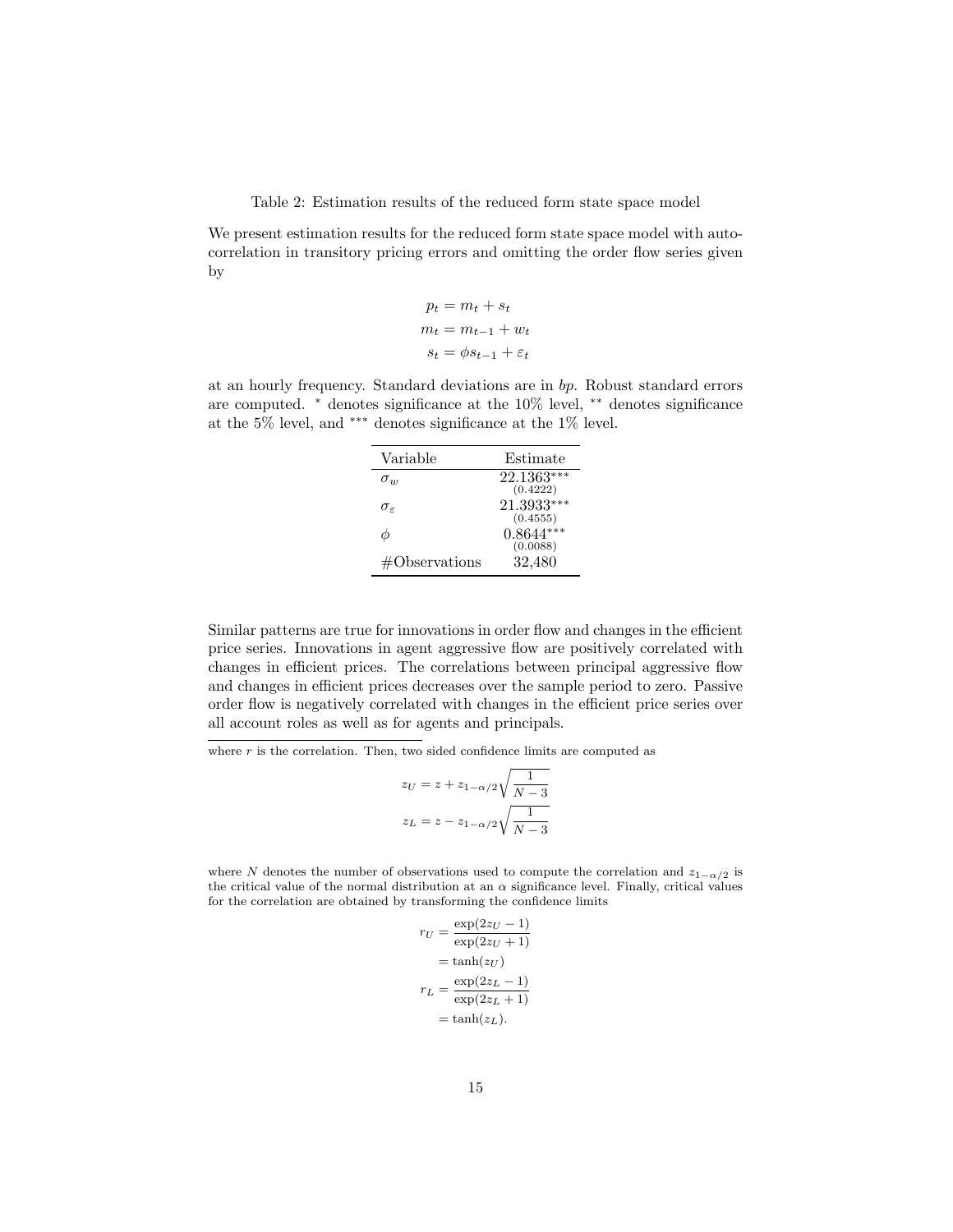Graphical inspection of the correlations suggests that aggressive agent flow contains information. The positive correlation between pricing errors and aggressive agent flow is both consistent with agents trading in the direction of price pressures – thus demanding liquidity – as well as with prices overreacting. This evidence gives further motivation for the state space model presented in Section [4.](#page-10-0) As pricing errors and innovations in efficient prices tend to be correlated, assuming the innovations in a simple state space model without order flow variables to be uncorrelated is not sufficient. Instead, order flow has to be accounted for to get meaningful results. The full state space model results presented in the following Section address these points.

#### 5.2 Full Results

In this section we present results on the full state space model incorporating order flow and surprises in order flow. We first only include information on the account role and the aggressor flag, before incorporating information on both account role and aggressor flag.

#### Estimation by aggressor flag

Estimation results including aggressive order flow – we thus estimate relative differences in information scaled by volume between aggressive and passive flow – are presented in column  $(1)$  of Table [3.](#page-18-0) The results suggest that, in comparison to passive flow, aggressive order flow contains more information. This is consistent with informed traders using market orders as in [Harris](#page-34-4) [\(1998\)](#page-34-4).

[Kaniel and Liu](#page-34-7) [\(2006\)](#page-34-7) argue that if information is more short-lived, traders rather use market orders. Our finding that overall market orders contain more information scaled by volume suggests that the information traded on in the futures market is relatively short lived.

Pricing errors loading positively on aggressive order flow is consistent with overreactions to information as well as market orders demanding liquidity.

#### Estimation by account role

Next, we estimate the state space model including agent flow (column (2) of Table [3\)](#page-18-0). We thus estimate relative differences between agents and principals. In comparison to principal flow, agent flow contains more information in the sense that changes in the efficient price series load significantly stronger on innovations in agent flow. At the same time, there are no differences in terms of trading behavior in the direction of (or against) price pressures. The finding that agent flow is relatively more informative is in line with the findings of [Menkveld, Sarkar, and Wel](#page-35-10) [\(2012\)](#page-35-10) for the US treasury market.

In terms of order informativeness, agent flow resembles aggressive order flow. Our findings suggest that agents are both informed and more informed than principal traders. It is noteworthy that the relative difference in order informativeness between agent flow and principal flow is larger than the relative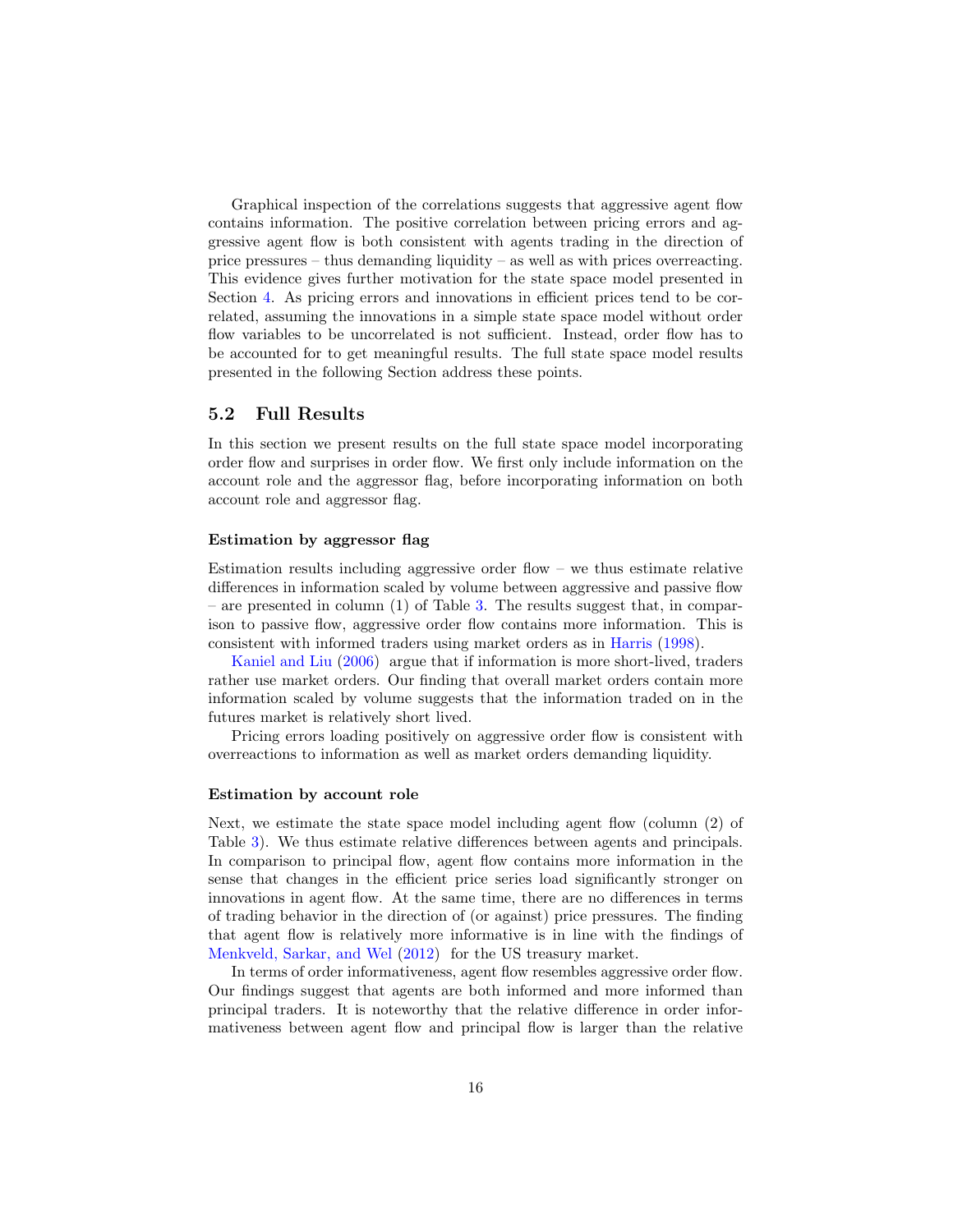<span id="page-16-0"></span>Figure 2: Quarterly correlations between order flow and pricing errors

The figure plots quarterly correlations between order flow and pricing errors by account role. The solid line depicts aggressive order flow and the dotted line passive order flow. Blue areas are 95% confidence intervals. Note the different scales of the y-axes.



(a) Agent flow



(b) Principal flow



(c) All account roles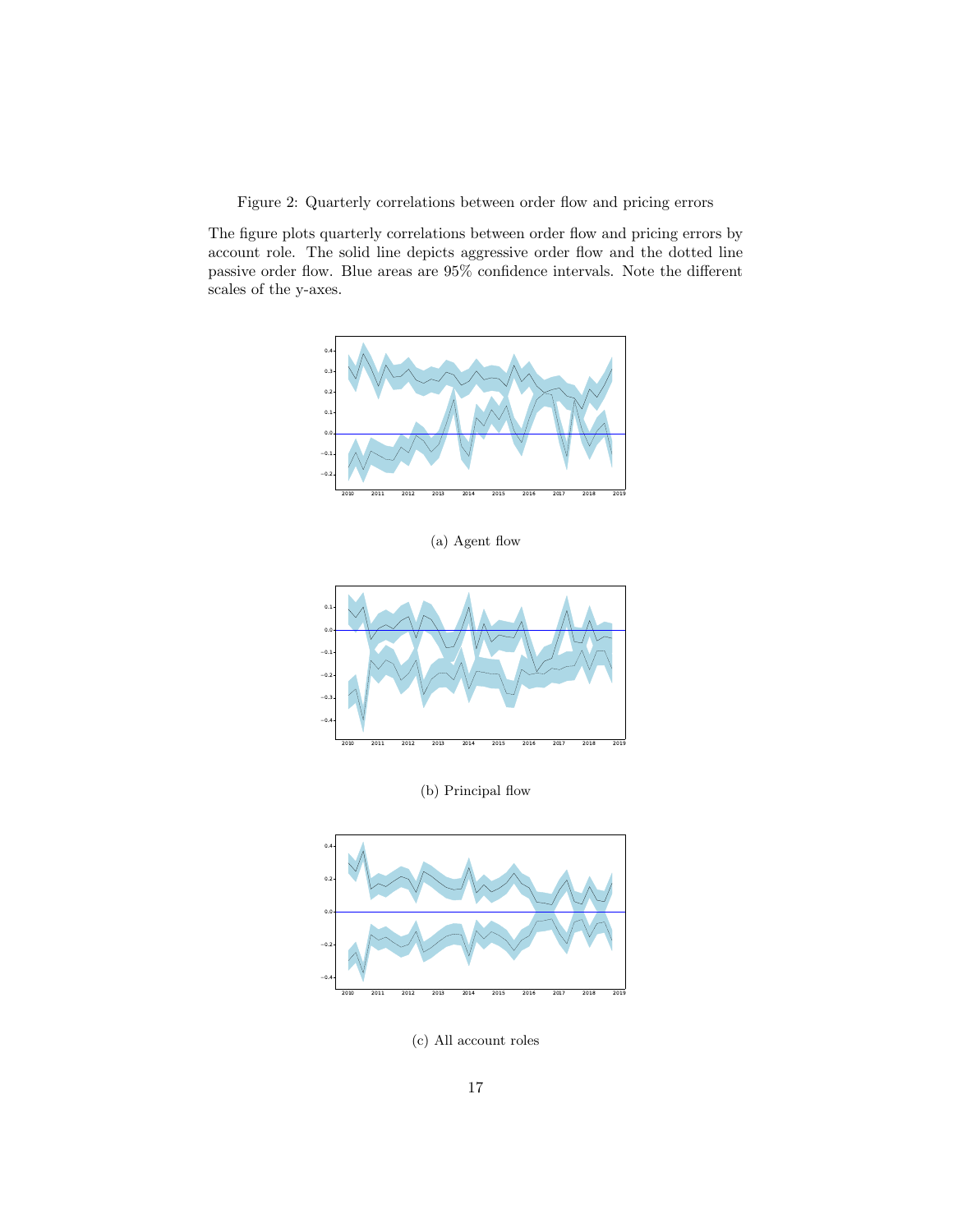<span id="page-17-0"></span>Figure 3: Quarterly correlations between innovations in order flow and efficient price changes

The figure plots quarterly correlations between innovations in order flow and changes in the efficient price series by account role. The solid line depicts aggressive order flow and the dotted line passive order flow. Blue areas are  $95\%$ confidence intervals. Note the different scales of the y-axes.



(a) Agent flow



(b) Principal flow



(c) All account roles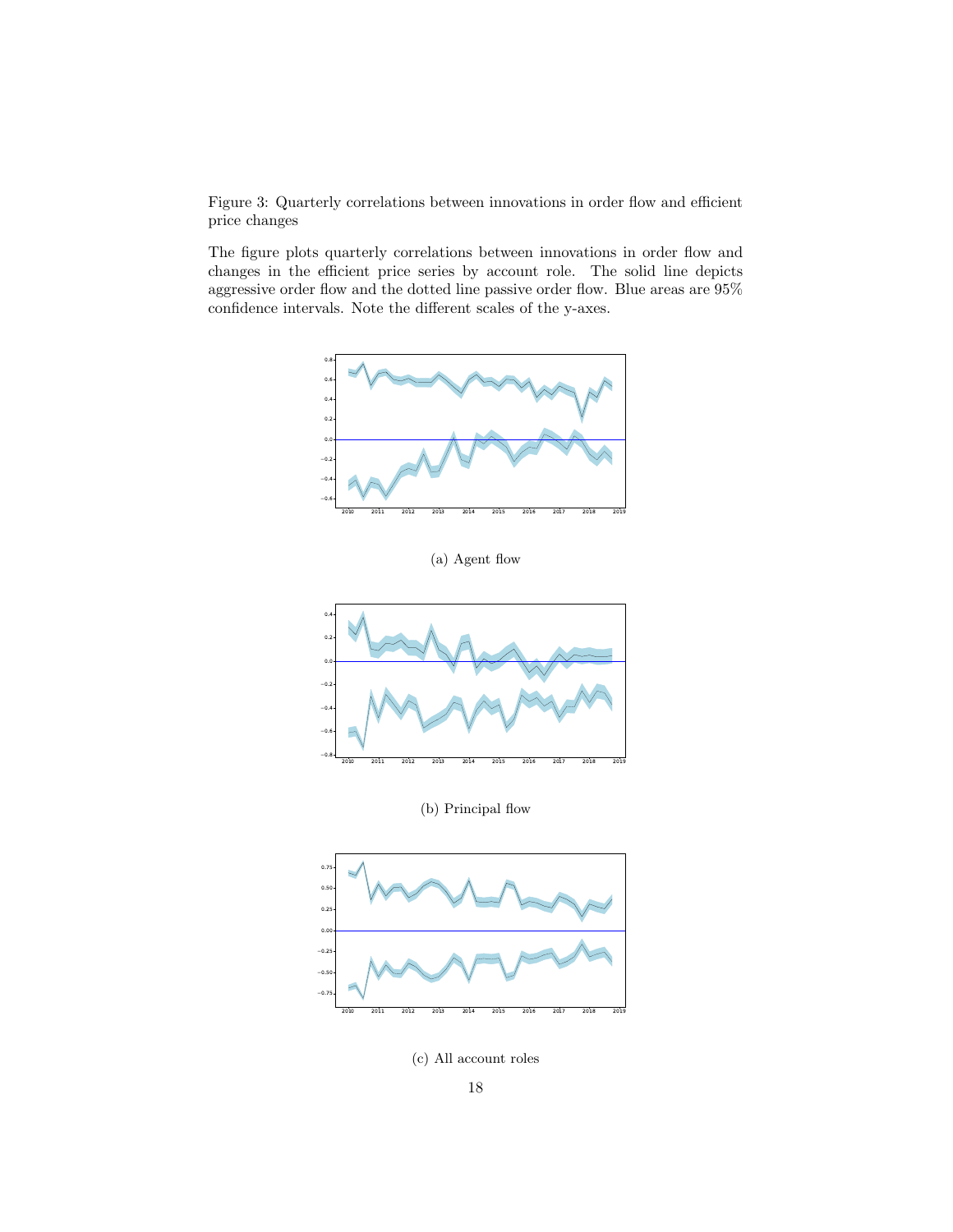Table 3: State space model with order flow

<span id="page-18-0"></span>This table presents estimation results for the full state space model

$$
p_t = m_t + s_t
$$
  
\n
$$
m_t = m_{t-1} + \sum_{s \in S} \gamma_s \tilde{x}_{s,t} + w_t
$$
  
\n
$$
s_t = \phi s_{t-1} + \sum_{s \in S} \delta_s x_{s,t} + \varepsilon_t
$$

at an hourly frequency.  $x_t$  is order flow and  $\tilde{x}_t$  are surprises in order flow obtained as the residual from a VAR model. The subscripts on  $\gamma$  and  $\delta$  denote the account role with  $c(p)$  standing for agent (principal) and the aggressor flag with  $a(n)$  standing for aggressive (passive) order flow. Variances are in bp and δ as well as  $\gamma$  in  $bp/1,000,000$  EUR. Robust standard errors in parentheses. <sup>∗</sup> denotes significance at the 10% level, ∗∗ denotes significance at the 5% level, and ∗∗∗ denotes significance at the 1% level.

| Variable            | (1)                     | (2)                     | (3)                     | (4)                                  |
|---------------------|-------------------------|-------------------------|-------------------------|--------------------------------------|
| $\sigma_w$          | 19.7390***<br>(0.2453)  | 18.8255***<br>(0.1484)  | 17.6391***<br>(0.2315)  | 19.8213***<br>(0.2183)               |
| $\sigma_{\epsilon}$ | 20.2853***<br>(0.3829)  | 21.0704***<br>(0.3096)  | 18.8810***<br>(0.4438)  | 20.1506***<br>(0.3856)               |
| $\phi$              | $0.8888***$<br>(0.0128) | $0.8271***$<br>(0.0140) | $0.8806***$<br>(0.0153) | $0.8768***$<br>(0.0137)              |
| efficient price     |                         |                         |                         |                                      |
| $\gamma_a$          | $0.3710***$<br>(0.0304) |                         |                         |                                      |
| $\gamma_c$          |                         | $0.7214***$<br>(0.0332) |                         |                                      |
| $\gamma_{c,a}$      |                         |                         | $0.8213***$<br>(0.0460) |                                      |
| $\gamma_{p,a}$      |                         |                         | 0.0057<br>(0.0306)      |                                      |
| $\gamma_{c,n}$      |                         |                         |                         | $-0.1823***$<br>(0.0694)             |
| $\gamma_{p,n}$      |                         |                         |                         | $-0.4502***$<br>(0.0402)             |
| pricing error       |                         |                         |                         |                                      |
| $\delta_a$          | $0.0576**$<br>(0.0254)  |                         |                         |                                      |
| $\delta_c$          |                         | -0.0380<br>(0.0311)     |                         |                                      |
| $\delta_{c,a}$      |                         |                         | $0.0996***$<br>(0.0365) |                                      |
| $\delta_{p,a}$      |                         |                         | $0.0582**$<br>(0.0265)  |                                      |
| $\delta_{c,n}$      |                         |                         |                         | $-0.1579^{\ast\ast\ast}$<br>(0.0550) |
| $\delta_{p,n}$      |                         |                         |                         | $-0.0086$<br>(0.0303)                |
| #Observations       | 32,225                  | 32,219<br>19            | 32,223                  | 32,221                               |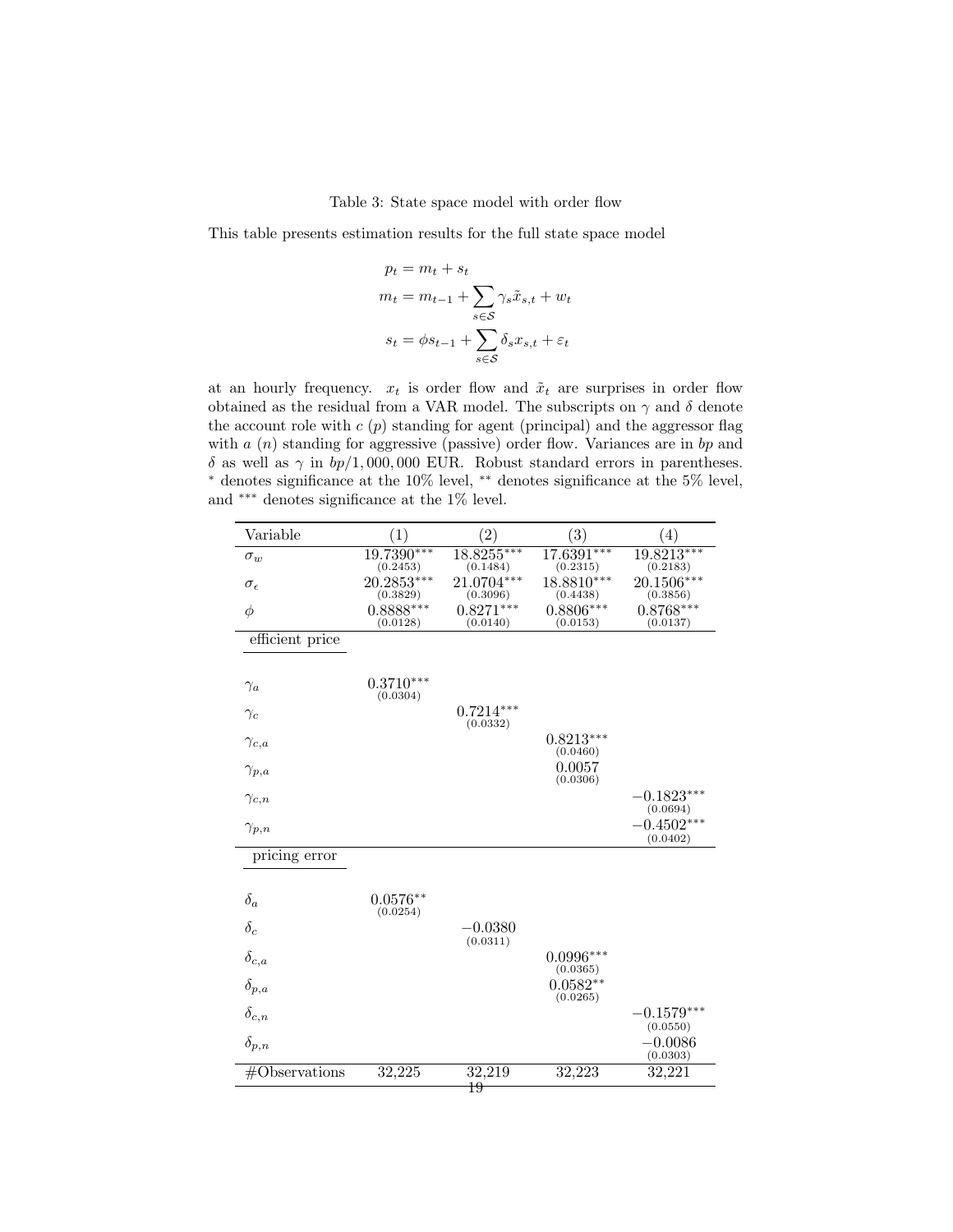difference between aggressive and passive order flow. Thus, the relative informational advantage of agents over principals is larger than that of traders using market orders over trader using limit orders. Rather than comparing the performance of different order types, we thus advocate to compare different trader types. Dependent on the circumstances, agents might feel inclined to use different order types to maximize their profits. If we analyze the performance of order types, we do not know who is using these orders. Given these findings, we combine the information on account role and order type in the next section.

Also, the difference in informativeness of aggressive order flow on the one hand and agent order flow on the other hand suggests that there are at least some informed traders that are using limit orders, consistent with [Collin-Dufresne and](#page-33-0) [Fos](#page-33-0) [\(2015\)](#page-33-0) and [Kacperczyk and Pagnotta](#page-34-0) [\(2019\)](#page-34-0). However, rather than looking at stock-specific information, we are concerned with economy-wide information.

#### Estimation by account role and aggressor flag

Given the results from estimating the model by aggressor flag and account role separately, we next incorporate information on both. First, we estimate the state space model for aggressive agent flow and principal flow (column (3) of Table [3\)](#page-18-0). Then, we estimate the model for passive agent and principal flow (column (4) of Table [3\)](#page-18-0). This specification allows us to compare relative differences between trader types – agents and principals – that are using the same order types. Hence, rather than asking the question how different orders perform, we are focusing on differences between trader types.

Recall that aggressive orders are either market orders or marketable limit orders. In line with the previous results, changes in efficient prices load positive on innovations in aggressive agent flow. The coefficient on aggressive agent flow is statistically highly significant and economically relevant. The same does not hold true for aggressive principal flow, where we cannot reject the null hypothesis that innovations in efficient prices do not load on innovations in aggressive principal flow.

We express the contribution to price discovery as the fraction of variation in efficient prices that can be explained by the variance in aggressive agent flow, that is

$$
\frac{\gamma_{c,a}^2 var(\tilde{x}_{c,i})}{\gamma' \Sigma \gamma + \sigma_w^2}
$$

where  $\gamma$  is the vector of estimated coefficient on innovations in order flow and  $\Sigma$  is the covariance matrix of innovations in order flow. At an hourly frequency, this yields a value of approximately 0.25. For principal aggressive flow it is virtually  $0.24$  $0.24$ 

These differences in contribution to price discovery are economically meaningful. In general, our results are consistent with informed agents using market orders [\(Harris,](#page-34-4) [1998\)](#page-34-4). Agents are relatively more informed. Principals may infer

<span id="page-19-0"></span><sup>24</sup>We exhibit these contribution graphically in Figure [1.](#page-2-0)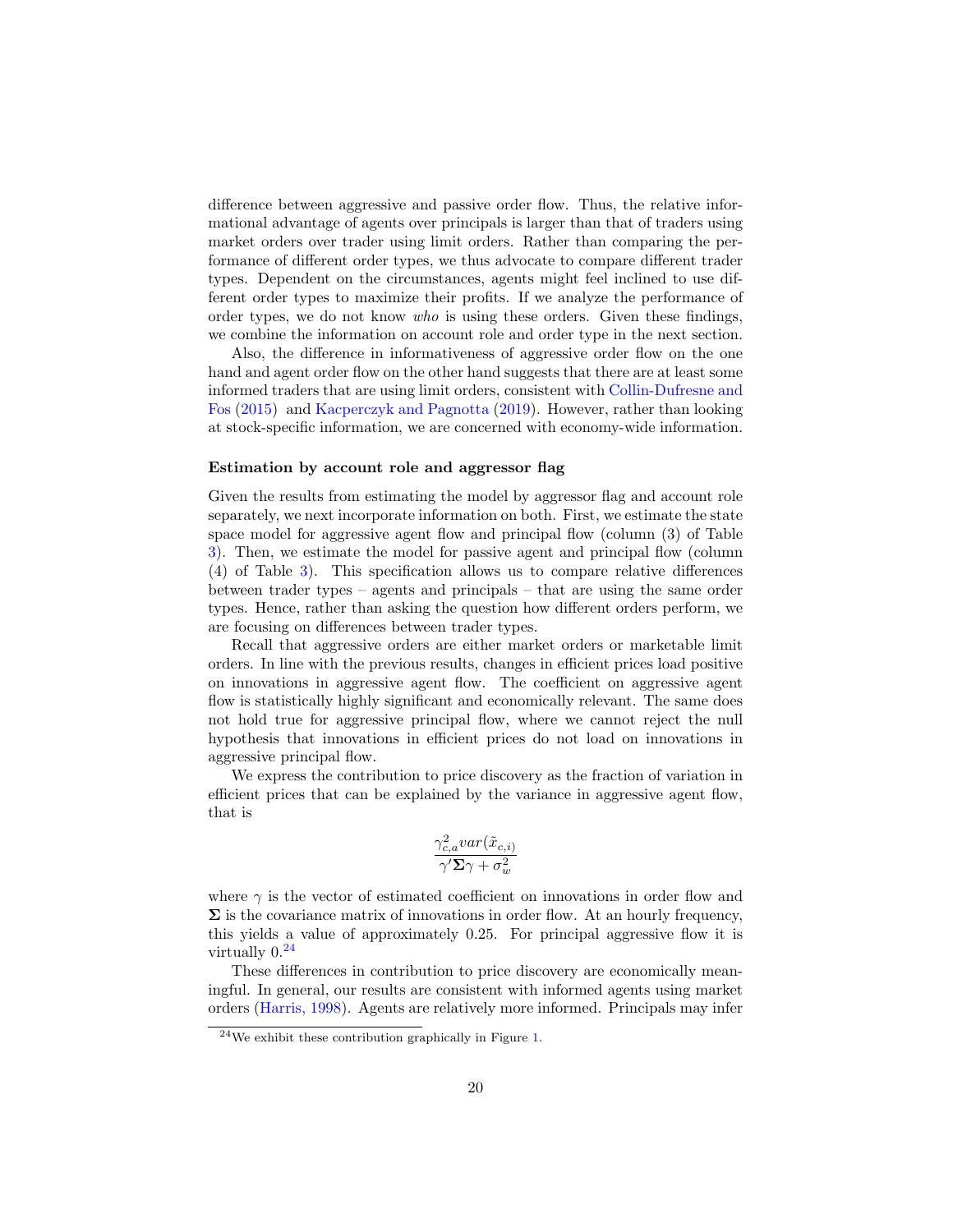information from order flow [\(Evans and Lyons,](#page-33-16) [2002\)](#page-33-16). For example, principal dealers observe the order flow of their customers and may also deduce information from the state of the order book. Hortacsu and Kastl  $(2012)$  argue that dealers may extract information from the orders of their customers to either compete with their customers or deduce fundamental information from order flow. Our results suggest that at an hourly frequency, principals do not learn enough information to place informative market orders. This may be because optimal order placement of informed traders (for example as in [Collin-Dufresne](#page-33-17) [and Fos](#page-33-17) [\(2016\)](#page-33-17) ) does not allow principals to deduce information from the order book and trade flows.

The estimation results for agents and principals using passive  $-$  i.e. limit – orders, reveal that efficient price changes load negatively on innovations in passive agent and principal flow. This is consistent with traders using limit orders being adversely selected (see, for example, [Gˆarleanu and Pedersen](#page-33-18) [\(2004\)](#page-33-18) and [Linnainmaa](#page-35-11) [\(2010\)](#page-35-11) ). Principals are stronger subject to adverse selection that clients. Together with the results on aggressive agent and principal flow, these results suggest that both informed agents and principals use market orders, while uninformed traders rather use limit orders and are adversely selected.

A potential mechanism causing informed traders to use limit orders instead of market orders are rebates for supplying liquidity. If rebates are sufficiently high compared to the execution risk of limit orders relative to market orders, informed traders prefer to submit limit orders. Our results indicate that this is, in general, not the case as limit orders are on average subject to adverse selection while efficient price innovations load positively on market orders.

The results for principal traders are consistent with principals making the market and offering quotes to other traders. Agents using passive orders are less informed than traders using aggressive orders, but more informed that principal's passive orders. Together with the results on aggressive order flow, a possible explanation is that agents with a longer information horizon not only trade using market orders, but also use limit orders, consistent with [Kaniel and](#page-34-7) [Liu](#page-34-7) [\(2006\)](#page-34-7). Another interpretation that is consistent with our results is that the group of agent traders is diverse. On the one hand, the group consists of uninformed traders whose limit orders are adversely selected and who do not contribute to price discovery. On the other hand, the group consists of informed traders with long-lived information who are using limit orders that contribute to price discovery, as documented by [Bloomfield, O'Hara, and Saar](#page-32-2) [\(2005\)](#page-32-2), [Collin-Dufresne and Fos,](#page-33-0) [2015,](#page-33-0) [Baruch, Panayides, and Venkataraman](#page-32-3) [\(2017\)](#page-32-3), and [Kacperczyk and Pagnotta](#page-34-0) [\(2019\)](#page-34-0). Furthermore, our results suggest that principals do not learn enough from the orders of their customers to prevent their limit orders from being adversely selected (Hortaçsu and Kastl, [2012\)](#page-34-15).

Note that the signs of the coefficients on the impact of order flow on efficient price innovations and pricing errors are not fully aligned with the results of [Bro](#page-32-10)[gaard, Hendershott, and Riordan](#page-32-10) [\(2014\)](#page-32-10) for HFTs' and non-HFTs' liquidity demanding and supplying orders. Similarly to our results on aggressive order flow, they find liquidity demanding trades to be positively associated with efficient price innovations. At the same time, in their results, pricing errors load nega-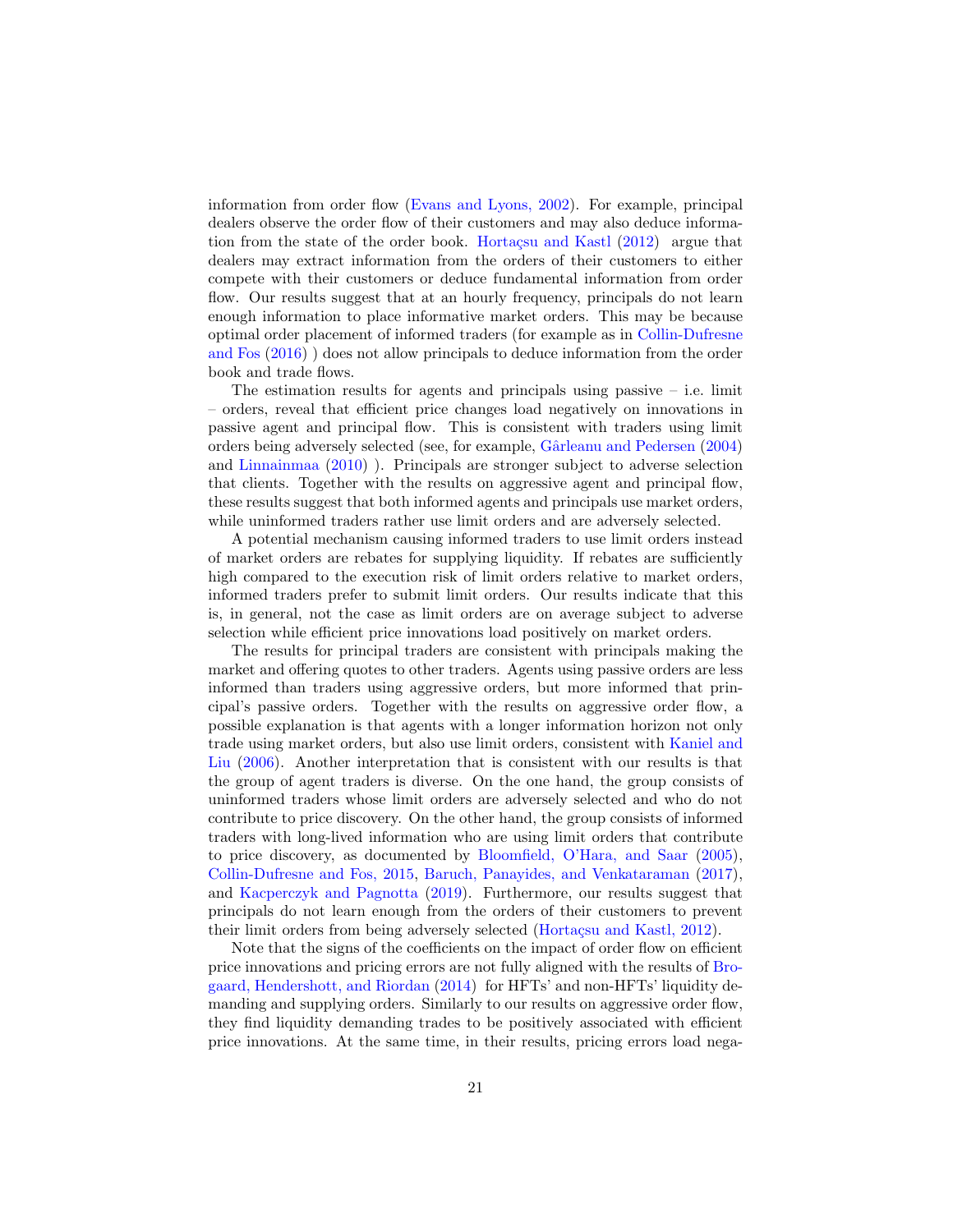tively on liquidity demanding trades. Thus, such trades push observed prices in the direction of efficient prices. We find that pricing errors load positively on aggressive order flow. Similarly for passive order flow, we find negative coefficients for the impact of order flow on efficient prices and negative coefficients for the impact on pricing errors. [Brogaard, Hendershott, and Riordan](#page-32-10) [\(2014\)](#page-32-10) find negative and positive coefficients, respectively. Our result that pricing errors load positively on aggressive order flow is consistent with prices overshooting to new information. Moreover, as noted by [Brogaard, Hendershott, and Rior](#page-32-10)[dan](#page-32-10) [\(2014\)](#page-32-10), in the state space formulation, traders managing risk causes order flow to relate positively to pricing errors. In our setting, this has the intuitive interpretation of traders using market orders for risk management.

Overall, our findings suggest that it does not only matter which order type is used, but also who uses which order. We document relative differences in information scaled by volume of the same order type between different groups of traders. Combining information on both the order type used and the account role of the trader using the order gives a substantially more differentiated picture of order informativeness than analyzing either separately.

#### <span id="page-21-1"></span>5.3 Estimation by market volatility

We are interested in how trading patterns change depending on the market conditions. Therefore, we include information of the CBOE's volatility index (VIX). The VIX serves as a background variable that is plausibly exogenous to trading in Euro STOXX 50 futures as it is calculated based on options on the S&P 500. At the same time, it captures general market conditions that influence trading in Euro STOXX 50 futures. Thus, we prefer this specification over alternative specifications using measures such as returns in certain time intervals or realized volatilities as these are endogenous to the trading process.

We augment our state space model as follows. We include an indicator variable that equals one if the VIX on the respective trading day falls in the lowest and highest decile, respectively, of the distribution over our sample period and interact it with the order flow variables. $25$  As trading in Euro STOXX 50 futures might not instantaneously react to changes in the VIX and our focus is on price discovery over longer time horizons, we assign the indicator based on daily VIX levels. Then it follows for the state space model:

$$
p_t = m_t + s_t \tag{6}
$$

$$
m_t = m_{t-1} + \sum_{s \in \mathcal{S}} \gamma_s \tilde{x}_{s,t} + \sum_{s \in \mathcal{S}} \gamma_{s,VIX} \mathbb{1}(VIX_t \in \mathcal{D})\tilde{x}_{s,t} + w_t \tag{7}
$$

$$
s_t = \phi s_{t-1} + \sum_{s \in \mathcal{S}} \delta_s x_{s,t} + \sum_{s \in \mathcal{S}} \delta_{s, VIX} 1(VIX_t \in \mathcal{D}) x_{s,t} + \varepsilon_t.
$$
 (8)

<span id="page-21-0"></span><sup>25</sup>We compute the distribution of the VIX over our sample period based on daily closing prices. Then, using each daily closing price, we assign the indicator variable to all observations on the respective trading day, depending on in which percentile of the sample distribution the respective closing price falls.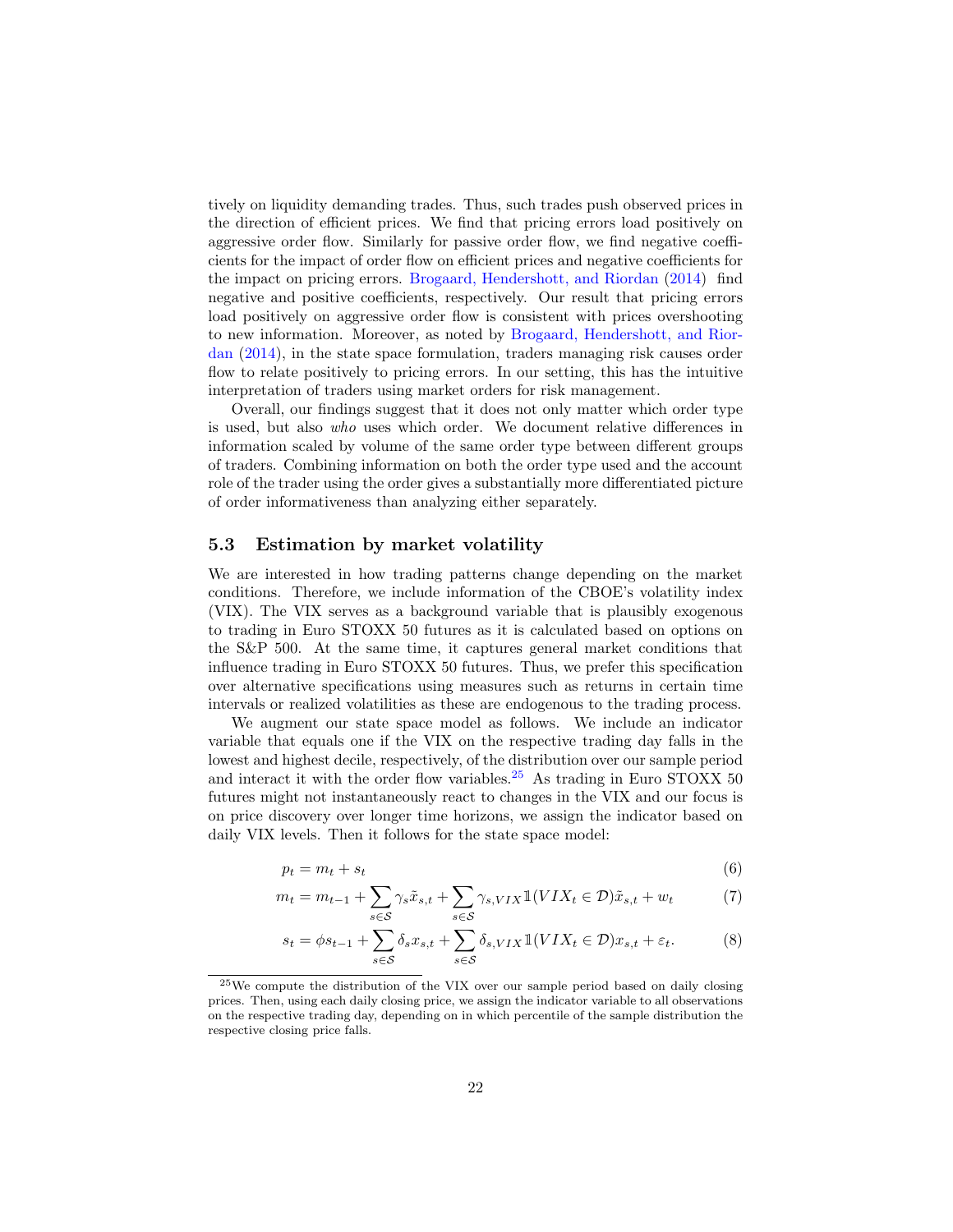Figure 4: Daily VIX closing prices over the sample period

<span id="page-22-0"></span>The figure plots daily VIX closing prices over the sample period. Blue crosses indicate observations in the top decile of the sample distribution and red crosses indicate observations in the bottom decile of the sample distribution.



In the specification,  $D$  denotes the respective decile. This specification captures differences in price discovery and liquidity provision in normal periods versus high-VIX and low-VIX periods. Again, we ask the question which traders are informed and how they are trading on their information. Thus, we again focus on differences between trader types conditional on order type.

Observations in the bottom and top decile of the VIX distribution are distributed unevenly over our sample period (Figure [4\)](#page-22-0). Most of the the observations in the bottom decile of the sample distribution cluster in 2017. Most observations that fall in the top decile of of the sample distribution cluster early in our sample period in the years 2010 and 2011.

As in the previous analysis, we run the state space model for aggressive and passive order flow separately and include order flow from agents and principals. Overall, our results indicate differences in trading patterns in times of high and low market volatility. Also, the differences are larger for agents than for principals.

The results for aggressive flow are presented in Table [4.](#page-24-0) In comparison to the results presented in the previous section, our results are remarkably stable, indicating the robustness of our results. In low-volatility regimes, the relative contribution of aggressive agent flow to price discovery is lower than over the whole sample period. Still, agents' contribution to price discovery using market and marketable limit orders dominates the contribution of principals using the same order type.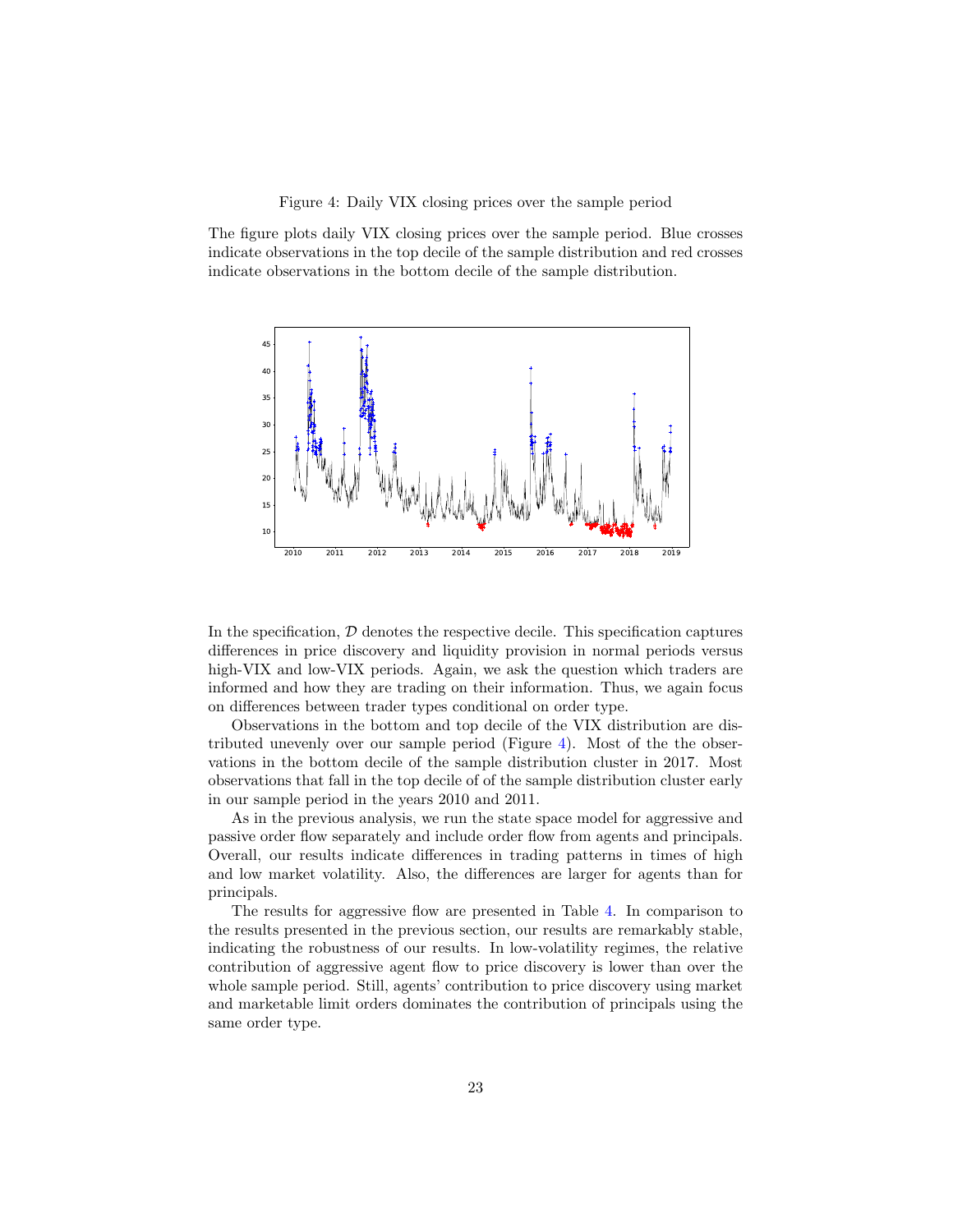The coefficient on client flow in the pricing error equation,  $\delta$ , is lower in lowvolatility periods. The combination of a positive coefficient on innovations in order flow and a negative coefficient on the impact on pricing errors is more in line with the results of [Brogaard, Hendershott, and Riordan](#page-32-10) [\(2014\)](#page-32-10) for liquidity demanding HFTs.

While we find differences in agents' usage of aggressive orders between lowvolatility periods and the overall sample, our main conclusions remain unchanged. Agents contribute relatively more to price discovery using their aggressive orders than principals do. For principals using aggressive orders, most of the coefficients for the low-volatility dummy are insignificant. Overall, there is no evidence for a higher contribution of principals' aggressive orders to price discovery in low-volatility periods.

For high-volatility periods, the patterns are reversed in comparison to lowvolatility periods – except that we find small changes for principals. Efficient price innovations load stronger on innovations in aggressive agent flow in highvolatility periods relative to the overall sample. That is, aggressive agent flow contains more information scaled by volume and contributes more to price discovery in high-VIX periods than in the overall sample. A plausible explanation for this pattern is that informed agents rather use market or marketable limit orders in high-volatility periods while they rely on limit orders in low volatility periods. This is consistent with a pecking order of order types dependent on the market conditions, in a spirit of [Menkveld, Yueshen, and Zhu](#page-35-0) [\(2017\)](#page-35-0).

The impact of agent flow on pricing errors increases  $-$  if anything  $-$  in high volatility periods, reinforcing our results for the overall sample. We interpret this result as overreactions to information that are especially pronounced in highly volatile periods.

For principal trades, the results are mostly unchanged. Efficient price innovations do not load significantly stronger on innovations in aggressive principal flow in high-VIX periods than in the overall sample. This is consistent with the previous finding that most information is incorporated into prices through agent flow. In high volatility periods, the variance in agent flow accounts for roughly 45% of the variance in efficient price innovations, while the variance in principal flow accounts for less than 1%. We do not find evidence that in highly volatile times, principals are better able to extract information from the state of the order book and trade on this information [\(Parlour,](#page-35-3) [1998\)](#page-35-3).

Next, we turn to the results for passive order flow (Table [5\)](#page-25-0). In low-volatility periods, innovations in efficient prices load stronger on passive agent flow than over the entire sample period. Recall that over the whole sample, changes in efficient prices load negatively on passive agent flow, indicating that agents' limit orders are adversely selected. In low volatility periods, agents are less exposed to adverse selection. We do not find evidence that principals' limit order are less exposed to adverse selection in low volatility periods than in the overall sample period.

These findings can be explained by agents being better able to manage their orders in times of low volatility. Also, some informed agents may use passive orders rather than aggressive orders in less volatile times. As a result, on aver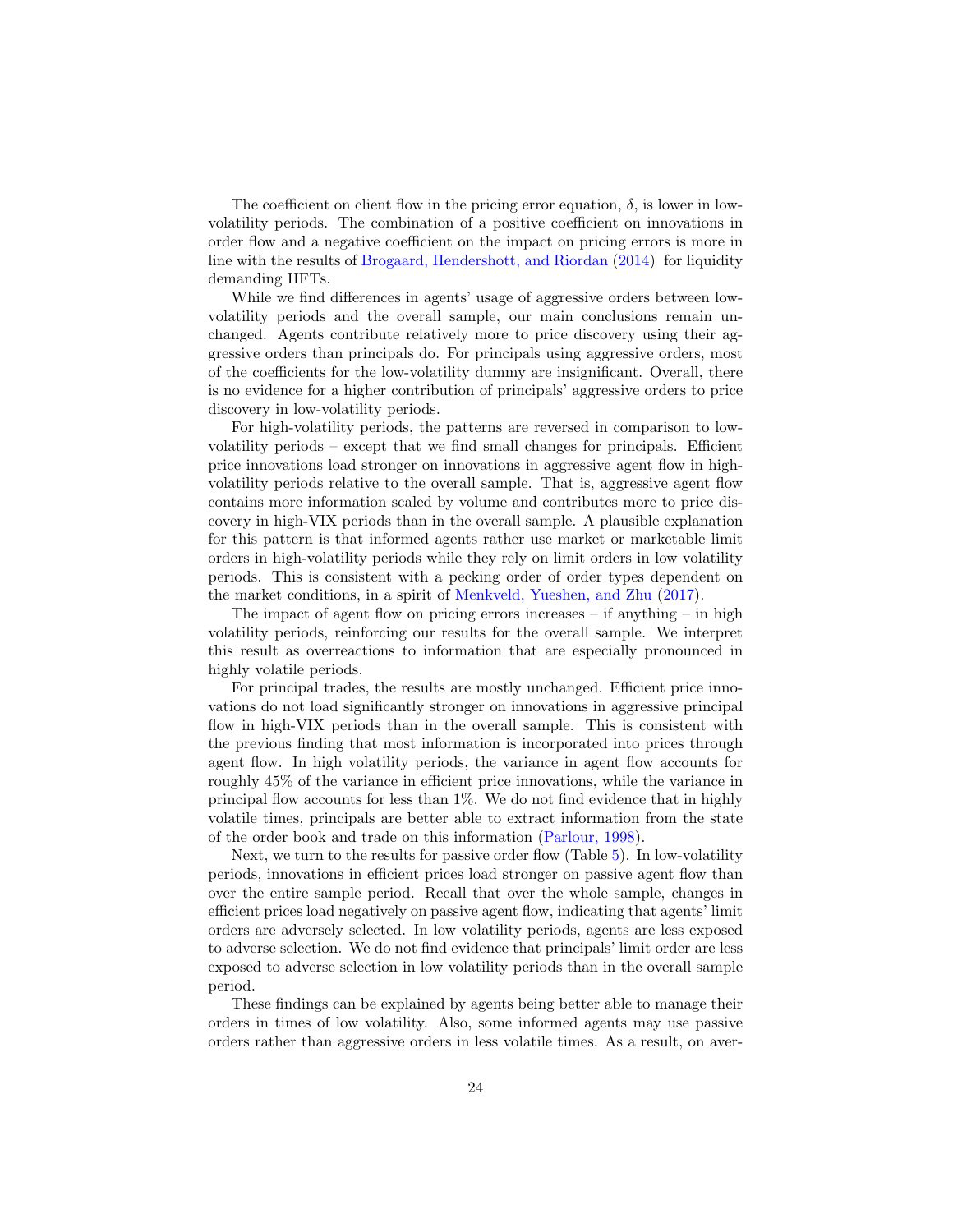<span id="page-24-0"></span>Table 4: State space model for aggressive order flow including VIX

This table presents estimation results for the full state space model including VIX

$$
p_t = m_t + s_t
$$
  
\n
$$
m_t = m_{t-1} + \sum_{s \in S} \gamma_s \tilde{x}_{s,t} + \sum_{s \in S} \gamma_{s,VIX} \mathbb{1}(VIX_t \in \mathcal{D})\tilde{x}_{s,t} + w_t
$$
  
\n
$$
s_t = \phi s_{t-1} + \sum_{s \in S} \delta_s x_{s,t} + \sum_{s \in S} \delta_{s,VIX} \mathbb{1}(VIX_t \in \mathcal{D})x_{s,t} + \varepsilon_t
$$

at an hourly frequency.  $x_t$  is order flow and  $\tilde{x}_t$  are surprises in order flow obtained as the residual from a VAR model.  $\mathbb{1}(VIX_t \in \mathcal{D})$  is an indicator that equals one if the closing VIX on the respective trading day is in the lowest decile or highest decile, respectively, of the distribution over the sample period. Passive order flow is omitted from the specification. The subscripts on  $\gamma$  and  $\delta$  denote the account role with c (p) standing for agent (principal) and the aggressor flag with  $a$  standing for aggressive order flow. Standard deviations are in bp and  $\delta$  as well as  $\gamma$  in bp/1,000,000 EUR. Robust standard errors in parentheses. <sup>∗</sup> denotes significance at the 10% level, ∗∗ denotes significance at the 5% level, and ∗∗∗ denotes significance at the 1% level.

|                     | low                      | high                     |
|---------------------|--------------------------|--------------------------|
| $\sigma_{w}$        | 17.5000***<br>(0.2370)   | $17.1452***$<br>(0.2382) |
| $\sigma_{\epsilon}$ | 18.8085***<br>(0.4708)   | 18.5078***<br>(0.3984)   |
| φ                   | $0.8859***$<br>(0.0150)  | $0.8901***$<br>(0.0133)  |
| efficient price     |                          |                          |
| $\gamma_{c,a}$      | $0.8285***$<br>(0.0508)  | $0.7126***$<br>(0.0453)  |
| $\gamma_{p,a}$      | 0.0376<br>(0.0345)       | $-0.0076$<br>(0.0294)    |
| $\gamma_{c,a,VIX}$  | $-0.2932***$<br>(0.0865) | $0.6286***$<br>(0.1391)  |
| $\gamma_{p,a,VIX}$  | $-0.1533***$<br>(0.0574) | ${0.1736}$<br>(0.1516)   |
| pricing error       |                          |                          |
| $\delta_{c,a}$      | $0.1395***$<br>(0.0408)  | $0.1028***$<br>(0.0330)  |
| $\delta_{p,a}$      | 0.0360<br>(0.0292)       | $0.0540**$<br>(0.0260)   |
| $\delta_{c,a,VIX}$  | $-0.2400***$<br>(0.0705) | $0.2673**$<br>(0.1236)   |
| $\delta_{p,a,VIX}$  | $\,0.0813\,$<br>(0.0522) | 0.1298<br>(0.1412)       |
| $\#\mathrm{Obs}$    | 32,223                   | 32,223                   |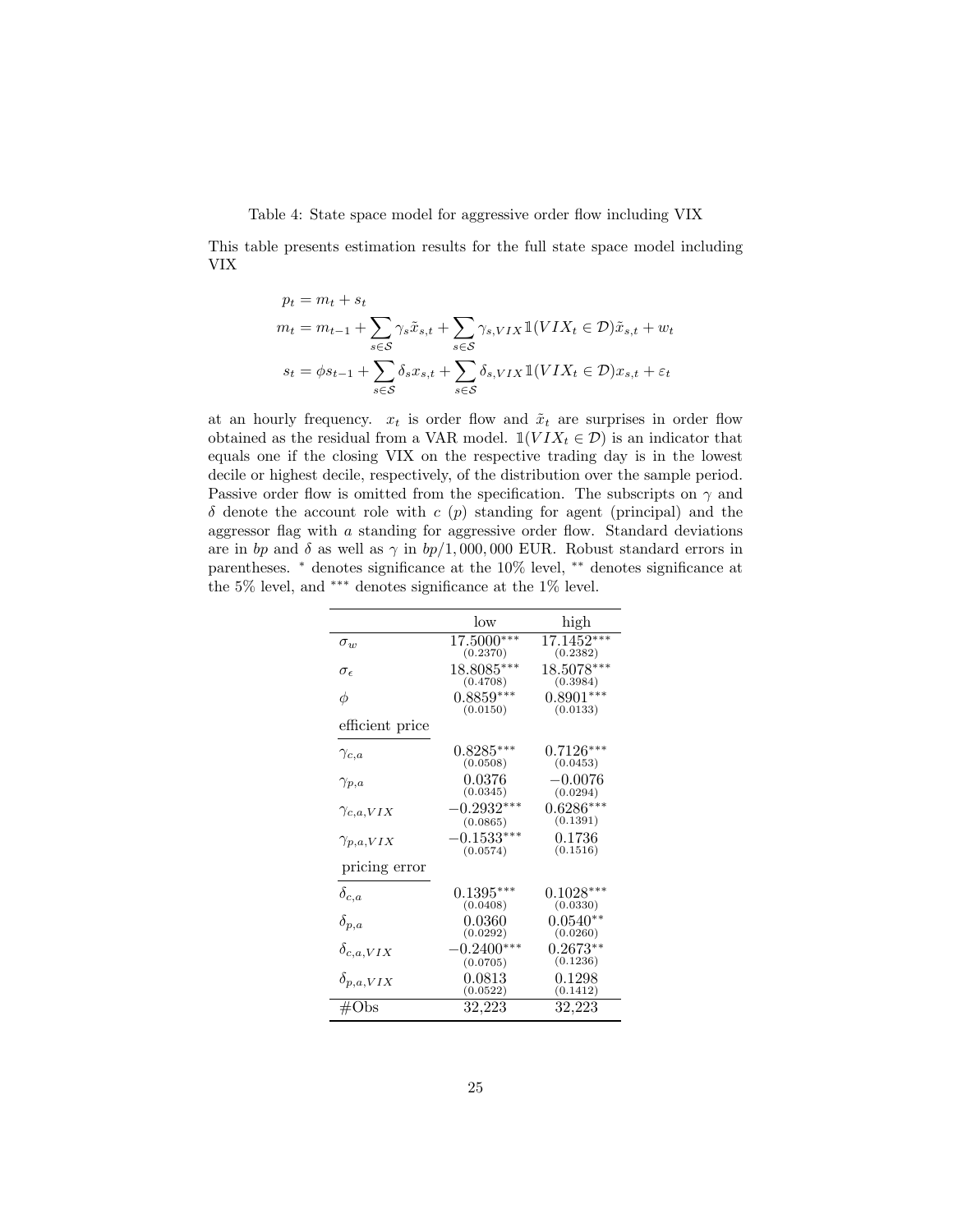Table 5: State space model for passive order flow including VIX

<span id="page-25-0"></span>This table presents estimation results for the full state space model including VIX

$$
p_t = m_t + s_t
$$
  
\n
$$
m_t = m_{t-1} + \sum_{s \in S} \gamma_s \tilde{x}_{s,t} + \sum_{s \in S} \gamma_{s,VIX} \mathbb{1}(VIX_t \in \mathcal{D})\tilde{x}_{s,t} + w_t
$$
  
\n
$$
s_t = \phi s_{t-1} + \sum_{s \in S} \delta_s x_{s,t} + \sum_{s \in S} \delta_{s,VIX} \mathbb{1}(VIX_t \in \mathcal{D})x_{s,t} + \varepsilon_t
$$

at an hourly frequency.  $x_t$  is order flow and  $\tilde{x}_t$  are surprises in order flow obtained as the residual from a VAR model.  $\mathbb{1}(VIX_t \in \mathcal{D})$  is an indicator that equals one if the closing VIX on the respective trading day is in the lowest decile or highest decile, respectively, of the distribution over the sample period. Aggressive order flow is omitted from the specification. The subscripts on  $\gamma$ and  $\delta$  denote the account role with c (p) standing for agent (principal) and the aggressor flag with  $n$  standing for passive order flow. Standard deviations are in bp and  $\delta$  as well as  $\gamma$  in bp/1,000,000 EUR. Robust standard errors in parentheses. <sup>∗</sup> denotes significance at the 10% level, ∗∗ denotes significance at the 5% level, and  $\hbox{***}$  denotes significance at the 1% level.

|                     | low                             | high                     |
|---------------------|---------------------------------|--------------------------|
| $\sigma_w$          | 19.7916***<br>(0.2371)          | 19.3578***<br>(0.2363)   |
| $\sigma_{\epsilon}$ | 20.0336***<br>(0.3998)          | 19.7299***<br>(0.3703)   |
| φ                   | $0.8846***$<br>(0.0136)         | $0.8875***$<br>(0.0127)  |
| efficient price     |                                 |                          |
| $\gamma_{c,n}$      | $-0.3269***$<br>(0.0810)        | $-0.0912$<br>(0.0632)    |
| $\gamma_{p,n}$      | $-0.4340***$<br>(0.0442)        | $-0.3949***$<br>(0.0385) |
| $\gamma_{c,n,VIX}$  | $0.2691^{\ast\ast}$<br>(0.1104) | $-0.7087***$<br>(0.2409) |
| $\gamma_{p,n,VIX}$  | 0.0508<br>(0.0745)              | $-0.4234***$<br>(0.1434) |
| pricing error       |                                 |                          |
| $\delta_{c,n}$      | $-0.0849$<br>(0.0616)           | $-0.1415***$<br>(0.0482) |
| $\delta_{p,n}$      | $-0.0372$<br>(0.0336)           | $-0.0159$<br>(0.0275)    |
| $\delta_{c,n,VIX}$  | $0.1962**$<br>(0.0982)          | $-0.2140$<br>(0.2324)    |
| $\delta_{p,n,VIX}$  | $0.1249*$<br>(0.0648)           | $-0.1927$<br>(0.1332)    |
| #Obs                | 32,221                          | 32,221                   |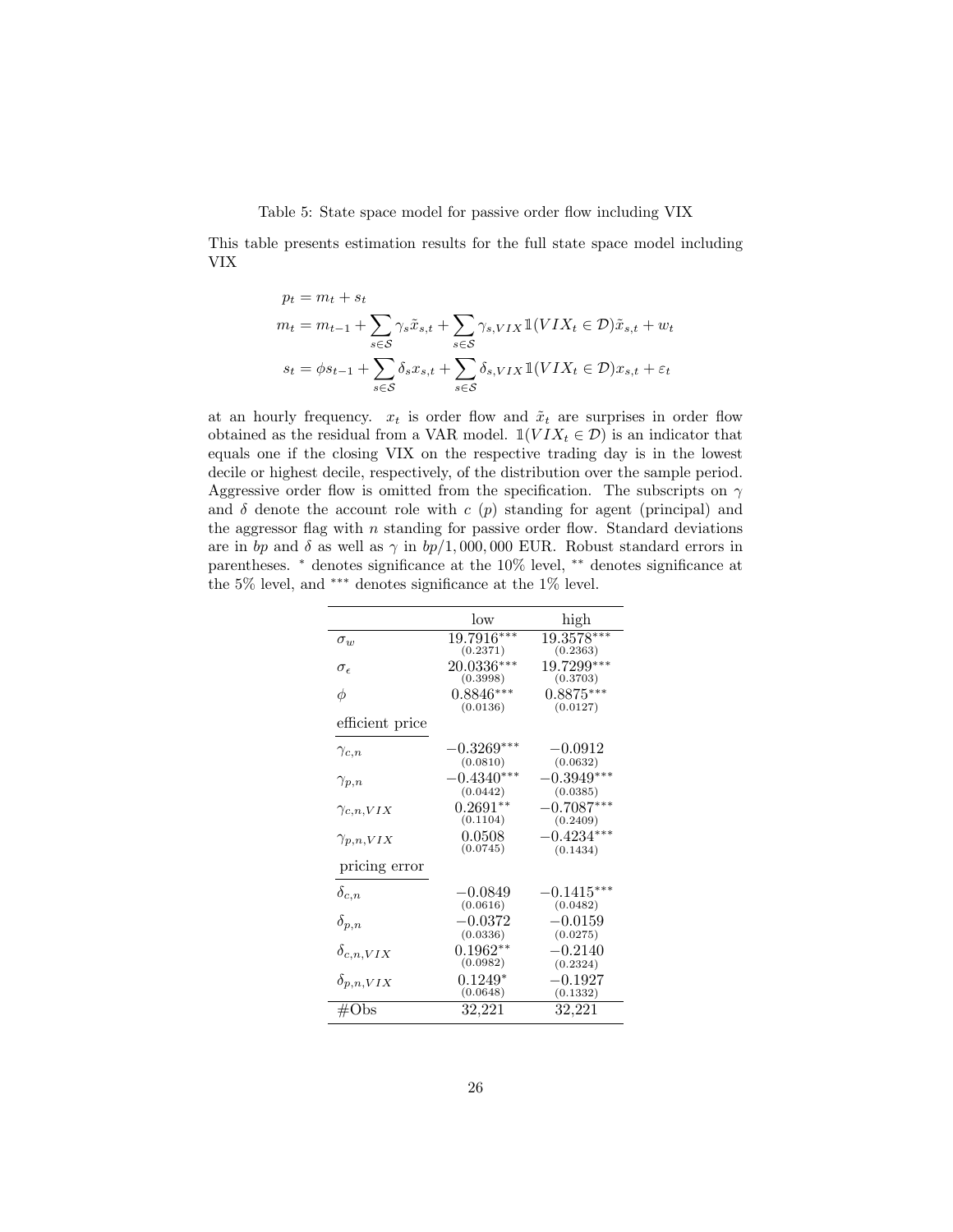age, agents are less exposed to adverse selection. At the same time, principal traders may mainly provide liquidity and are subject to adverse selection.

The results for the high-VIX periods are in line with this intuition. In comparison to the overall sample period, efficient price innovations load more negative on both agents' and principals' passive orders. That indicates that limit orders of both trader types are stronger subject to adverse selection in volatile times than in the overall sample period. This result mirrors the results for aggressive orders in high-VIX periods: efficient price innovations load stronger on aggressive agent flow. This suggests that informed traders use predominantly aggressive orders in periods of high volatility. Traders supplying liquidity, in contrast, trade for non-informational reasons.

In high-volatility periods, the change in exposure to adverse selection is higher for agents than for principals. In such periods, principals might have to post limit orders to provide liquidity within the exchange's requirements. At the same time, they might have superior information from the order book and are thus less subject to adverse selection (in line with Hortaçsu and Kastl [\(2012\)](#page-34-15) ). Our results provide suggestive evidence in line with the latter channel. They also suggest that the finding that agent's passive orders are adversely selected is mainly due to high-volatility periods.

These results suggest a pecking order of order types dependent on the market conditions, akin to [Menkveld, Yueshen, and Zhu](#page-35-0) [\(2017\)](#page-35-0). Also, these results are consistent with the intuition of [Kaniel and Liu](#page-34-7) [\(2006\)](#page-34-7). Higher market volatility can be interpreted as decreasing the horizon on which investors can trade on their information. As markets are volatile, movements in the disadvantage of a trader may occur more frequent and are less predictable. A reduction in their horizon causes informed traders to use market orders rather than limit orders. This is what we observe in our data.

The results of [Collin-Dufresne and Fos](#page-33-0) [\(2015\)](#page-33-0) and [Kacperczyk and Pagnotta](#page-34-0) [\(2019\)](#page-34-0) show that informed traders are using limit orders. Their results speak to insiders that possess firm-specific information. We analyze trading in futures on a Pan-European index, the Euro STOXX 50. Thus, even though traders active in these futures contracts may be motivated by firm-specific information on the constituents, prices of Euro STOXX 50 futures also reflect information on the state of the "European" economy. Our results suggest that also traders possessing information of this nature use limit orders, dependent on the market conditions. Thus, our evidence is consistent with the results of [Collin-Dufresne](#page-33-0) [and Fos](#page-33-0) [\(2015\)](#page-33-0) and [Kacperczyk and Pagnotta](#page-34-0) [\(2019\)](#page-34-0) extending to a wider set of information and asset classes.

# <span id="page-26-0"></span>6 Opening and Closing Auctions

In this Section we analyze trading during opening and closing auctions. With this, we add to the contemporaneous literature focusing on closing auctions in American [\(Bogousslavsky and Muravyev,](#page-32-0) [2021\)](#page-32-0) and European [\(Comerton-Forde](#page-33-1)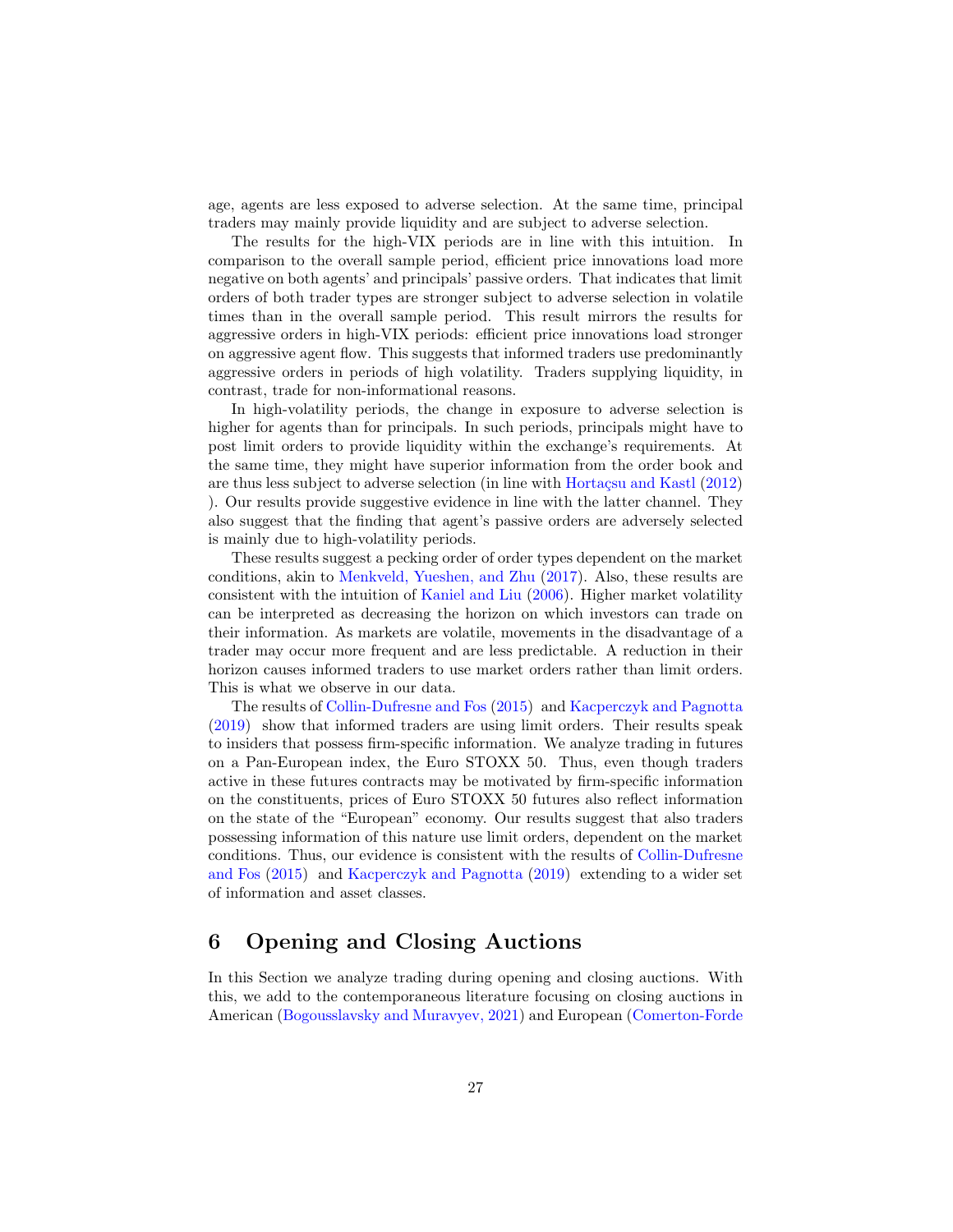[and Rindi,](#page-33-1) [2021\)](#page-33-1) equity markets. We analyze auctions in a futures market that tracks the leading index of the Eurozone.

We identify auctions from the trading data as follows. Trades are grouped using the event time approach described in Section [C,](#page-48-0) using a window length of 100ms. For the opening auction, the trade record with the highest volume during the first 20 seconds of trading, for which the volume of aggressive and passive orders does not match is identified.<sup>[26](#page-27-0)</sup> All other trades executed at the same price within the first 20 seconds of trading with non-matching aggressive and passive volume are labeled as opening auctions. For the closing auction, we identify auctions based on trade records for the last three minutes of trading. This is motivated by the market structure at Eurex. After continuous trading, the call phase for the auction lasts at least three minutes with a random end time. Thus, by focusing on the trade records within the last 3 minutes of trading, we are confident that we do not capture trade records during continuous trading.<sup>[27](#page-27-1)</sup>

In comparison to to continuous trading, the share of agent trading in opening and closing auctions is substantially higher (70% and 48%, respectively, versus  $32\%$ ).<sup>[28](#page-27-2)</sup> That is, the share of agent trading during opening auctions is higher than during closing auctions. From this follows the question whether participation of different trader types in the opening and closing auction relative to continuous trading have a positive or negative impact on price discovery. In comparison to equity markets, the share or auction volume in daily trading volume is low and usually in the magnitude of a few basis points.

The finding of a low volume share of opening and closing auctions in continuous trading is robust over the sample period and to the identification of auctions.[29](#page-27-3) Also, this is in contrast to high closing-auction shares described in the equity markets literature [\(Bogousslavsky and Muravyev,](#page-32-0) [2021;](#page-32-0) [Comerton-](#page-33-1)[Forde and Rindi,](#page-33-1) [2021\)](#page-33-1).

To address the question of price discovery during auctions, we analyze auction prices relative to the prices 15 minutes around the auctions, similar to [Bogousslavsky and Muravyev](#page-32-0) [\(2021\)](#page-32-0). Also, to account for potential longer lasting pricing errors, price reversals, and long-term patterns in price discovery, we incorporate auction prices into our state space model. Similar the the analysis for periods with high and low market volatility presented in Section [5.3,](#page-21-1) we allow pricing errors and innovations in efficient prices to depends differently on order flow during auctions in comparison to continuous trading. The focus on longer-term patterns in prices are motivated by the price patterns described in

<span id="page-27-0"></span><sup>26</sup>All records for the auctions should have an aggressor flag that indicates a passive order. In fact, this is not true for all trade records. Ideally, we would like to exclude all trade records with an aggressor flag that indicates an aggressive order as well as all trade records that pertain to limit orders that these market orders executed against. Since various trade records are recorded at the same timestamp and the timestamps are imprecise from May 8, 2013, onward, this is however not possible.

<span id="page-27-1"></span><sup>&</sup>lt;sup>27</sup>We perform robustness checks with a window of five minutes for the closing auctions and windows up to 3 minutes for the opening auction which leaves the results unchanged.

<span id="page-27-3"></span><span id="page-27-2"></span><sup>28</sup>We provide more summary statistics on the auctions in Appendix [G.](#page-55-0)

<sup>29</sup>We consider a different window length in our event-time approach and allow auctions to be recorded further into continuous trading.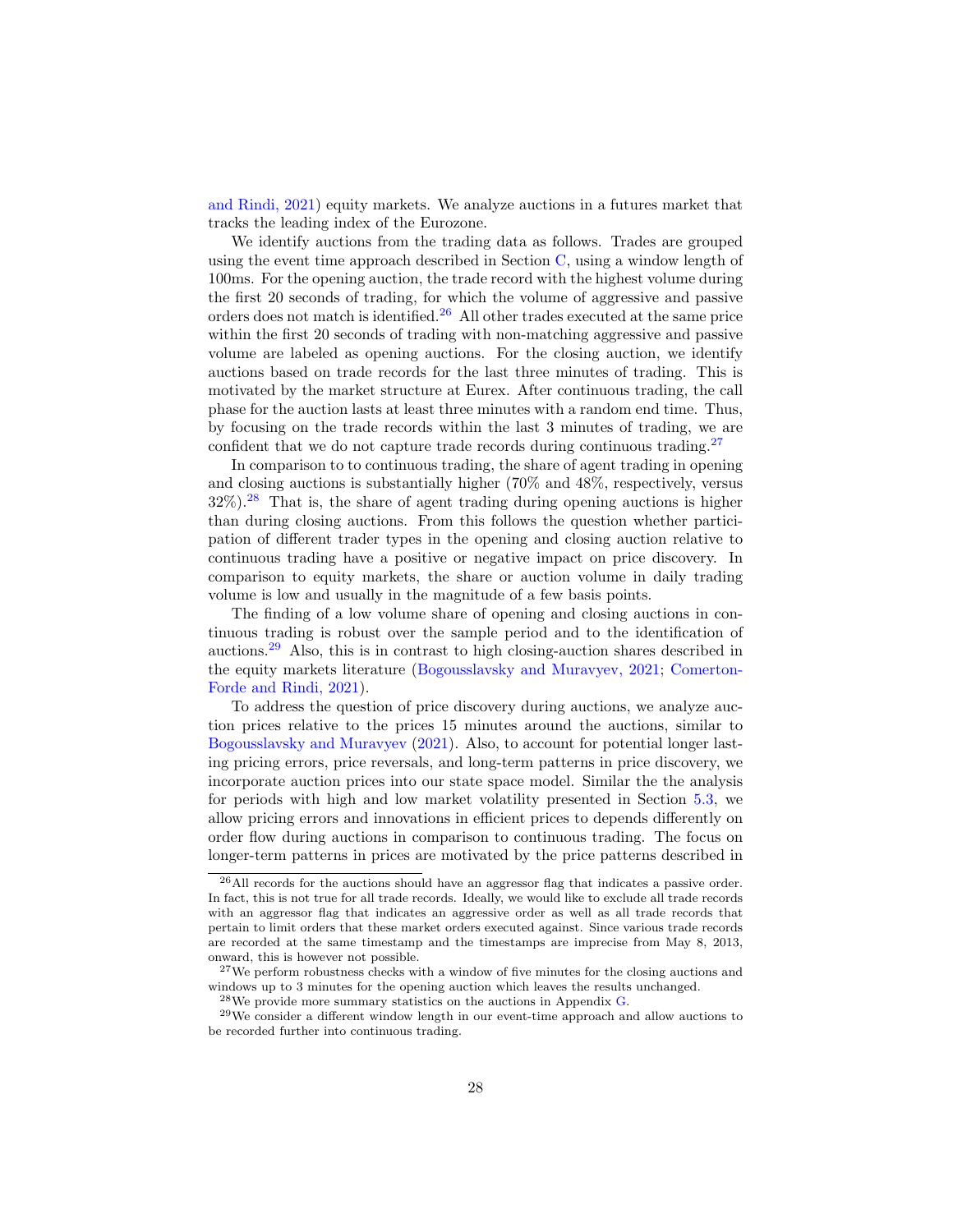[Bogousslavsky](#page-32-13) [\(2021\)](#page-32-13). Thus, we also account for noisy prices in the first minutes of the trading day [\(Bogousslavsky,](#page-32-13) [2021\)](#page-32-13).

As a first step, we focus on deviations of auction prices similar to [Bogous](#page-32-0)[slavsky and Muravyev](#page-32-0) [\(2021\)](#page-32-0) and we compute the auction prices deviation as

$$
|\ln(p_{cnt}/p_{auc})|
$$

for the opening auction and

$$
|\ln(p_{auc}/p_{cnt})|
$$

for the closing auction where  $p_{auc}$  denotes the auction price and  $p_{cnt}$  denotes the first (last) price record during continuous trading for the opening (closing) auction. Alternatively, we compute the auction price deviation based on the price 15 minutes after (before) the auction.

We regress the auction price deviation on the share of agent trading during the auction, the VIX on the respective trading day, the auction share in continuous trading, and the share of agent volume in trading volume in 15 minutes around the auction (results are presented in Table [13](#page-57-0) in Appendix [G\)](#page-55-0). Higher auction price deviations are consistently correlated with higher VIX levels, as also found in [Bogousslavsky and Muravyev](#page-32-0) [\(2021\)](#page-32-0). Furthermore, when comparing opening auction prices to the price 15 minutes after the opening auction and closing auction prices to the last price recorded during continuous trading, we find that auction price deviations are positively related to the share of agent trading in the auction.

Are these deviations transitory noise? Or do they reflect fundamental information? We address this within our state space model. This allows us to explicitly distinguish between the information and noise components. As our model controls for trading volume, we can compare the the results for the opening and closing auctions even though they differ in volume. As auction volume is by definition passive, we estimate our state space model for passive order flow, distinguishing between principals and agents.

Our results are presented in Table [6.](#page-31-0) They indicate that trading during opening and closing auctions does not differ substantially from continuous trading in terms of price discovery. Note that we found that passive order flow of both agents and principals is adversely selected and thus efficient price innovations load negatively on innovations in the order flow series. There is some evidence that trading during the closing auction of both agents are principals is more informative than during continuous trading. Taking this into account, order flow during closing auctions is even informative in the sense that efficient price innovations load positively on innovations in the order flow series.

Furthermore, we find that during closing auctions, agents and principals trade more against pricing errors than during continuous trading. This is not in line with the idea that closing auctions are increasing pricing errors. For opening auctions, the evidence is at best weak.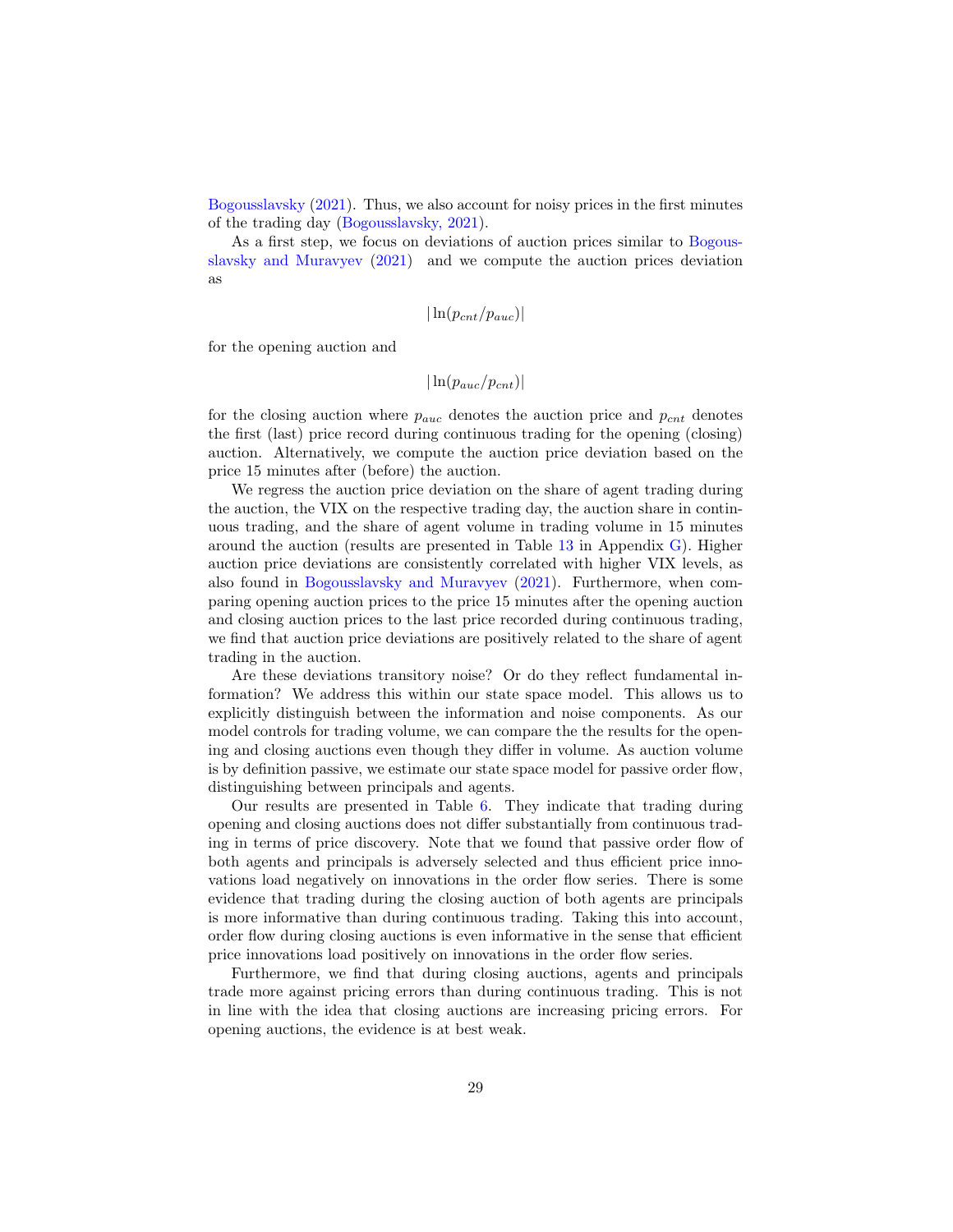Thus, our results suggest that opening auctions do not differ significantly from continuous trading, irrespective of whether we consider agent or principal trading. Closing auctions do in the sense that both agents and principals trade more against pricing errors. A possible explanation for this is that traders in futures markets align their inventory in the end of the trading day and thus reduce the pricing error [\(Hendershott and Menkveld,](#page-34-12) [2014\)](#page-34-12). Thus, our results differ from the equity market literature. A potential explanation are differences in the market we are analyzing relative to equity markets. Trading in the end of the trading day may be substantially impacted by hedging demands that create pricing errors. Also, trading volume in the end of the trading day is low and the market is likely less liquid. In this setting, closing auctions can be seen as a more liquid trading opportunity in a spirit of [Budish, Cramton, and Shim](#page-32-14) [\(2015\)](#page-32-14).

# <span id="page-29-0"></span>7 Conclusions

How does information in futures markets get incorporated into prices? How does this depend on market conditions? Do auctions deviate from continuous trading? We address these questions based on trading in Euro STOXX 50 futures and a state space framework. Our results indicate that the classification of who is informed is endogenous to market conditions. We link exogenous information on the trader type to their order's informativeness. Our results indicate that aggressive orders contain more information scaled by volume. Relative order informativeness differs between agent's and principal's orders, with agent's orders being more informative.

Changes in efficient prices load stronger on agent's aggressive orders than on principal's aggressive orders. At an hourly frequency, 25% of the variation in efficient price innovations can be explained by the variance in aggressive agent flow. At the same time, agent's passive orders are less exposed to adverse selection than principal's passive orders. Thus, in futures markets, principals do not deduce sufficient information from the orders of their customers to better protect their limit orders from adverse selection.

Comparing different market conditions as measured by the VIX indicates a pecking order of (informed) traders' order choice. This complements the pecking order of trading venues documented in [Menkveld, Yueshen, and Zhu](#page-35-0) [\(2017\)](#page-35-0). In low-volatility regimes, agents' passive orders are less subject to adverse selection than in normal times and in high-volatility regimes, aggressive orders are relatively more informative. The results suggest that some informed traders use limit orders not only to trade on stock-specific information, but also trade on economy-wide information in futures markets.

Auctions in futures markets appear different than auction in equity markets [\(Bogousslavsky and Muravyev,](#page-32-0) [2021;](#page-32-0) [Comerton-Forde and Rindi,](#page-33-1) [2021\)](#page-33-1). For opening auctions, we do not find differences in terms of price discovery and liquidity provision relative to continuous trading. For closing auctions, while we do not find differences in terms of price discovery, but we find that both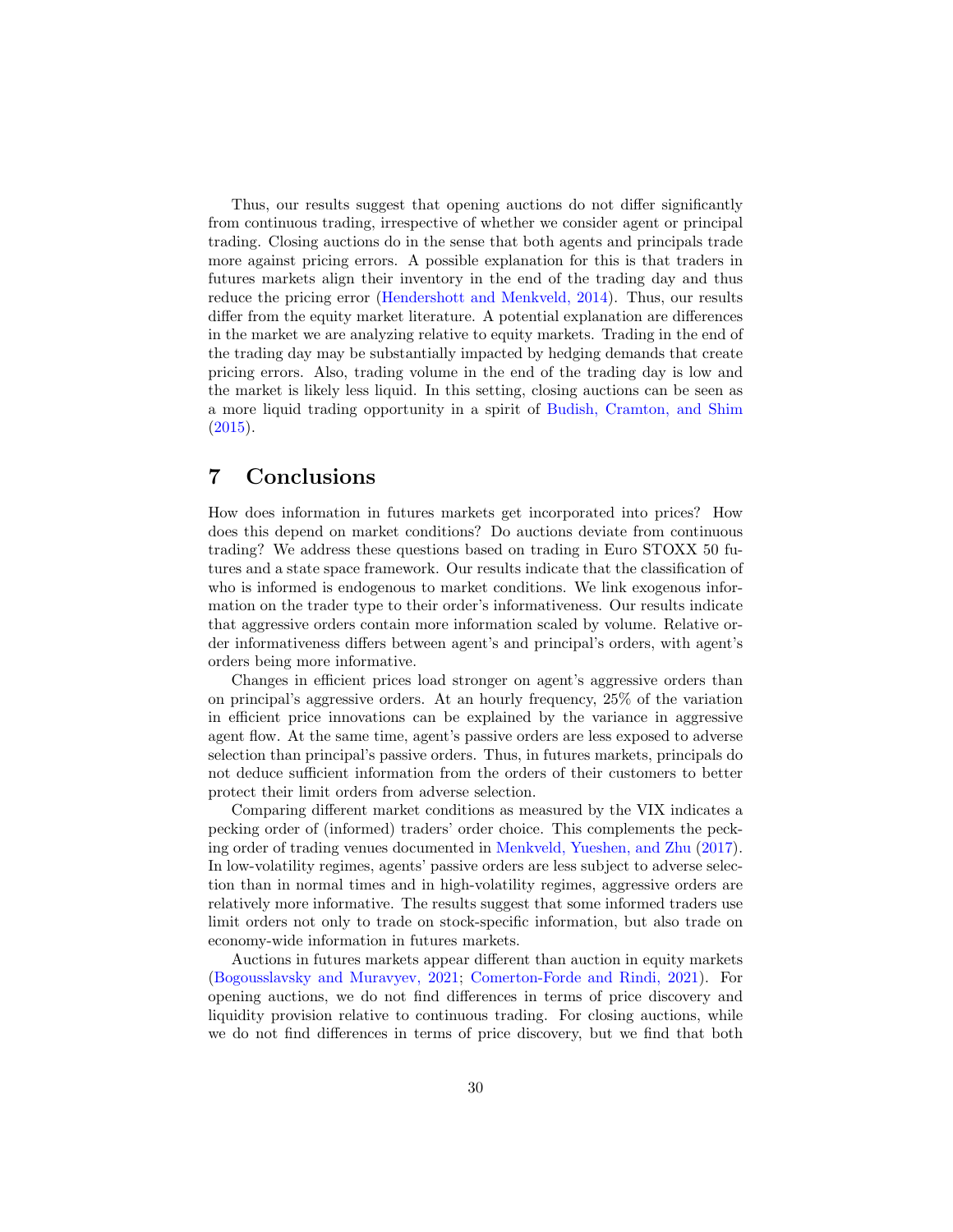principal's and agent's orders trade stronger against pricing errors than during continuous trading. Thus, rather than creating price deviations, orders in the closing auction push observed prices closer to efficient prices.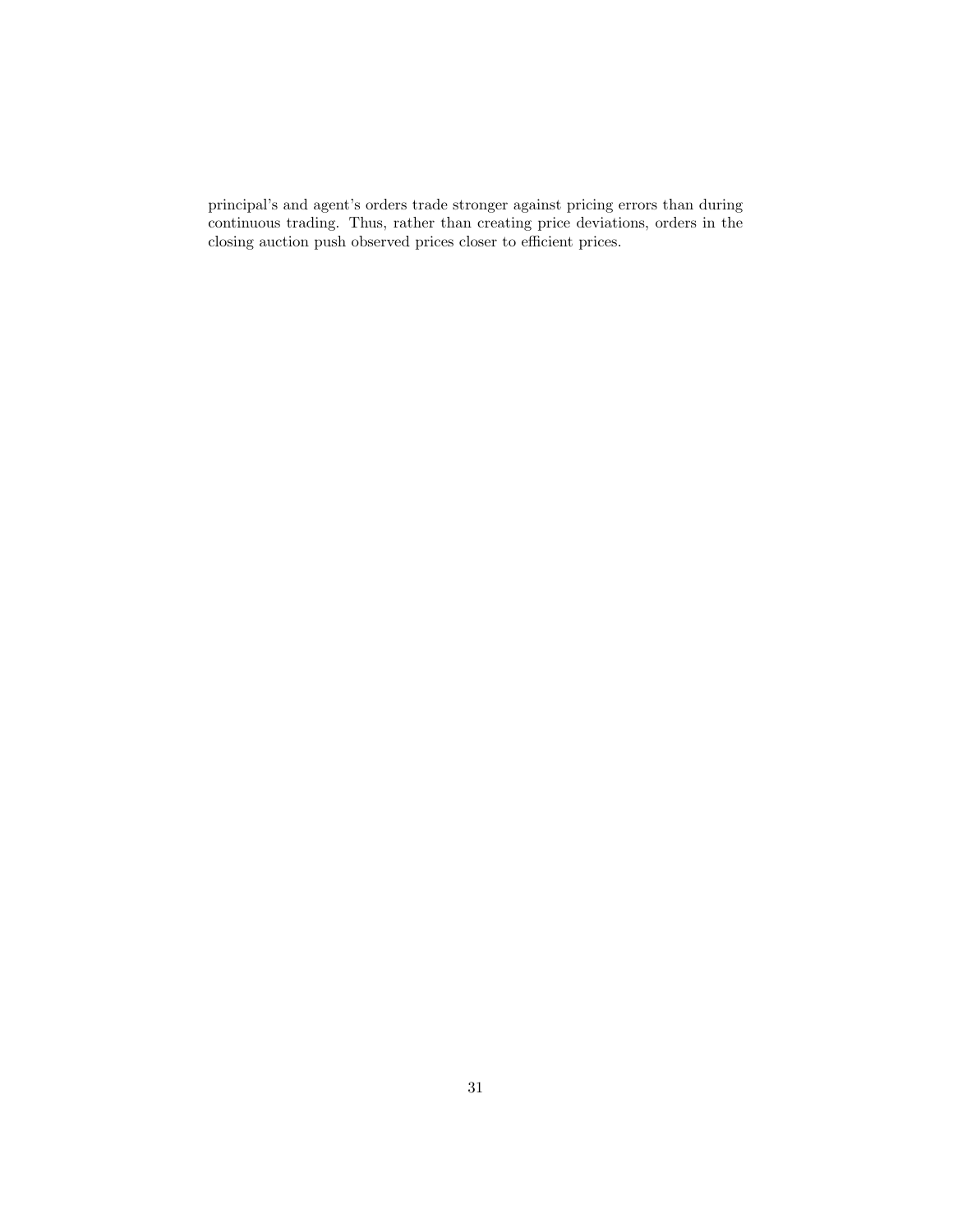<span id="page-31-0"></span>Table 6: State space model for non-aggressive order flow including auctions

This table presents estimation results for the full state space model for nonaggressive order flow including opening and closing auctions at an hourly frequency. Aggressive order flow is omitted. The subscripts on  $\gamma$  and  $\delta$  denote the account role with  $c(p)$  standing for agent (principal) and the aggressor flag with n standing for non-aggressive order flow. Standard deviations are in bp and  $\delta$ as well as  $\gamma$  in  $bp/1,000,000$  EUR. Robust standard errors in parentheses.  $*$ denotes significance at the 10% level, ∗∗ denotes significance at the 5% level, and ∗∗∗ denotes significance at the 1% level.

|                        | open                                 | close                    |
|------------------------|--------------------------------------|--------------------------|
| $\sigma_{w}$           | 19.8510***<br>(0.2046)               | 19.9972***<br>(0.1899)   |
| $\sigma_{\epsilon}$    | $20.0147***$<br>(0.3857)             | 18.6370***<br>(0.4070)   |
| φ                      | $0.8700***$<br>(0.0136)              | $0.8541***$<br>(0.0174)  |
| efficient price        |                                      |                          |
| $\gamma_{c,n}$         | $-0.2145^{\ast\ast\ast}$<br>(0.0694) | $-0.1760**$<br>(0.0691)  |
| $\gamma_{p,n}$         | $-0.4511***$<br>(0.0393)             | $-0.4629***$<br>(0.0410) |
| $\gamma_{c,n,auction}$ | 1.4936<br>(4.7538)                   | $2.4531**$<br>(0.9882)   |
| $\gamma_{p,n,auction}$ | 0.2744<br>(4.7195)                   | 0.4029<br>(0.3333)       |
| pricing errors         |                                      |                          |
| $\delta_{c,n}$         | $-0.1545^{\ast\ast\ast}$<br>(0.0547) | $-0.1647***$<br>(0.0523) |
| $\delta_{p,n}$         | 0.0084<br>(0.0298)                   | 0.0048<br>(0.0285)       |
| $\delta_{c,n,auction}$ | $-7.3689$<br>(5.8456)                | $-7.2249***$<br>(0.8272) |
| $\delta_{p,n,auction}$ | $-5.6077$<br>(5.8678)                | $-5.5375***$<br>(0.8272) |
| #Obs                   | 34,510                               | 34,510                   |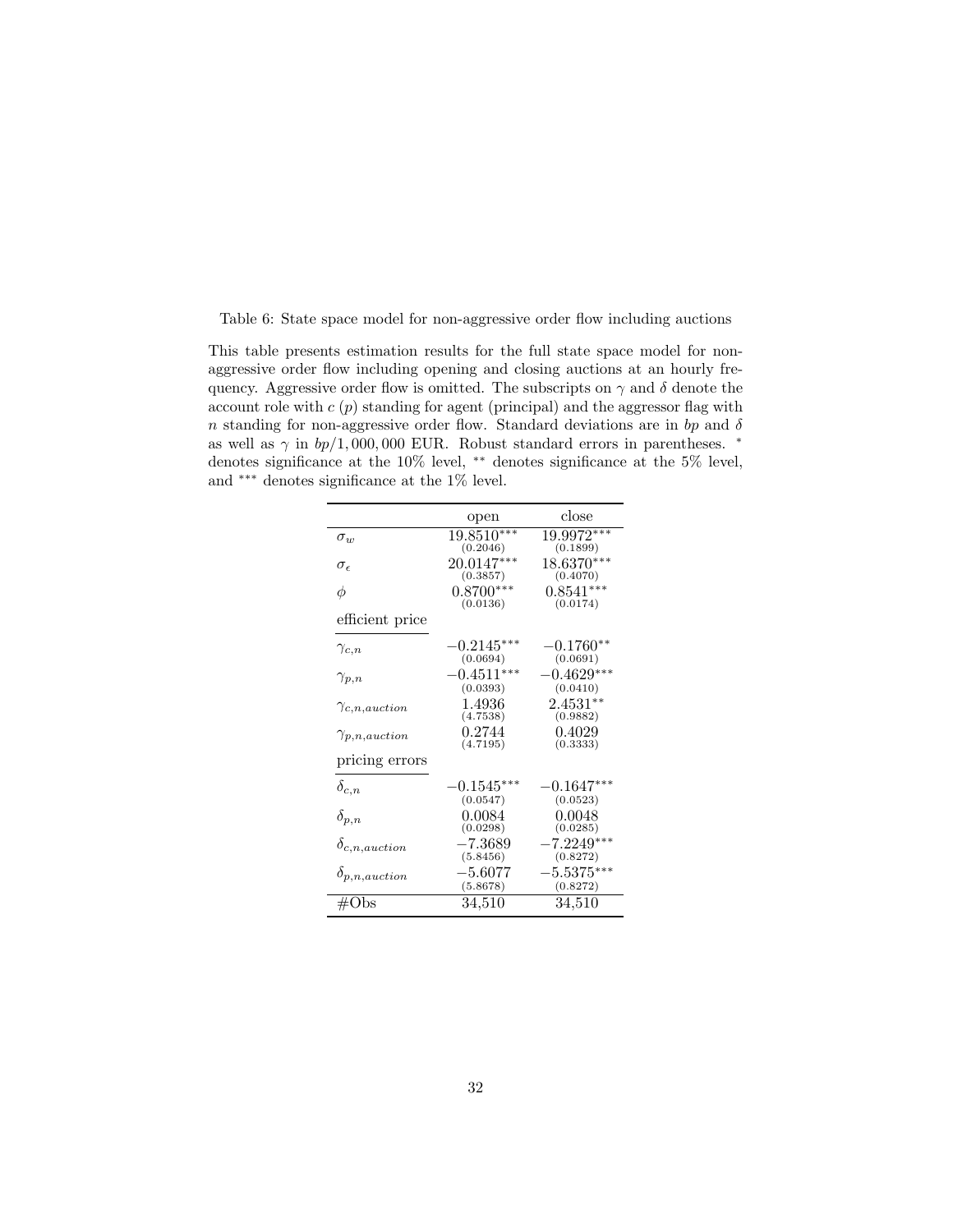### References

- <span id="page-32-7"></span>Anand, Amber, Sugato Chakravarty, and Terrence Martell (2005). "Empirical Evidence on the Evolution of Liquidity: Choice of Market versus Limit Orders by Informed and Uninformed Traders". In: Journal of Financial Markets 8.3, pp. 288–308.
- <span id="page-32-9"></span>Andersen, Torben G., Tim Bollerslev, Francis X. Diebold, and Clara Vega (2007). "Real-time Price Discovery in Global Stock, Bond and Foreign Exchange Markets". In: Journal of International Economics 73.2, pp. 251–277.
- <span id="page-32-11"></span>Aquilina, Matteo, Eric Budish, and Peter O'Neill (July 2021). Quantifying the High-Frequency Trading "Arms Race". NBER Working Papers 29011. National Bureau of Economic Research, Inc.
- <span id="page-32-8"></span>Barber, Brad M., Yi-Tsung Lee, Yu-Jane Liu, and Terrance Odean (2009). "Just How Much Do Individual Investors Lose by Trading?" In: Review of Financial Studies 22.2, pp. 609–632.
- <span id="page-32-3"></span>Baruch, Shmuel, Marios Panayides, and Kumar Venkataraman (2017). "Informed Trading and Price Discovery Before Corporate Events". In: Journal of Financial Economics 125.3, pp. 561–588.
- <span id="page-32-6"></span>Beason, Tyler and Sunil Wahal (2020). The Anatomy of Trading Algorithms. Working Paper.
- <span id="page-32-1"></span>Biais, Bruno, Pierre Hillion, and Chester Spatt (1995). "An Empirical Analysis of the Limit Order Book and the Order Flow in the Paris Bourse". In: Journal of Finance 50.5, pp. 1655–1689.
- <span id="page-32-2"></span>Bloomfield, Robert, Maureen O'Hara, and Gideon Saar (2005). "The "Make or Take" Decision in an Electronic Market: Evidence on the Evolution of Liquidity". In: Journal of Financial Economics 75.1, pp. 165–199.
- <span id="page-32-5"></span>Bloomfield, Robert, Maureen O'Hara, and Gideon Saar (2015). "Hidden Liquidity: Some New Light on Dark Trading". In: Journal of Finance 70.5, pp. 2227–2274.
- <span id="page-32-13"></span>Bogousslavsky, Vincent (2021). "The Cross-Section of Intraday and Overnight Returns". In: Journal of Financial Economics 141.1, pp. 172–194.
- <span id="page-32-0"></span>Bogousslavsky, Vincent and Dmitriy Muravyev (2021). Who Trades at the Close? Implications for Price Discovery and Liquidity. Working Paper.
- <span id="page-32-12"></span>Brandt, Michael W. and Kenneth A. Kavajecz (2004). "Price Discovery in the U.S. Treasury Market: The Impact of Orderflow and Liquidity on the Yield Curve". In: The Journal of Finance 59.6, pp. 2623–2654.
- <span id="page-32-10"></span>Brogaard, Jonathan, Terrence Hendershott, and Ryan Riordan (2014). "High-Frequency Trading and Price Discovery". In: Review of Financial Studies 27.8, pp. 2267–2306.
- <span id="page-32-4"></span>Brogaard, Jonathan, Terrence Hendershott, and Ryan Riordan (2019). "Price Discovery without Trading: Evidence from Limit Orders". In: Journal of Finance 74.4, pp. 1621–1658.
- <span id="page-32-14"></span>Budish, Eric, Peter Cramton, and John Shim (2015). "The High-Frequency Trading Arms Race: Frequent Batch Auctions as a Market Design Response". In: The Quarterly Journal of Economics 130.4, pp. 1547–1621.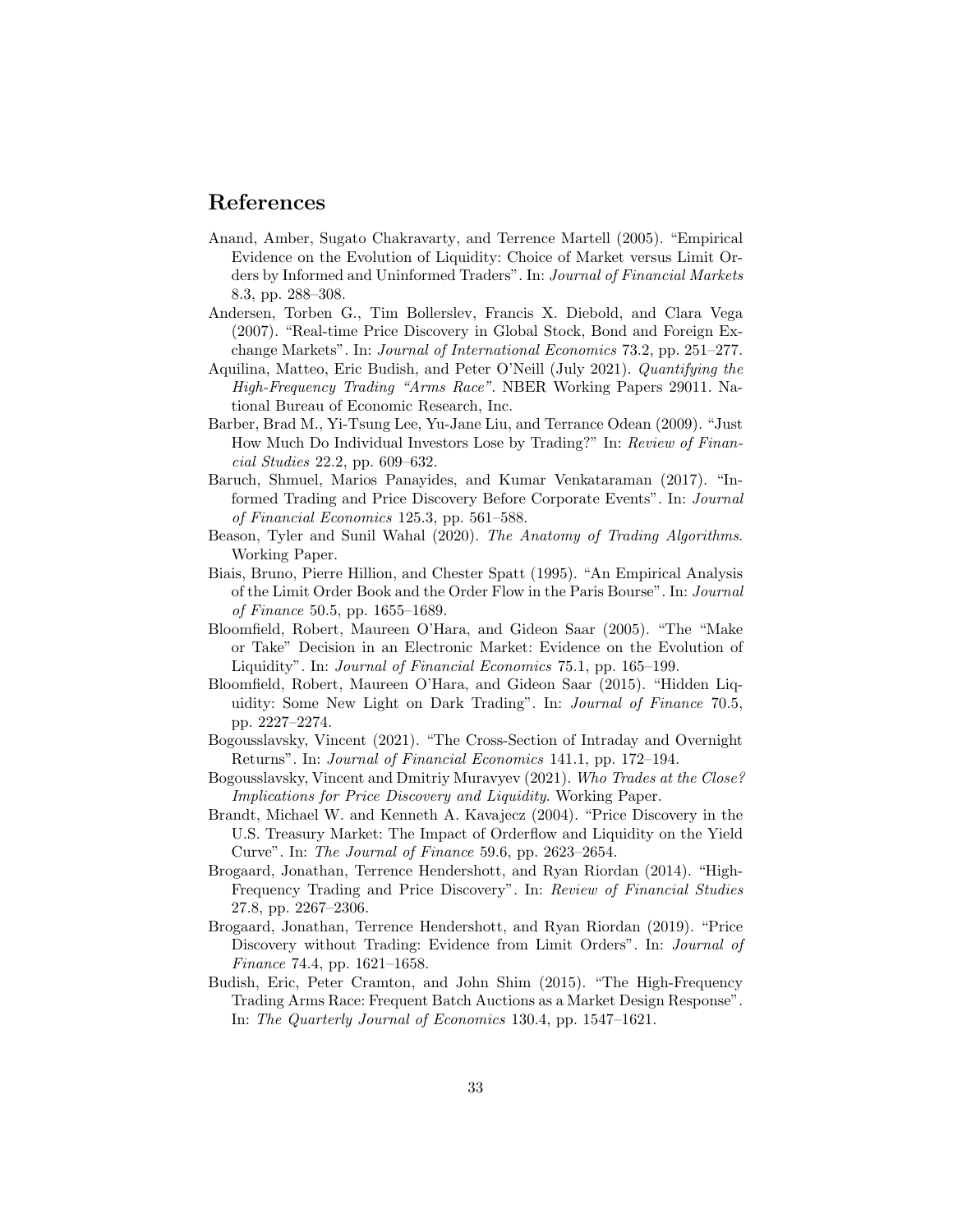- <span id="page-33-9"></span>Campbell, John Y., Andrew W. Lo, A. Craig MacKinlay, and Robert F. Whitelaw (1998). "The Econometrics of Financial Markets". In: Macroeconomic Dynamics 2.4, pp. 559–562.
- <span id="page-33-13"></span>Chordia, Tarun, T Clifton Green, and Badrinath Kottimukkalur (2018). "Rent Seeking by Low-Latency Traders: Evidence from Trading on Macroeconomic Announcements". In: Review of Financial Studies 31.12, pp. 4650–4687.
- <span id="page-33-0"></span>Collin-Dufresne, Pierre and Vyacheslav Fos (2015). "Do Prices Reveal the Presence of Informed Trading?" In: Journal of Finance 70.4, pp. 1555–1582.
- <span id="page-33-17"></span>Collin-Dufresne, Pierre and Vyacheslav Fos (2016). "Insider Trading, Stochastic Liquidity, and Equilibrium Prices". In: Econometrica 84, pp. 1441–1475.
- <span id="page-33-1"></span>Comerton-Forde, Carole and Barbara Rindi (2021). Trading @ the Close. Working Paper.
- <span id="page-33-12"></span>Durbin, James and Siem Jan Koopman (2012). Time Series Analysis by State Space Methods. OUP Catalogue 9780199641178. Oxford University Press.
- <span id="page-33-14"></span>Easley, David, Robert F. Engle, Maureen O'Hara, and Liuren Wu (2008). "Time-Varying Arrival Rates of Informed and Uninformed Trades". In: Journal of Financial Econometrics 6.2, pp. 171–207.
- <span id="page-33-7"></span>Ernst, Thomas (2020). Stock-Specific Price Discovery from ETFs. Working Paper.
- <span id="page-33-8"></span>Ernst, Thomas, Jonathan Sokobin, and Chester Spatt (2021). The Value of Off-Exchange Data. Working Paper.
- <span id="page-33-6"></span>Eurex (Mar. 2021a). Conditions for Trading at Eurex Deutschland. Tech. rep.
- <span id="page-33-5"></span>Eurex (May 2021b). Price List of Eurex Clearing AG. Tech. rep.
- <span id="page-33-16"></span>Evans, Martin D. D. and Richard K. Lyons (2002). "Order Flow and Exchange Rate Dynamics". In: Journal of Political Economy 110.1, pp. 170–180.
- <span id="page-33-11"></span>Evans, Martin D.D. and Richard K. Lyons (2008). "How is Macro News Transmitted to Exchange Rates?" In: Journal of Financial Economics 88.1, pp. 26– 50.
- <span id="page-33-4"></span>Fleming, Michael J., Bruce Mizrach, and Giang Nguyen (2018). "The Microstructure of a U.S. Treasury ECN: The BrokerTec Platform". In: Journal of Financial Markets 40.C, pp. 2–22.
- <span id="page-33-2"></span>Foucault, Thierry (1999). "Order Flow Composition and Trading Costs in a Dynamic Limit Order Market". In: Journal of Financial Markets 2.2, pp. 99– 134.
- <span id="page-33-15"></span>Fulton, Chad (2015). "Estimating Time Series Models by State Space Methods in Python: Statsmodels". In:
- <span id="page-33-10"></span>George, Thomas J and Chuan-Yang Hwang (2001). "Information Flow and Pricing Errors: A Unified Approach to Estimation and Testing". In: Review of Financial Studies 14.4, pp. 979–1020.
- <span id="page-33-3"></span>Goettler, Ronald L., Christine A. Parlour, and Uday Rajan (2009). "Informed Traders and Limit Order Markets". In: Journal of Financial Economics 93.1, pp. 67–87.
- <span id="page-33-18"></span>Gârleanu, Nicolae and Lasse Heje Pedersen (2004). "Adverse Selection and the Required Return". In: Review of Financial Studies 17.3, pp. 643–665.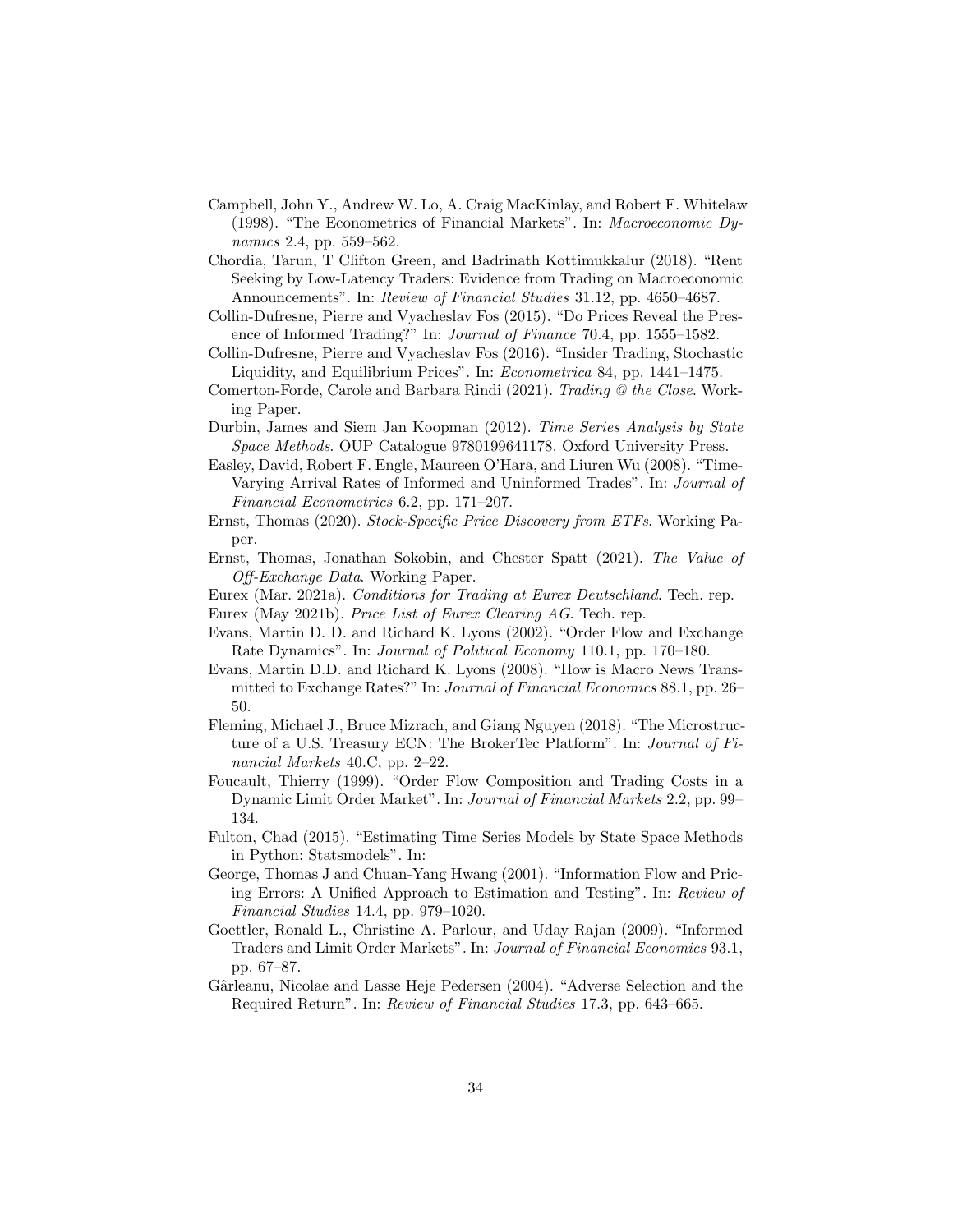- <span id="page-34-16"></span>Hamilton, James D. (1986). "State-Space Models". In: Handbook of Econometrics. Ed. by R. F. Engle and D. McFadden. Vol. 4. Handbook of Econometrics. Elsevier. Chap. 50, pp. 3039–3080.
- <span id="page-34-4"></span>Harris, Lawrence (1998). "Optimal Dynamic Order Submission Strategies in Some Stylized Trading Problems". In: Financial Markets, Institutions  $\mathcal{C}$  Instruments 7.2, pp. 1–76.
- <span id="page-34-14"></span>Harvey, Andrew C. (1990). Forecasting, Structural Time Series Models and the Kalman Filter. Cambridge University Press.
- <span id="page-34-11"></span>Hasbrouck, Joel (1993). "Assessing the Quality of a Security Market: A New Approach to Transaction-Cost Measurement". In: Review of Financial Studies 6.1, pp. 191–212.
- <span id="page-34-2"></span>Hasbrouck, Joel (2003). "Intraday Price Formation in U.S. Equity Index Markets". In: Journal of Finance 58.6, pp. 2375–2400.
- <span id="page-34-13"></span>Hasbrouck, Joel (2007). Empirical Market Microstructure: The Institutions, Economics, and Econometrics of Securities Trading. OUP Catalogue 9780195301649. Oxford University Press.
- <span id="page-34-9"></span>Hendershott, Terrence, Dmitry Livdan, and Norman Schürhoff (2015). "Are Institutions Informed About News?" In: Journal of Financial Economics 117.2, pp. 249–287.
- <span id="page-34-12"></span>Hendershott, Terrence and Albert J. Menkveld (2014). "Price Pressures". In: Journal of Financial Economics 114.3, pp. 405–423.
- <span id="page-34-6"></span>Hoffmann, Peter (2014). "A Dynamic Limit Order Market With Fast and Slow Traders". In: Journal of Financial Economics 113.1, pp. 156–169.
- <span id="page-34-5"></span>Hollifield, Burton, Robert A. Miller, and Patrik Sandås (2004). "Empirical Analysis of Limit Order Markets". In: Review of Economic Studies 71.4, pp. 1027– 1063.
- <span id="page-34-15"></span>Hortaçsu, Ali and Jakub Kastl (2012). "Valuing Dealers' Informational Advantage: A Study of Canadian Treasury Auctions". In: Econometrica 80.6, pp. 2511–2542.
- <span id="page-34-10"></span>Huang, Xin (2018). "Macroeconomic News Announcements, Systemic Risk, Financial Market Volatility, and Jumps". In: Journal of Futures Markets 38.5, pp. 513–534.
- <span id="page-34-0"></span>Kacperczyk, Marcin and Emiliano S Pagnotta (2019). "Chasing Private Information". In: Review of Financial Studies 32.12, pp. 4997–5047.
- <span id="page-34-7"></span>Kaniel, Ron and Hong Liu (2006). "So What Orders Do Informed Traders Use?" In: Journal of Business 79.4, pp. 1867–1914.
- <span id="page-34-1"></span>Kawaller, Ira G, Paul D Koch, and Timothy W Koch (1987). "The Temporal Price Relationship between S&P 500 Futures and the S&P 500 Index". In: Journal of Finance 42.5, pp. 1309–1329.
- <span id="page-34-8"></span>Kelley, Eric K. and Paul C. Tetlock (2013). "How Wise Are Crowds? Insights from Retail Orders and Stock Returns". In: Journal of Finance 68.3, pp. 1229– 1265.
- <span id="page-34-3"></span>Li, Sida, Mao Ye, and Miles Zheng (Feb. 2021). Financial Regulation, Clientele Segmentation, and Stock Exchange Order Types. NBER Working Papers 28515. National Bureau of Economic Research, Inc.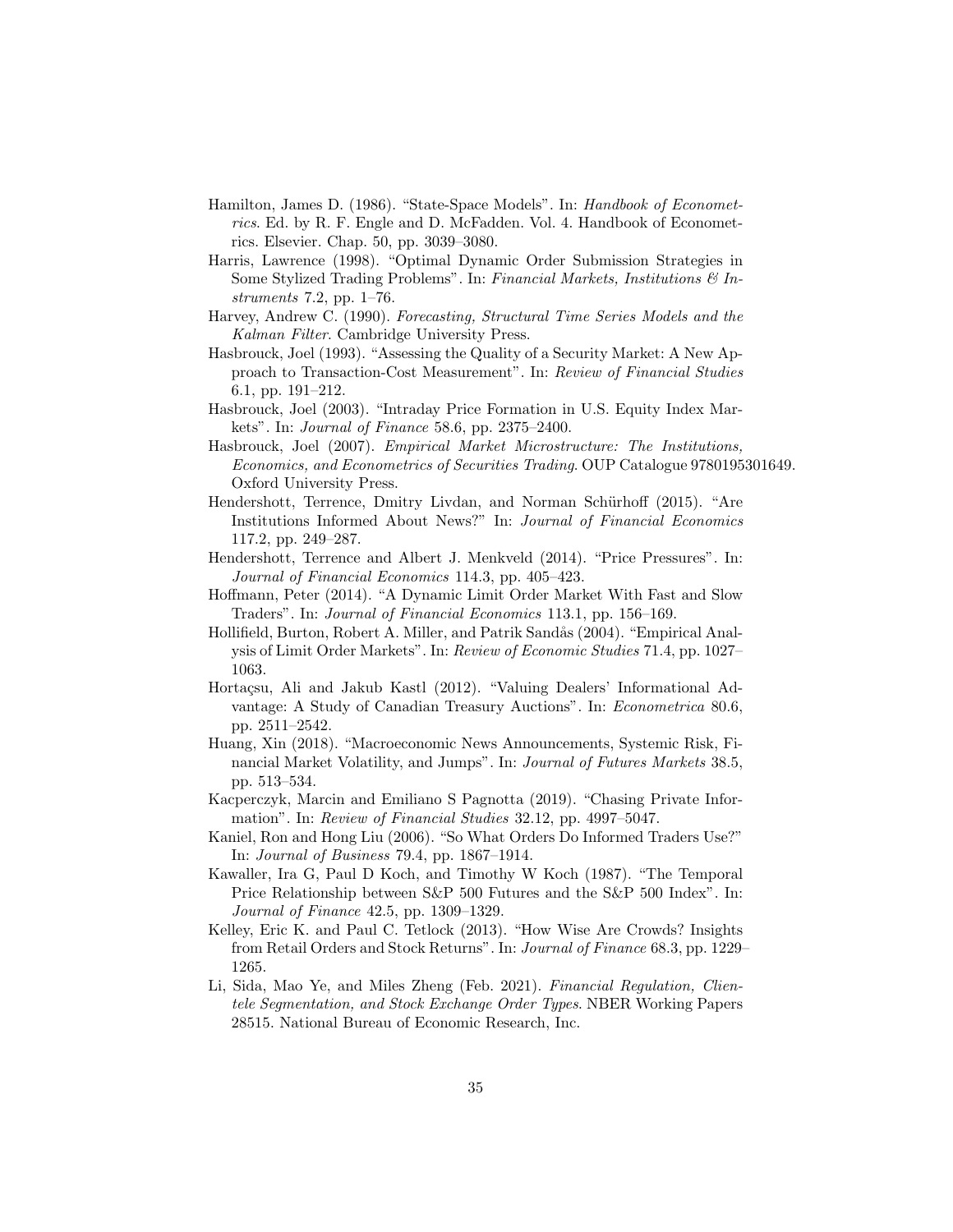- <span id="page-35-11"></span>Linnainmaa, Juhani T. (2010). "Do Limit Orders Alter Inferences about Investor Performance and Behavior?" In: Journal of Finance 65.4, pp. 1473–1506.
- <span id="page-35-7"></span>Menkveld, Albert J. (2013). "High Frequency Trading and the New-Market Makers". In: Journal of Financial Markets 16.4, pp. 712–740.
- <span id="page-35-5"></span>Menkveld, Albert J., Siem Jan Koopman, and Andre Lucas (2007). "Modeling Around-the-Clock Price Discovery for Cross-Listed Stocks Using State Space Methods". In: Journal of Business & Economic Statistics 25, pp. 213–225.
- <span id="page-35-10"></span>Menkveld, Albert J., Asani Sarkar, and Michel van der Wel (2012). "Customer Order Flow, Intermediaries, and Discovery of the Equilibrium Risk-Free Rate". In: Journal of Financial and Quantitative Analysis 47.4, 821–849.
- <span id="page-35-4"></span>Menkveld, Albert J. and Bart Zhou Yueshen (2019). "The Flash Crash: A Cautionary Tale About Highly Fragmented Markets". In: Management Science 65.10, pp. 4470–4488.
- <span id="page-35-0"></span>Menkveld, Albert J., Bart Zhou Yueshen, and Haoxiang Zhu (2017). "Shades of Darkness: A Pecking Order of Trading Venues". In: Journal of Financial Economics 124.3, pp. 503–534.
- <span id="page-35-3"></span>Parlour, Christine A (1998). "Price Dynamics in Limit Order Markets". In: Review of Financial Studies 11.4, pp. 789–816.
- <span id="page-35-6"></span>Pasquariello, Paolo and Clara Vega (2007). "Informed and Strategic Order Flow in the Bond Markets". In: Review of Financial Studies 20.6, pp. 1975–2019.
- <span id="page-35-9"></span>Seabold, Skipper and Josef Perktold (2010). "Statsmodels: Econometric and Statistical Modeling with Python". In: Proceedings of the 9th Python in Science Conference. Vol. 57. Austin, TX, p. 61.
- <span id="page-35-1"></span>Stoll, Hans R. and Robert E. Whaley (1990). "The Dynamics of Stock Index and Stock Index Futures Returns". In: Journal of Financial and Quantitative Analysis 25.4, pp. 441–468.
- <span id="page-35-2"></span>Tse, Yiuman, Paramita Bandyopadhyay, and Yang-Pin Shen (2006). "Intraday Price Discovery in the DJIA Index Markets". In: Journal of Business Finance & Accounting 33.9-10, pp. 1572–1585.
- <span id="page-35-8"></span>Yueshen, Bart Z and Jinyuan Zhang (2020). Dynamic Trade Informativeness. Working Paper.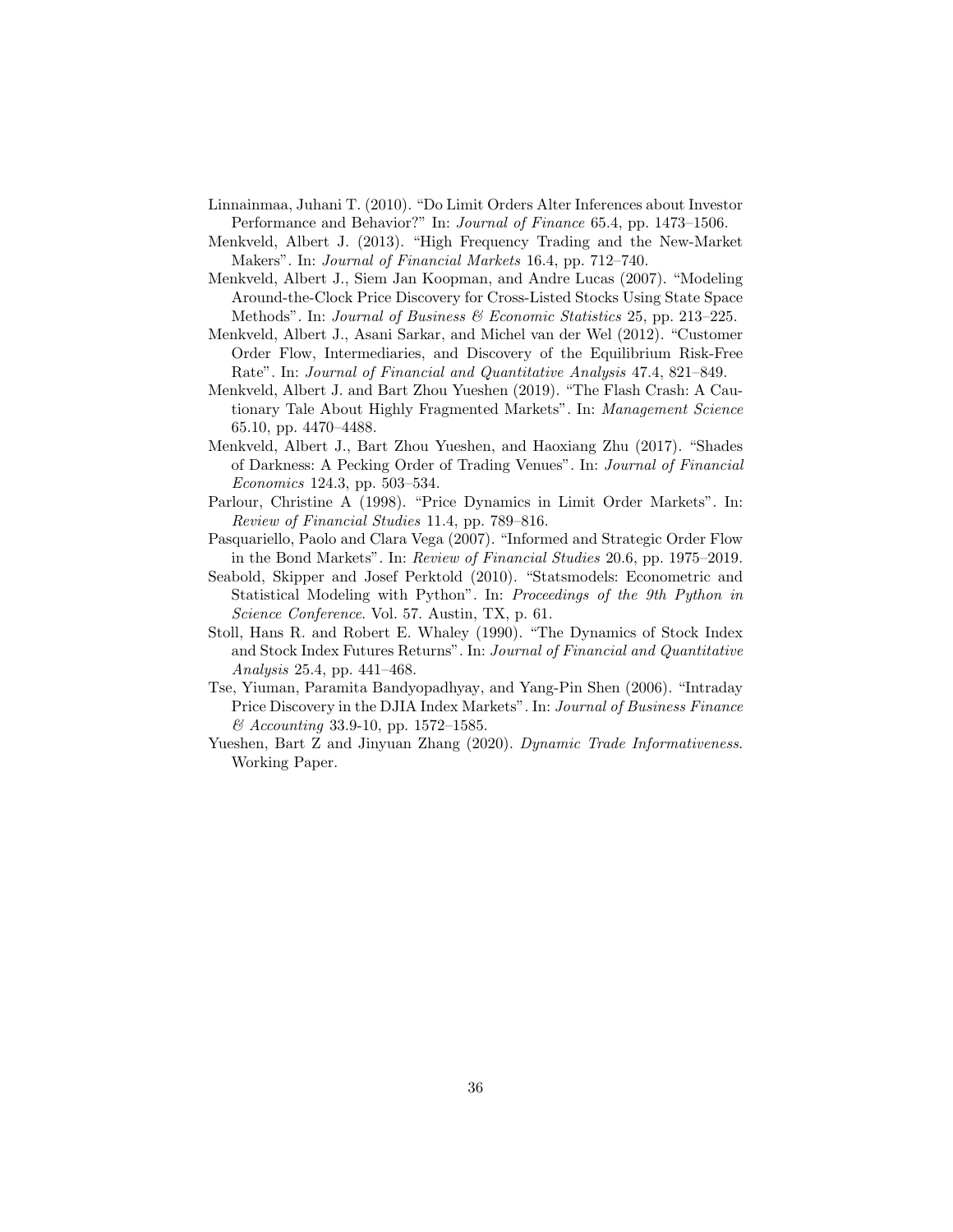### <span id="page-36-0"></span>A Exchange Members

The following list contains all unique exchange members listed on the Eurex website.

3Red Partners LLC Aardvark Trading, L.L.C. ABC arbitrage Asset Management ABN AMRO Bank N.V. ABN AMRO Clearing Bank N.V. ADG Europe Ltd ADG Market Making LLP ADG Markets Ltd. ADM Investor Services Inc. ADM Investor Services International Ltd. Advantage Futures LLC AFS Equity & Derivatives B.V. All Options International B.V. Allston Capital LLC Allston Trading LLC Allston Trading UK Limited AlphaGrep Pte Ltd Altura Markets Sociedad de Valores SA AMP Global Clearing LLC AP Capital Investment Limited ARB Trading Group North, LP Atlantic Trading London Limited Aurel BGC Auriga Capital Limited B. Metzler seel. Sohn & Co. Aktiengesellschaft Baader Bank Aktiengesellschaft Banca Akros Spa Banca Profilo SPA Banca Sella Holding S.p.A. Banca Simetica S.p.A. Banco Bilbao Vizcaya Argentaria S.A. Banco Comercial Portugues S.A. Banco Santander SA Bank J. Safra Sarasin AG Bank Julius Bär & Co. AG Bank Vontobel AG Bankhaus Lampe KG Bankinter Banque de Luxembourg Banque Lombard Odier & Cie SA Banque Pictet & Cie SA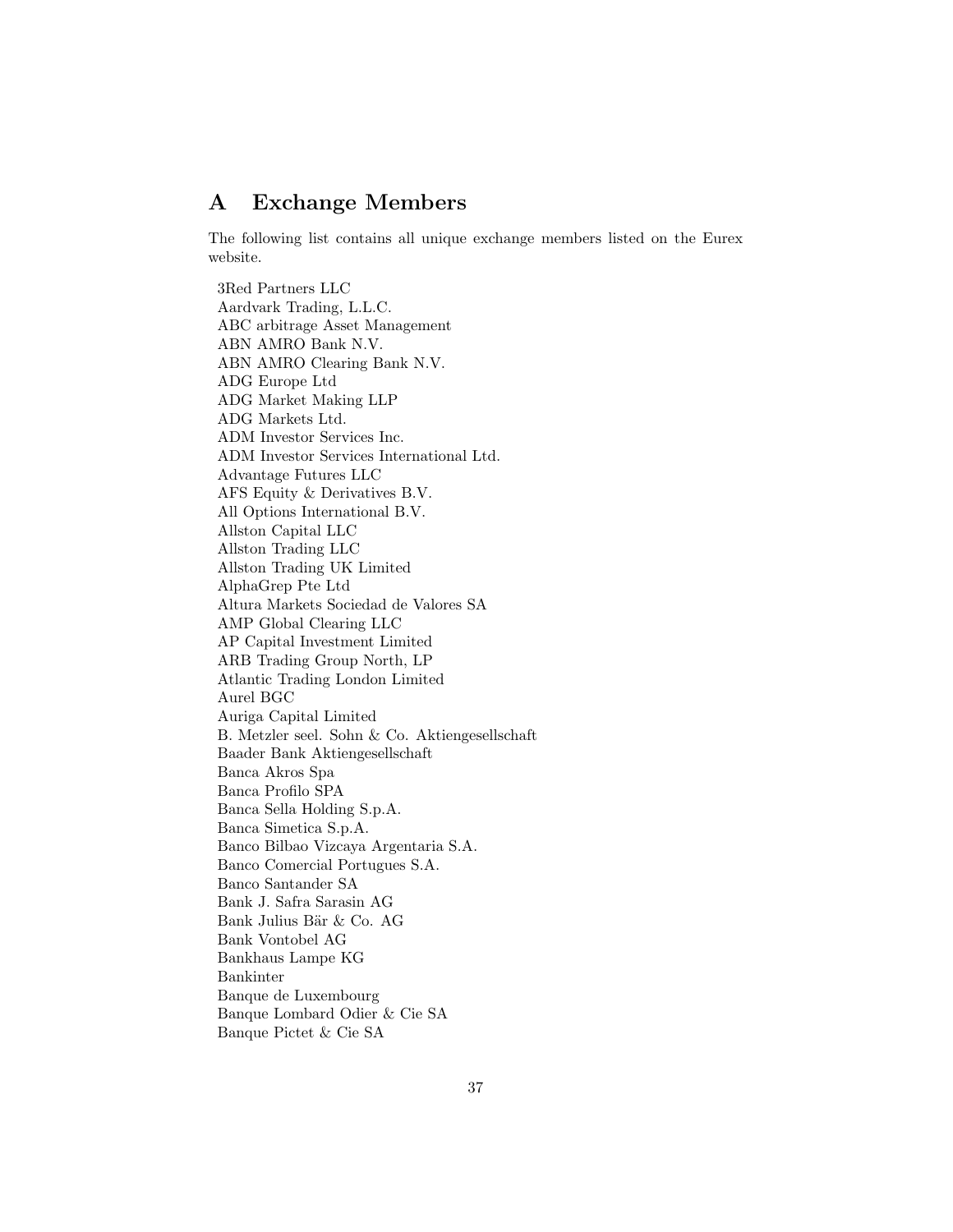Barak Capital G.T. LTD. Barclays Bank Ireland Plc Barclays Bank PLC Barclays Capital Securities Ltd. Basler Kantonalbank Bayerische Landesbank BCS Prime Brokerage Limited Belfius Banque SA Berner Kantonalbank AG Bethmann Bank AG BGC Brokers L.P. Blue Fire Capital LLC Bluefin Capital Management, LLC BNP Paribas BNP Paribas (Suisse) SA BNP PARIBAS Arbitrage SNC BNP Paribas Fortis SA/NV BNP Paribas S.A. Niederlassung Deutschland BNP Paribas Securities Services S.C.A. Zweigniederlassung Frankfurt Boerboel Trading L.P. BofA Securities Europe SA BRED Banque Populaire BSMA Limited CACEIS Bank SA Caixabank S.A. Cantor Fitzgerald Europe Capital Fund Management Capital Futures Corp. Capital MarketsTrading UK LLP Capital Ventures International Capitalead Pte. Ltd. Cast Trading L.P. Centercross B.V. China Construction Bank Corporation Niederlassung Frankfurt China Xin Yongan Futures Company Limited Citadel Securities (Europe) Ltd. Citadel Securities GCS (Ireland) Limited Citigroup Global Markets Europe AG Citigroup Global Markets Limited CM Capital Markets Bolsa S.A. A.V. CN FIRST INTERNATIONAL FUTURES LIMITED Commerzbank AG Concord Futures Corp. Contech LP Coöperatieve Rabobank U.A. Corner Banca SA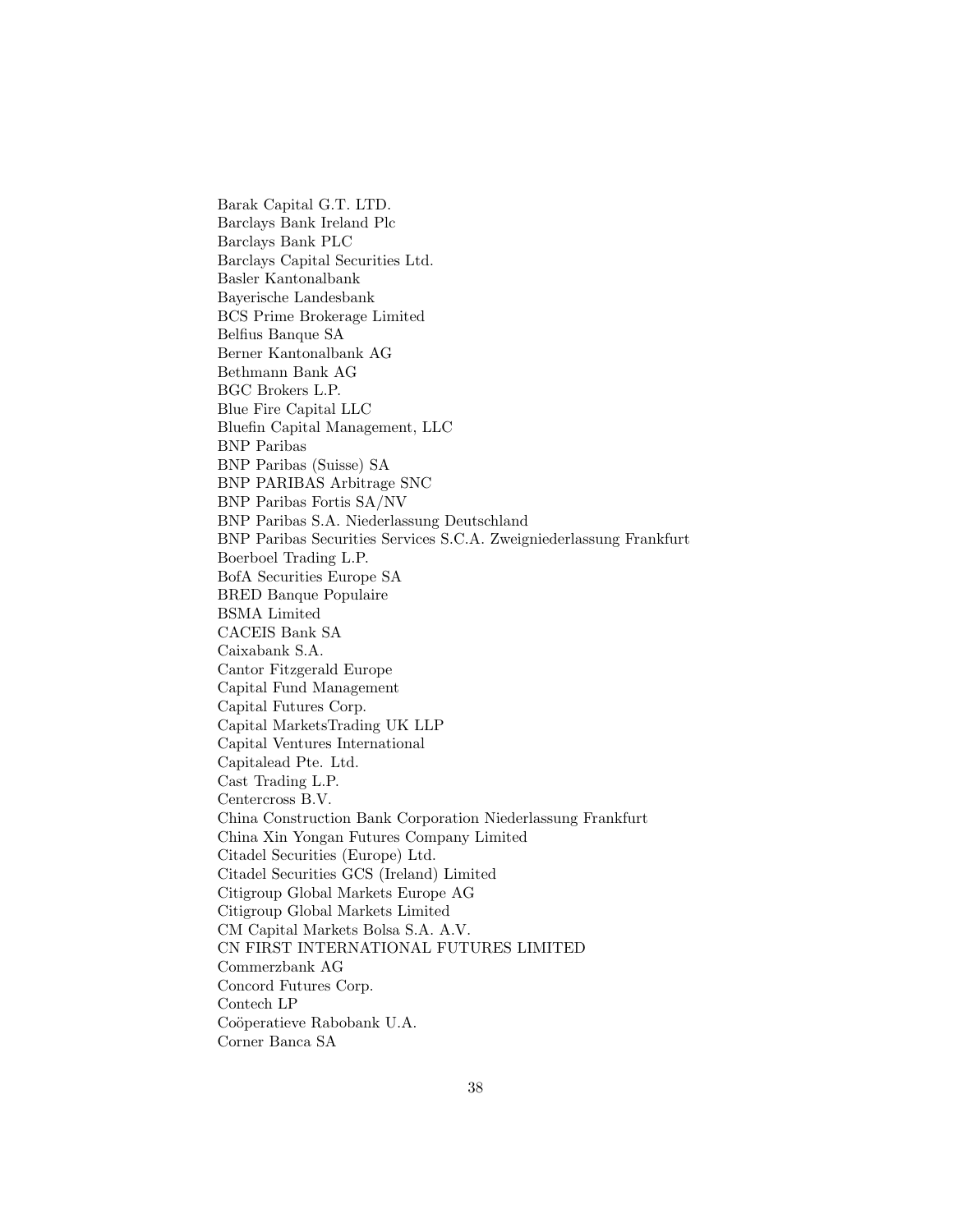Corretaje e Información Monetaria y de Divisas, Sociedad de Valores SA Credit Agricole Corporate and Investment Bank Crédit Industriel et Commercial Credit Suisse (Schweiz) AG Credit Suisse AG Credit Suisse Bank (Europe) SA. Credit Suisse International Criterion Arbitrage & Trading BV CSC Futures (HK) Limited CTC London Limited Cunningham Commodities LLC D. E. Shaw Asymptote Portfolios LLC Da Vinci Derivatives B.V. Daiwa Capital Markets Europe Limited Danske Bank A/S De Riva Asia Limited DekaBank Deutsche Girozentrale Deutsche Bank AG Directa SIM Dom Group AG Donner & Reuschel Aktiengesellschaft Dorman Trading L.L.C. DRW Europe B.V. DRW Europe Derivatives B.V. DRW Global Markets Ltd DRW Investments (UK) Limited DRW Investments LLC DRW Singapore Pte Ltd DV Trading LLC DZ BANK AG Deutsche Zentral-Genossenschaftsbank DZ Privatbank S.A. E D & F Man Capital Markets MENA Limited Eagle Labs (HK) Limited Eagle Seven LLC ED & F Man Capital Markets Ltd EFG Bank AG Epoch Capital Pty Ltd Equita Societa Di Intermediazione Mobiliare SPA Erste Group Bank AG Exane Derivatives Exane S.A. FCT Europe Limited Fenics GO Holdings Limited Fermion Investments Limited Financial Market Engineering Limited FinecoBank Banca Fineco S.p.A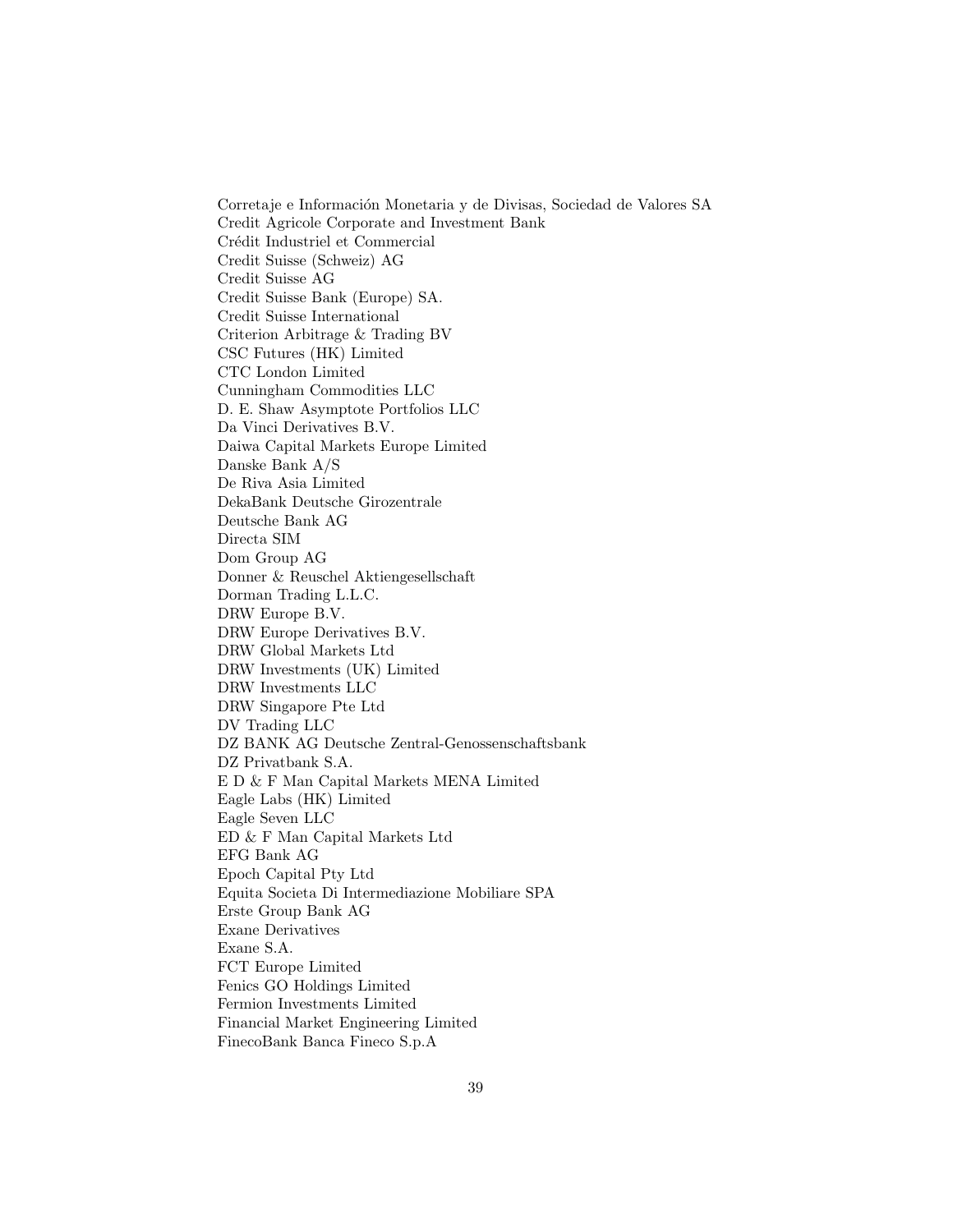Finovesta GmbH flatexDEGIRO Bank AG Flow Traders Asia Pte Ltd Flow Traders B.V. Flow Traders U.S. LLC Freeman Commodities Limited Fubon Futures Co., Ltd G. H. Financials Ltd. Gallardo Securities Limited Gelber Coöperatief U.A. Gelber Group LLC Geneva Ireland Financial Trading Ltd. GFI Securities Ltd. Global Execution Limited Goldman Sachs Bank Europe SE Goldman Sachs International Grammont Finance SA GTS Securities Europe Ltd Hamburg Commercial Bank AG Hamburger Sparkasse AG Hard Eight Futures LLC Hardcastle Trading AG Hauck & Aufhäuser Privatbankiers AG HC Technologies LLC Headlands Technologies Europe B.V. Headlands Technologies LLC HGNH INTERNATIONAL FUTURES CO. LIMITED HNK ALPHA PTE. LTD. HPC S.A. HRTEU Limited HSBC Bank plc HSBC Continental Europe HSBC Trinkaus & Burkhardt AG Hudson River Trading Europe Ltd. IBKR Financial Services AG IBROKER GLOBAL MARKETS, S.V., S.A. IBVV Trading DMCC ICAP CORPORATES LLC IMC Trading B.V. ING Bank N.V. Ingensoma Arbitrage PTE LTD Interkapital vrijednosni papiri d.o.o. Intermonte SIM S.p.A. Intesa Sanpaolo S.p.A. Invest Banca SPA J.P. Morgan AG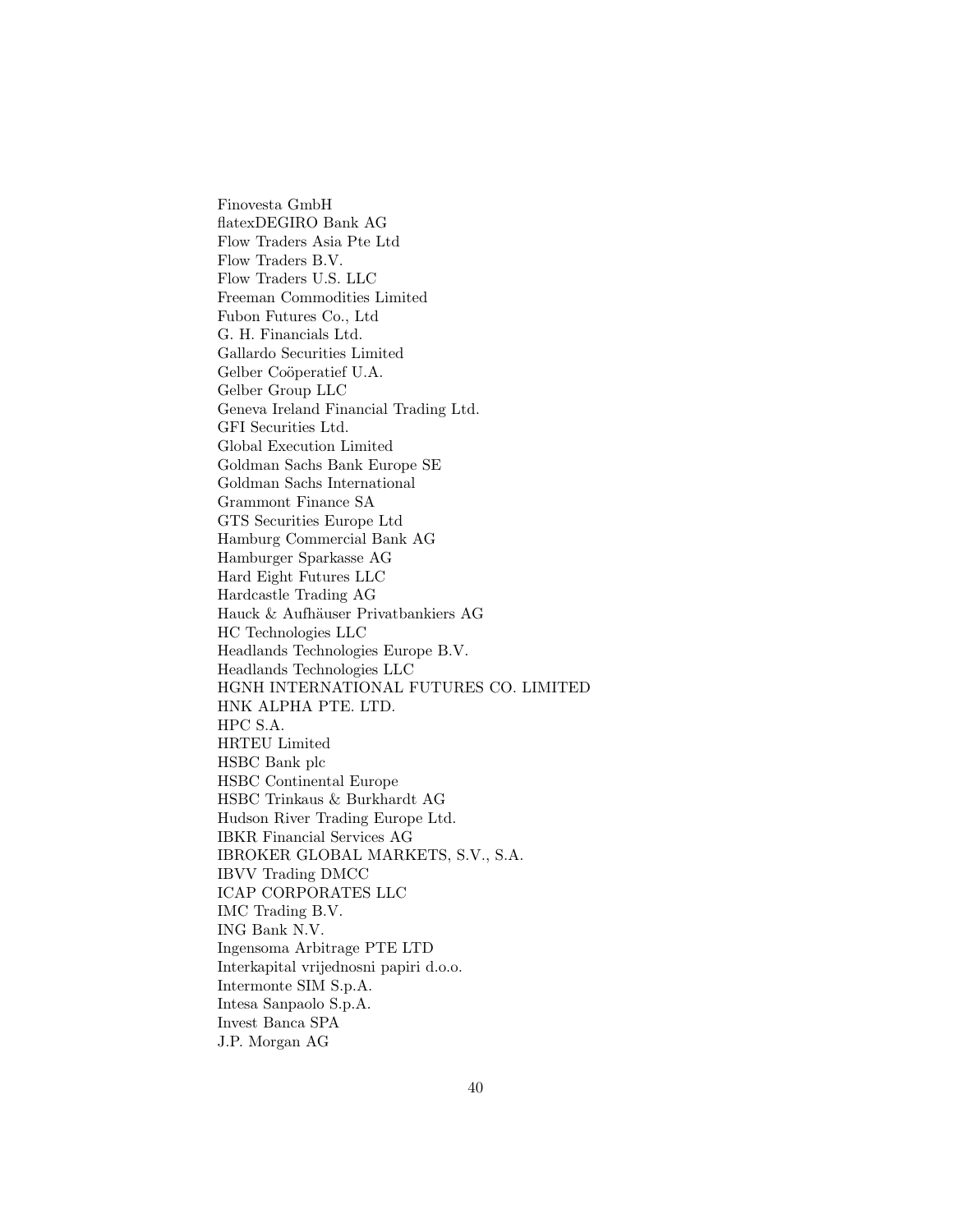Jane Street Capital, LLC JB DRAX HONORE (UK) LIMITED Jefferies GmbH Jefferies International Ltd. Joh. Berenberg Gossler & Co. KG Jump Trading Europe B.V. Jump Trading Futures LLC Jump Trading Pacific Pte Ltd KBC Bank N.V. Kemp Trading B.V. ta Nino Options Kepler Chevreux (Suisse) SA Kerdos Investment-AG TGV KGI Futures Co. Ltd. Korea Investment & Securities Co. Ltd. Kreissparkasse Köln Kutxabank S.A. Kyte Broking Limited Landesbank Baden-Württemberg Landesbank Berlin AG Landesbank Hessen-Thüringen Girozentrale Lang & Schwarz AG Lang & Schwarz TradeCenter AG & Co. KG Leonteq Securities AG Liquid Capital Australia Pty. Ltd. Liquid Capital Markets Ltd. LR Financial LLC M.M. Warburg & CO (AG & Co.) Kommanditgesellschaft auf Aktien Macquarie Bank Europe Designated Activity Company Mako Derivatives Amsterdam B.V. Mako Financial Markets Partnership LLP Mako Global Derivatives Partnership LLP Marex Financial Marex North America LLC Marex Spectron Europe Limited Mariana UFP LLP Market Securities (FRANCE) SA Market Wizards BV Maven Derivatives Amsterdam B.V Maven Europe Limited Mediobanca Banca di Credito Finanziario S.p.A Melanion Volatility Fund Mercury Derivatives Trading Limited Merrill Lynch International Method Investments & Advisory LTD Mint Tower Capital Management B.V. Mizuho Securities USA LLC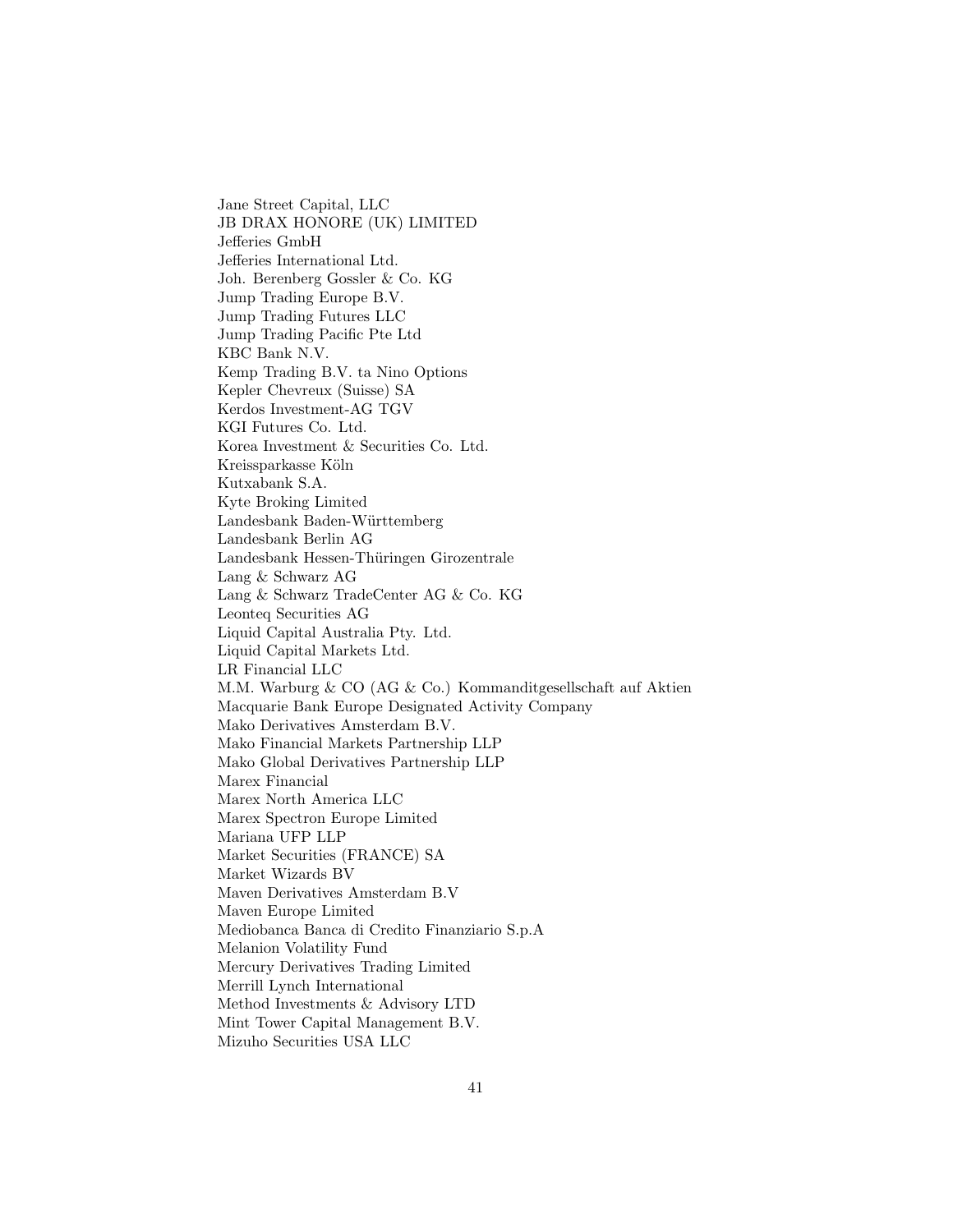MMX Trading B.V. Morgan Stanley & Co. International PLC Morgan Stanley Europe SE Mosaic Finance SAS MUFG Securities (Europe) N.V. MUFG Securities EMEA plc National Bank of Greece SA Natixis Natwest Markets NV Natwest Markets Plc NH FUTURES CO. LTD. Nomura Financial Products Europe GmbH Nomura International plc. Norddeutsche Landesbank - Girozentrale Nordea Bank Abp NRW.BANK Nyenburgh Holding B.V. ODDO BHF Aktiengesellschaft ODDO BHF SCA Old Mission Capital, LLC Optiver Australia Pty Limited Optiver V.O.F. Panthera Investment GmbH Phillip Capital Inc. PNT Financial LLC Prime Trading, LLC Q1E LP Quant.Capital Verwaltungs GmbH QuantRes Fund SPC Qube Research & Technologies Limited Quintet Private Bank (Europe) S.A. R.J. O'Brien Limited R.J.O Brien France S.A.S. Radix Trading Europe B.V. Radix Trading LLC Raiffeisen Bank International AG Raiffeisen Centrobank AG Raiffeisenlandesbank Oberösterreich Aktiengesellschaft RBC Capital Markets (Europe) GmbH RBC Europe Limited RCUBE ASSET MANAGEMENT RSJ Securities a.s. Saccade Capital Limited Scotiabank Europe Plc Sea Cliff Investments Limited Sequoia Capital LLP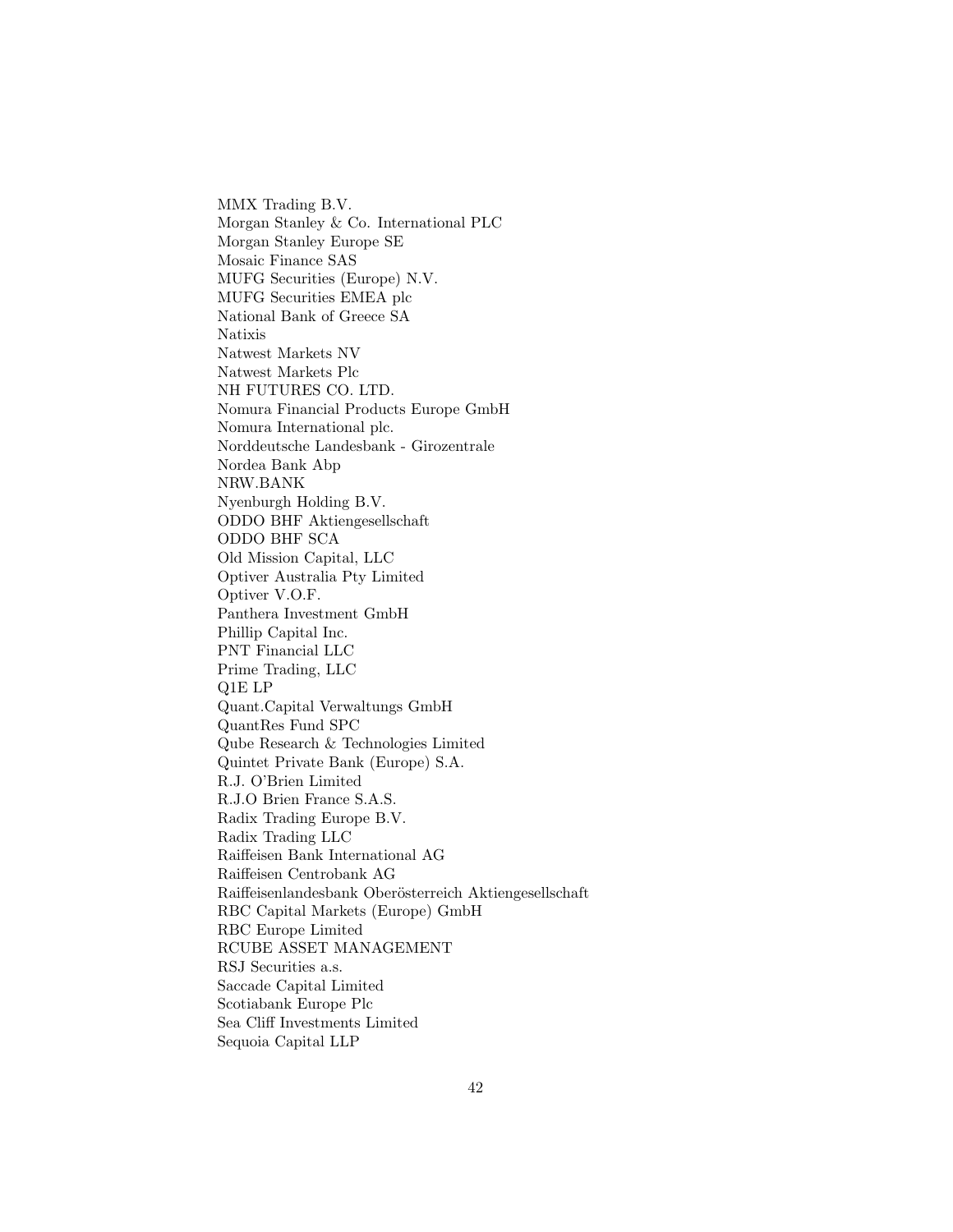SIB (Cyprus) Limited Sigma Broking Limited Skandinaviska Enskilda Banken AB Société Générale Sparkasse Pforzheim Calw Squarepoint Master Fund Limited SSW-Trading GmbH St. Galler Kantonalbank AG Star Beta Pty Ltd StoneX Financial Europe S.A. StoneX Financial Inc. StoneX Financial Ltd Sucden Financial Limited Sunrise Futures LLC Susquehanna International Securities Ltd. Swedbank AB Swissquote Bank S.A. Tanius Technology LLC Tensor Technologies AG Teza Capital Management LLC TFS Derivatives HK Ltd TFS Derivatives Ltd. Tibra Trading Europe Limited TMG Trading FZE Tower Research Capital Europe B.V. Tower Research Capital Europe Limited TP ICAP (Europe) SA TP ICAP Markets Limited Tradegate AG Wertpapierhandelsbank TradeLink LLC TradeLink Worldwide Limited TradeWeb Europe Ltd Tradition Securities and Derivatives Inc Tradition Securities and Futures S.A. Transtrend B.V. TTG Capital Limited Tullett Prebon (Securities) Limited Tullett Prebon Financial Services LLC Tyler Capital Ltd. UBS AG UBS Europe SE UniCredit Bank AG UniCredit S.p.A. Vallum Trading LLC Vantage Capital Markets HK Limited Vantage Capital Markets LLP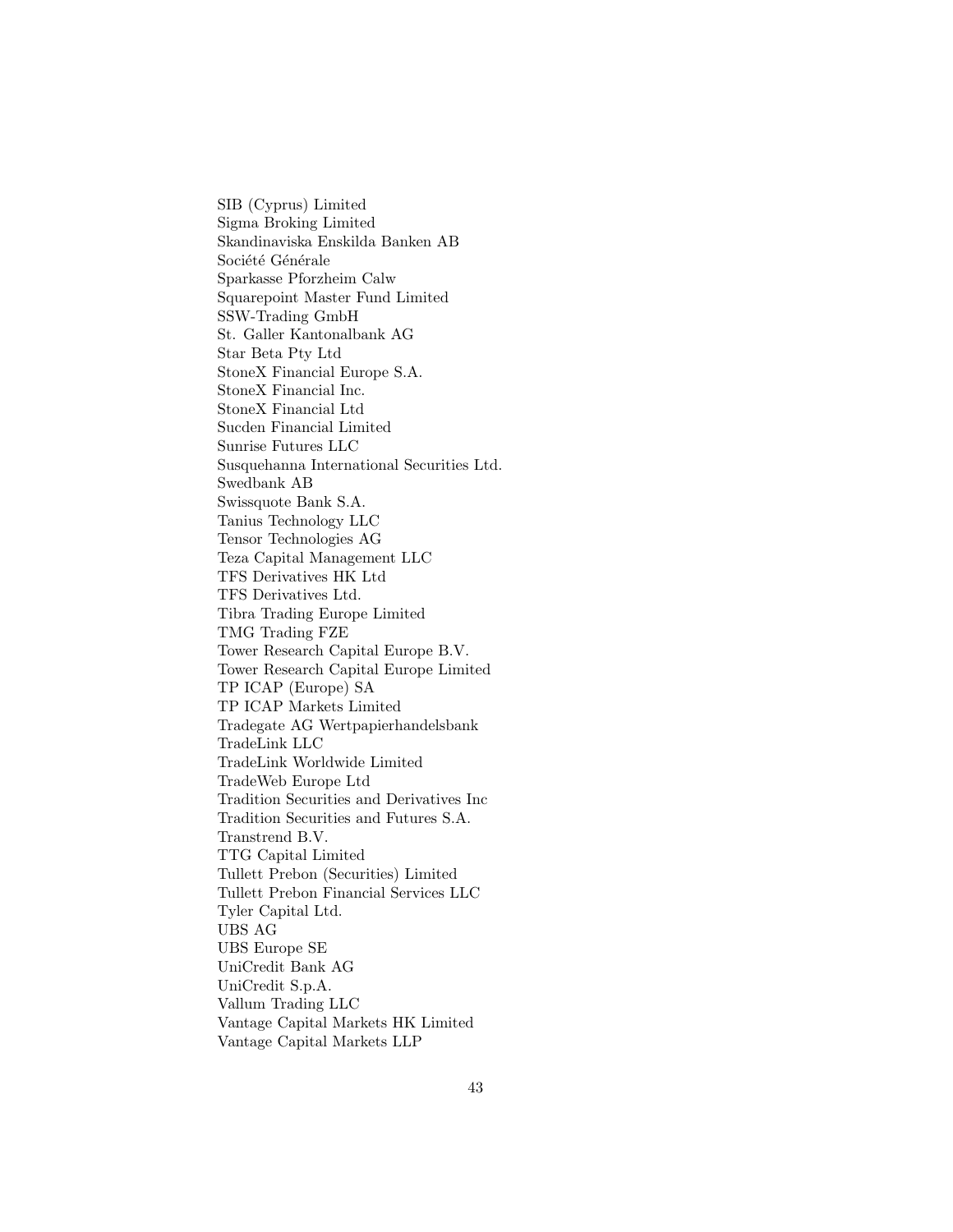Vatic Fund I LLC Vectalis Vector Trading LLC Vegasoul Opus Fund SPC High Street Segregated Portfolio Virtu Financial Ireland Limited Virtu Financial Singapore Pte. Ltd. Volatility Performance Fund SA VOLKSBANK WIEN AG Vortex Street Fund Limited VTB Capital plc WEBB Traders B.V. Wedbush Securities Inc. Wells Fargo Securities International Limited Wells Fargo Securities, LLC WH Trading LLC Whitney Capital Series Fund LLC Wolfgang Steubing AG Wertpapierdienstleister Xconnect Market Maker LLP XConnect Trading Limited XR Trading EU B.V. XR Trading LLC XTX Markets Limited XTX Markets SAS Yuanta Futures Co. Ltd. Zürcher Kantonalbank

# B Additional Descriptive Statistics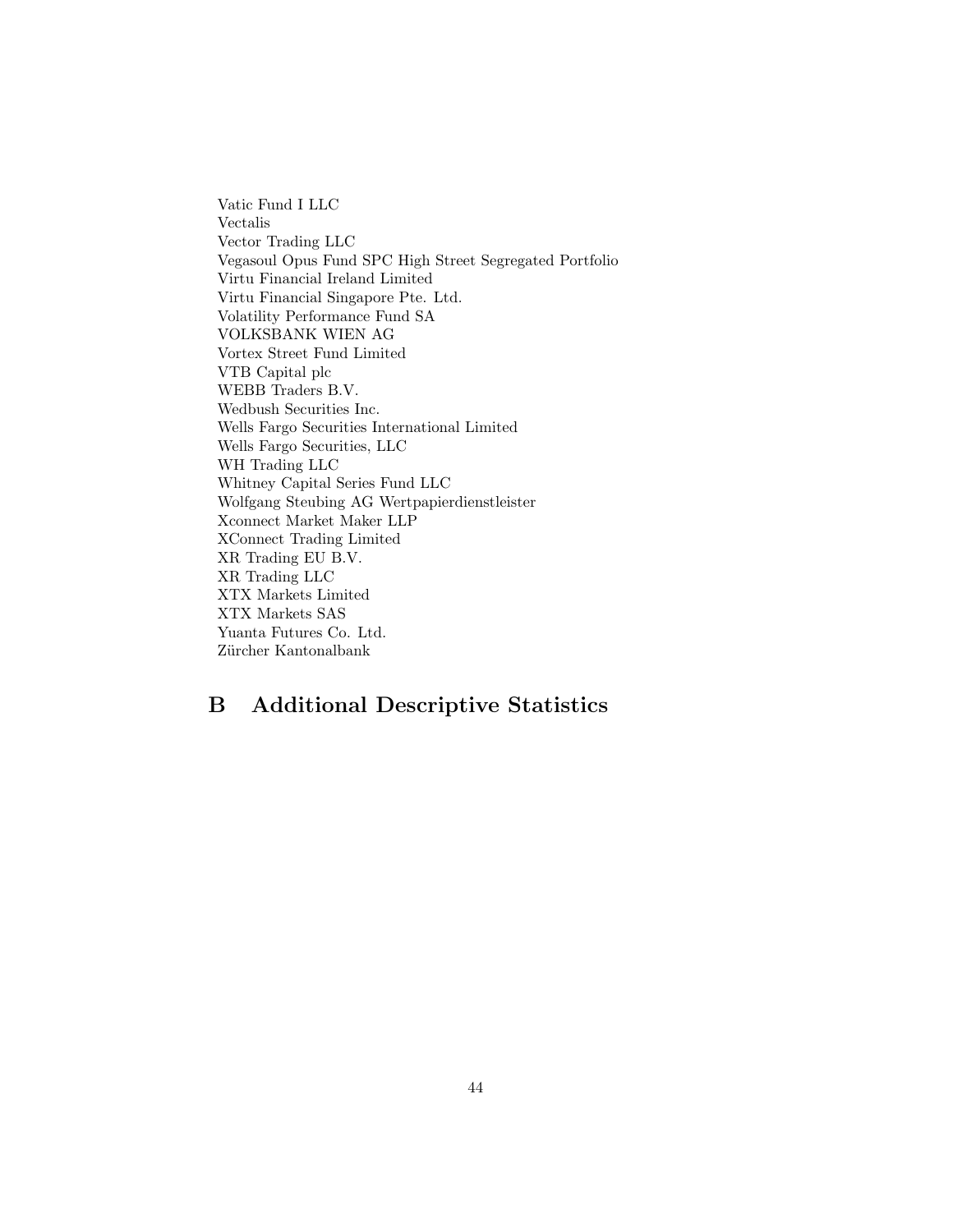Figure 5: Evolution of prices in the sample period

This figure depicts the evolution of the price series over our sample period from January 4, 2010 to December 7, 2018.

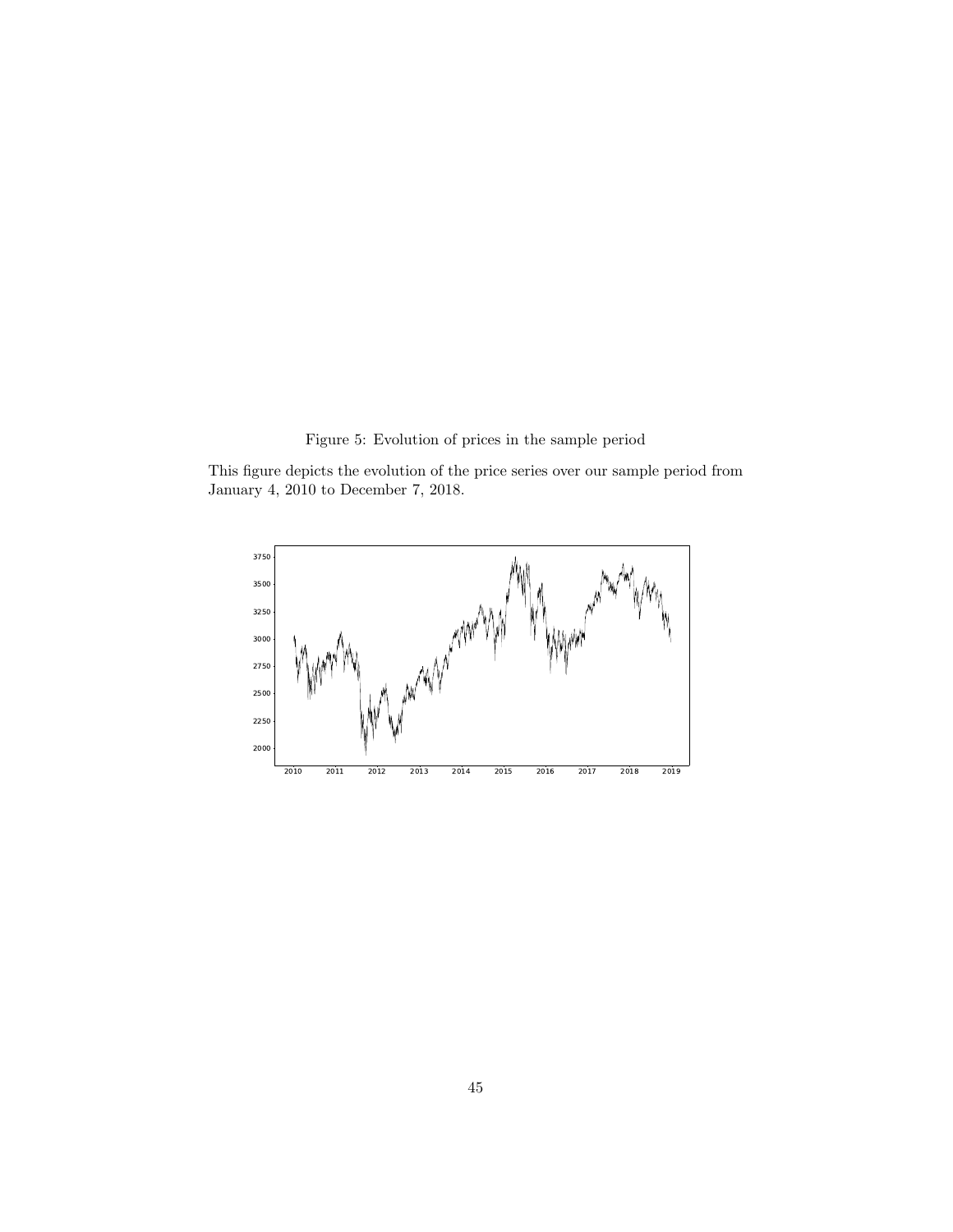### Figure 6: Intraday volume pattern

The figure presents the intraday pattern of relative trading volume. Volume in each minute is divided by the total volume of the respective trading day. The solid line depicts overall volume, the dashed line agent volume and the dotted line principal volume. For agent and principal volume, relative volume is computed based on total daily volume for the respective account role. The time indicated for the US open assumes synchronization of daylight saving time. In fact, there are every year two to three weeks in which the US open is shifted by one hour.

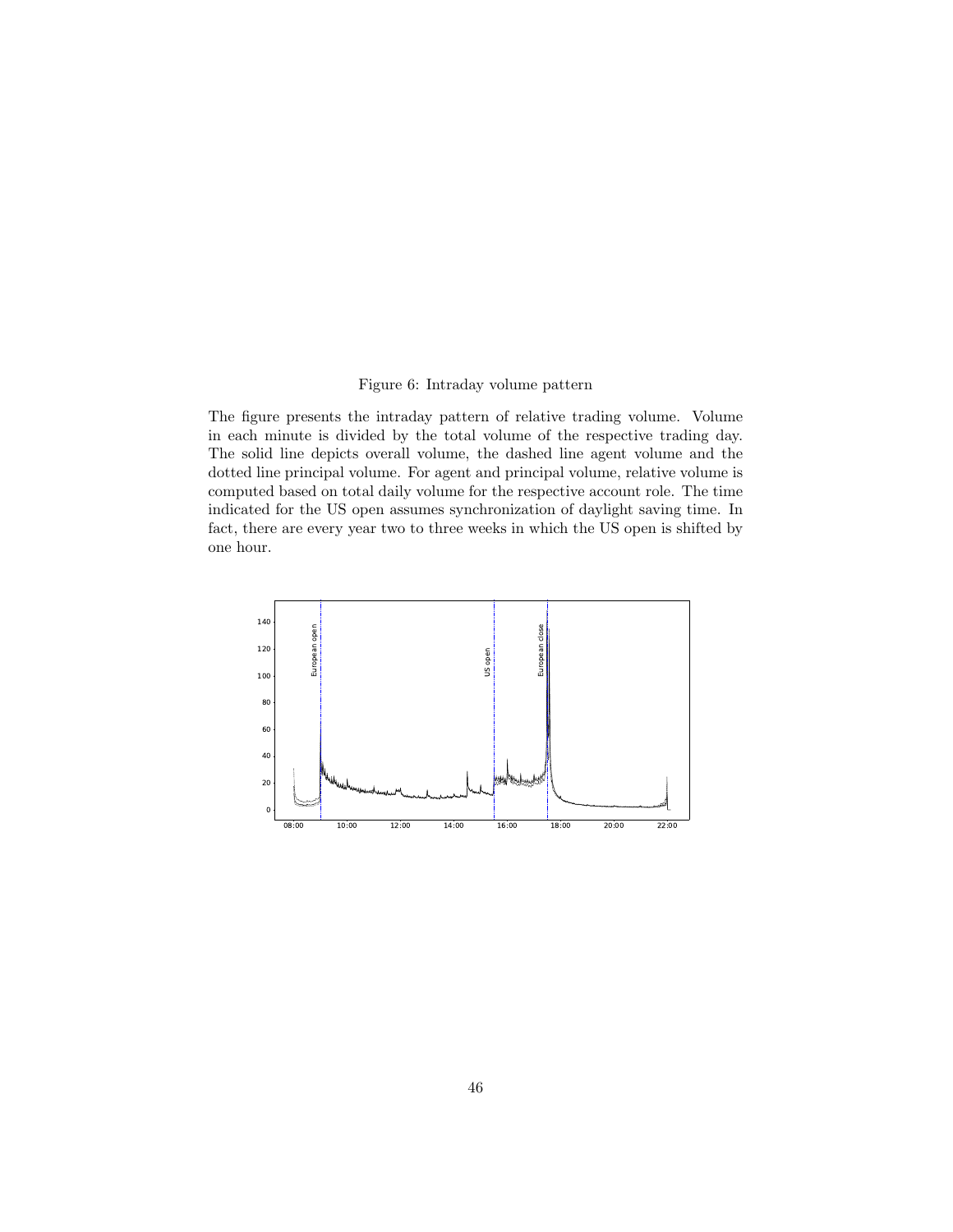Table 8: Autocorrelations hourly returns and order flow Table 8: Autocorrelations hourly returns and order flow This table presents autocorrelations for hourly returns (based on the last trading price in that hour) and hourly order flow variables. Order flow variables are computed based on signed order flow for the account role-aggr This table presents autocorrelations for hourly returns (based on the last trading price in that hour) and hourly order flow variables. Order flow variables are computed based on signed order flow for the account role-aggressor flag combination and accumulated for each hour. Order flow variables in EUR. P-values are reported in parentheses.

| Lag                       |                                                                                                                                                                                                                                                                                                                                                                                                                                         |                                                                                                                                                                                                                                                                                                                    |                                                                                                                                                                                                                                                                                                                                                                                                                                                                                                        |                                                                                                                                                                                                                                                                                                                                                                                                                                                                                                                                      |                                                                                                                                                                                                                                                                                                                       |  |                                                                                                                                                                                                                                                                                               |
|---------------------------|-----------------------------------------------------------------------------------------------------------------------------------------------------------------------------------------------------------------------------------------------------------------------------------------------------------------------------------------------------------------------------------------------------------------------------------------|--------------------------------------------------------------------------------------------------------------------------------------------------------------------------------------------------------------------------------------------------------------------------------------------------------------------|--------------------------------------------------------------------------------------------------------------------------------------------------------------------------------------------------------------------------------------------------------------------------------------------------------------------------------------------------------------------------------------------------------------------------------------------------------------------------------------------------------|--------------------------------------------------------------------------------------------------------------------------------------------------------------------------------------------------------------------------------------------------------------------------------------------------------------------------------------------------------------------------------------------------------------------------------------------------------------------------------------------------------------------------------------|-----------------------------------------------------------------------------------------------------------------------------------------------------------------------------------------------------------------------------------------------------------------------------------------------------------------------|--|-----------------------------------------------------------------------------------------------------------------------------------------------------------------------------------------------------------------------------------------------------------------------------------------------|
| Returns                   |                                                                                                                                                                                                                                                                                                                                                                                                                                         |                                                                                                                                                                                                                                                                                                                    |                                                                                                                                                                                                                                                                                                                                                                                                                                                                                                        |                                                                                                                                                                                                                                                                                                                                                                                                                                                                                                                                      |                                                                                                                                                                                                                                                                                                                       |  |                                                                                                                                                                                                                                                                                               |
| Agent flow                |                                                                                                                                                                                                                                                                                                                                                                                                                                         |                                                                                                                                                                                                                                                                                                                    |                                                                                                                                                                                                                                                                                                                                                                                                                                                                                                        |                                                                                                                                                                                                                                                                                                                                                                                                                                                                                                                                      |                                                                                                                                                                                                                                                                                                                       |  |                                                                                                                                                                                                                                                                                               |
| Principal flow            |                                                                                                                                                                                                                                                                                                                                                                                                                                         |                                                                                                                                                                                                                                                                                                                    |                                                                                                                                                                                                                                                                                                                                                                                                                                                                                                        |                                                                                                                                                                                                                                                                                                                                                                                                                                                                                                                                      |                                                                                                                                                                                                                                                                                                                       |  |                                                                                                                                                                                                                                                                                               |
| Aggressive agent flow     |                                                                                                                                                                                                                                                                                                                                                                                                                                         |                                                                                                                                                                                                                                                                                                                    |                                                                                                                                                                                                                                                                                                                                                                                                                                                                                                        |                                                                                                                                                                                                                                                                                                                                                                                                                                                                                                                                      |                                                                                                                                                                                                                                                                                                                       |  |                                                                                                                                                                                                                                                                                               |
| Passive agent flow        |                                                                                                                                                                                                                                                                                                                                                                                                                                         |                                                                                                                                                                                                                                                                                                                    |                                                                                                                                                                                                                                                                                                                                                                                                                                                                                                        |                                                                                                                                                                                                                                                                                                                                                                                                                                                                                                                                      |                                                                                                                                                                                                                                                                                                                       |  |                                                                                                                                                                                                                                                                                               |
| Aggressive principal flow | $\begin{array}{r} \text{1} \\ \text{1} \\ \text{2} \\ \text{2} \\ \text{3} \\ \text{4} \\ \text{5} \\ \text{6} \\ \text{7} \\ \text{8} \\ \text{9} \\ \text{10} \\ \text{11} \\ \text{12} \\ \text{13} \\ \text{14} \\ \text{15} \\ \text{16} \\ \text{17} \\ \text{18} \\ \text{19} \\ \text{19} \\ \text{10} \\ \text{10} \\ \text{11} \\ \text{12} \\ \text{13} \\ \text{14} \\ \text{16} \\ \text{17} \\ \text{18} \\ \text{19} \\$ |                                                                                                                                                                                                                                                                                                                    |                                                                                                                                                                                                                                                                                                                                                                                                                                                                                                        | $\begin{array}{r} \text{(a)} \\ \text{(b)} \\ \text{(c)} \\ \text{(c)} \\ \text{(d)} \\ \text{(e)} \\ \text{(e)} \\ \text{(f)} \\ \text{(g)} \\ \text{(h)} \\ \text{(i)} \\ \text{(j)} \\ \text{(k)} \\ \text{(l)} \\ \text{(l)} \\ \text{(l)} \\ \text{(l)} \\ \text{(l)} \\ \text{(l)} \\ \text{(l)} \\ \text{(l)} \\ \text{(l)} \\ \text{(l)} \\ \text{(l)} \\ \text{(l)} \\ \text{(l)} \\ \text{(l)} \\ \text{(l)} \\ \text{(l)} \\ \text{(l)} \\ \text{(l)} \\ \text{(l)} \\ \text{(l)} \\ \text{(l)} \\ \text{(l)} \\ \text{($ |                                                                                                                                                                                                                                                                                                                       |  | $\begin{array}{c} 10 \\ 10 \\ 0.0143 \\ 0.0156 \\ 0.0156 \\ 0.0156 \\ 0.0156 \\ 0.0156 \\ 0.0156 \\ 0.0156 \\ 0.0000 \\ 0.0000 \\ 0.0000 \\ 0.0000 \\ 0.0000 \\ 0.0000 \\ 0.0000 \\ 0.0000 \\ 0.0000 \\ 0.0000 \\ 0.0000 \\ 0.0000 \\ 0.0000 \\ 0.0000 \\ 0.0000 \\ 0.0000 \\ 0.0000 \\ 0.00$ |
| Passive principal flow    |                                                                                                                                                                                                                                                                                                                                                                                                                                         |                                                                                                                                                                                                                                                                                                                    |                                                                                                                                                                                                                                                                                                                                                                                                                                                                                                        |                                                                                                                                                                                                                                                                                                                                                                                                                                                                                                                                      |                                                                                                                                                                                                                                                                                                                       |  |                                                                                                                                                                                                                                                                                               |
| Aggressive flow           |                                                                                                                                                                                                                                                                                                                                                                                                                                         |                                                                                                                                                                                                                                                                                                                    |                                                                                                                                                                                                                                                                                                                                                                                                                                                                                                        |                                                                                                                                                                                                                                                                                                                                                                                                                                                                                                                                      |                                                                                                                                                                                                                                                                                                                       |  |                                                                                                                                                                                                                                                                                               |
| Passive flow              |                                                                                                                                                                                                                                                                                                                                                                                                                                         | $\begin{array}{r} 3 \\ -0.0182 \\ -0.0183 \\ -0.0065 \\ -0.0065 \\ -0.0065 \\ -0.0065 \\ -0.0065 \\ -0.0065 \\ -0.00065 \\ -0.00065 \\ -0.00065 \\ -0.00065 \\ -0.00065 \\ -0.00065 \\ -0.00065 \\ -0.00065 \\ -0.00065 \\ -0.00065 \\ -0.00065 \\ -0.00065 \\ -0.00065 \\ -0.00065 \\ -0.00065 \\ -0.00065 \\ -0$ | $\begin{array}{c c} \text{(1)} & \text{(2)} & \text{(3)} & \text{(4)} \\ \hline \text{(1)} & \text{(2)} & \text{(3)} & \text{(4)} \\ \text{(5)} & \text{(5)} & \text{(5)} & \text{(5)} \\ \text{(6)} & \text{(6)} & \text{(6)} & \text{(6)} \\ \text{(7)} & \text{(8)} & \text{(9)} & \text{(9)} \\ \text{(9)} & \text{(9)} & \text{(9)} & \text{(9)} \\ \text{(1)} & \text{(1)} & \text{(1)} & \text{(1)} \\ \text{(1)} & \text{(1)} & \text{(1)} & \text{(1)} \\ \text{(1)} & \text{(1)} & \text{(1$ |                                                                                                                                                                                                                                                                                                                                                                                                                                                                                                                                      | $\begin{bmatrix} 0.0029 \\ -0.0020 \\ -0.0030 \\ -0.0030 \\ -0.0030 \\ -0.0030 \\ -0.0030 \\ -0.0030 \\ -0.0000 \\ -0.0000 \\ -0.0000 \\ -0.0000 \\ -0.0000 \\ -0.0000 \\ -0.0000 \\ -0.0000 \\ -0.0000 \\ -0.0000 \\ -0.0000 \\ -0.0000 \\ -0.0000 \\ -0.0000 \\ -0.0000 \\ -0.0000 \\ -0.0000 \\ -0.0000 \\ -0.000$ |  |                                                                                                                                                                                                                                                                                               |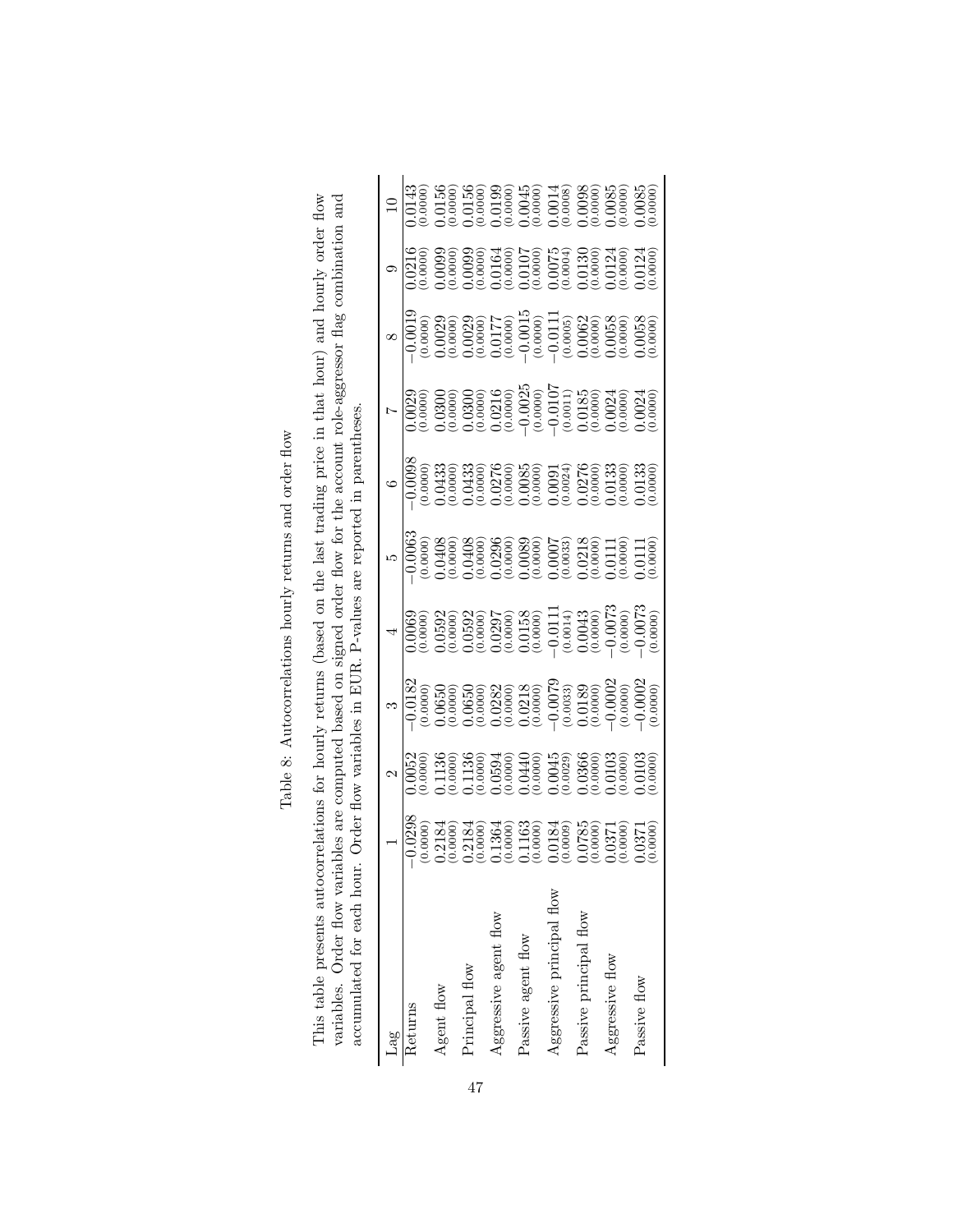Table 9: Autocorrelations in returns  $\,$ Table 9: Autocorrelations in returns

| ā<br>・・・・・<br>I<br>$\frac{1}{2}$<br>،<br>ن<br>しゅう<br>$\ddot{\phantom{0}}$<br><b>ARTISTICS</b><br>ļ |                                                           |
|----------------------------------------------------------------------------------------------------|-----------------------------------------------------------|
| $-1 - 2 - 1$<br>1<br>ו<br>ג<br>.<br>د<br>计半 全世界<br>;<br>;<br>.<br>2<br>ĺ                           | A A A TALLAS CACA CAC TACTION<br>)<br>2<br>2<br>ĺ         |
| $\frac{1}{2}$<br>i<br>C<br>i<br>in contract<br>I                                                   | $-11$<br>$\sim$<br>$\frac{1}{2}$<br>Contractor Contractor |

|                    |  |                                                                                                                                                                                                                                                                                                                                                                                                 |  |  |  | $\begin{array}{l} 2\ \mathrm{days} \\ -0.0454 \\ -0.0368 \\ -0.0368 \\ -0.0000 \\ -0.0000 \\ -0.0000 \\ -0.0000 \\ -0.0000 \\ -0.0000 \\ -0.0000 \\ -0.0000 \\ -0.0000 \\ -0.0000 \\ -0.0000 \\ -0.0000 \\ -0.0000 \\ -0.0000 \\ -0.0000 \\ -0.0000 \\ -0.0000 \\ -0.0000 \\ -0.0000 \\ -0.0000 \\ -0.0000 \\ -0.0000 \\ -0.0$                                              |
|--------------------|--|-------------------------------------------------------------------------------------------------------------------------------------------------------------------------------------------------------------------------------------------------------------------------------------------------------------------------------------------------------------------------------------------------|--|--|--|-----------------------------------------------------------------------------------------------------------------------------------------------------------------------------------------------------------------------------------------------------------------------------------------------------------------------------------------------------------------------------|
|                    |  |                                                                                                                                                                                                                                                                                                                                                                                                 |  |  |  |                                                                                                                                                                                                                                                                                                                                                                             |
|                    |  | $\begin{array}{l} \text{A} \text{ hours} \\ \text{10032} \\ \text{0.0035} \\ \text{0.005} \\ \text{0.005} \\ \text{0.005} \\ \text{0.007} \\ \text{0.008} \\ \text{0.007} \\ \text{0.008} \\ \text{0.009} \\ \text{0.000} \\ \text{0.000} \\ \text{0.000} \\ \text{0.000} \\ \text{0.000} \\ \text{0.000} \\ \text{0.000} \\ \text{0.000} \\ \text{0.000} \\ \text{0.000} \\ \$                 |  |  |  |                                                                                                                                                                                                                                                                                                                                                                             |
|                    |  |                                                                                                                                                                                                                                                                                                                                                                                                 |  |  |  |                                                                                                                                                                                                                                                                                                                                                                             |
|                    |  | $\begin{array}{l} 30\, \text{min} \\ 30\, \text{min} \\ 101\, \text{min} \\ 11\, \text{min} \\ 12\, \text{min} \\ 13\, \text{min} \\ 14\, \text{min} \\ 12\, \text{min} \\ 13\, \text{min} \\ 13\, \text{min} \\ 13\, \text{min} \\ 13\, \text{min} \\ 13\, \text{min} \\ 16\, \text{min} \\ 18\, \text{min} \\ 19\, \text{min} \\ 19\, \text{min} \\ 19\, \text{min} \\ 19\, \text{min} \\ 19$ |  |  |  |                                                                                                                                                                                                                                                                                                                                                                             |
|                    |  |                                                                                                                                                                                                                                                                                                                                                                                                 |  |  |  | $\begin{array}{l} \text{15} \text{ min} \\ 19666 \\ -19669 \\ -19600 \\ -19600 \\ -19600 \\ -19600 \\ -19600 \\ -19600 \\ -19600 \\ -19600 \\ -19600 \\ -19600 \\ -19600 \\ -19600 \\ -19600 \\ -19600 \\ -19600 \\ -19600 \\ -19600 \\ -19600 \\ -19600 \\ -19600 \\ -19600 \\ -19600 \\ -19600 \\ -19600 \\ -19600 \\ -19600 \\ -1960$                                    |
|                    |  |                                                                                                                                                                                                                                                                                                                                                                                                 |  |  |  | $\begin{array}{l} \text{5} \ \text{min} \\ \text{5} \ \text{min} \\ \text{10748} \\ \text{120000} \\ \text{13000} \\ \text{14000} \\ \text{150000} \\ \text{160000} \\ \text{170000} \\ \text{180000} \\ \text{190000} \\ \text{190000} \\ \text{190000} \\ \text{190000} \\ \text{190000} \\ \text{190000} \\ \text{190000} \\ \text{190000} \\ \text{190000} \\ \text{19$ |
|                    |  | $\begin{array}{l} 1\, {\rm min} \\ -1.1674 \\ -0.0075 \\ -0.0075 \\ -0.0075 \\ -0.0000 \\ -0.0039 \\ -0.0039 \\ -0.0039 \\ -0.0039 \\ -0.0039 \\ -0.0039 \\ -0.0039 \\ -0.0039 \\ -0.0039 \\ -0.0039 \\ -0.0039 \\ -0.0039 \\ -0.0039 \\ -0.0039 \\ -0.0039 \\ -0.0039 \\ -0.0039 \\ -0.0039 \\ -0.0039 \\ -0.0039 \\ -0.0$                                                                     |  |  |  |                                                                                                                                                                                                                                                                                                                                                                             |
| ${\rm La}^{\rm g}$ |  |                                                                                                                                                                                                                                                                                                                                                                                                 |  |  |  |                                                                                                                                                                                                                                                                                                                                                                             |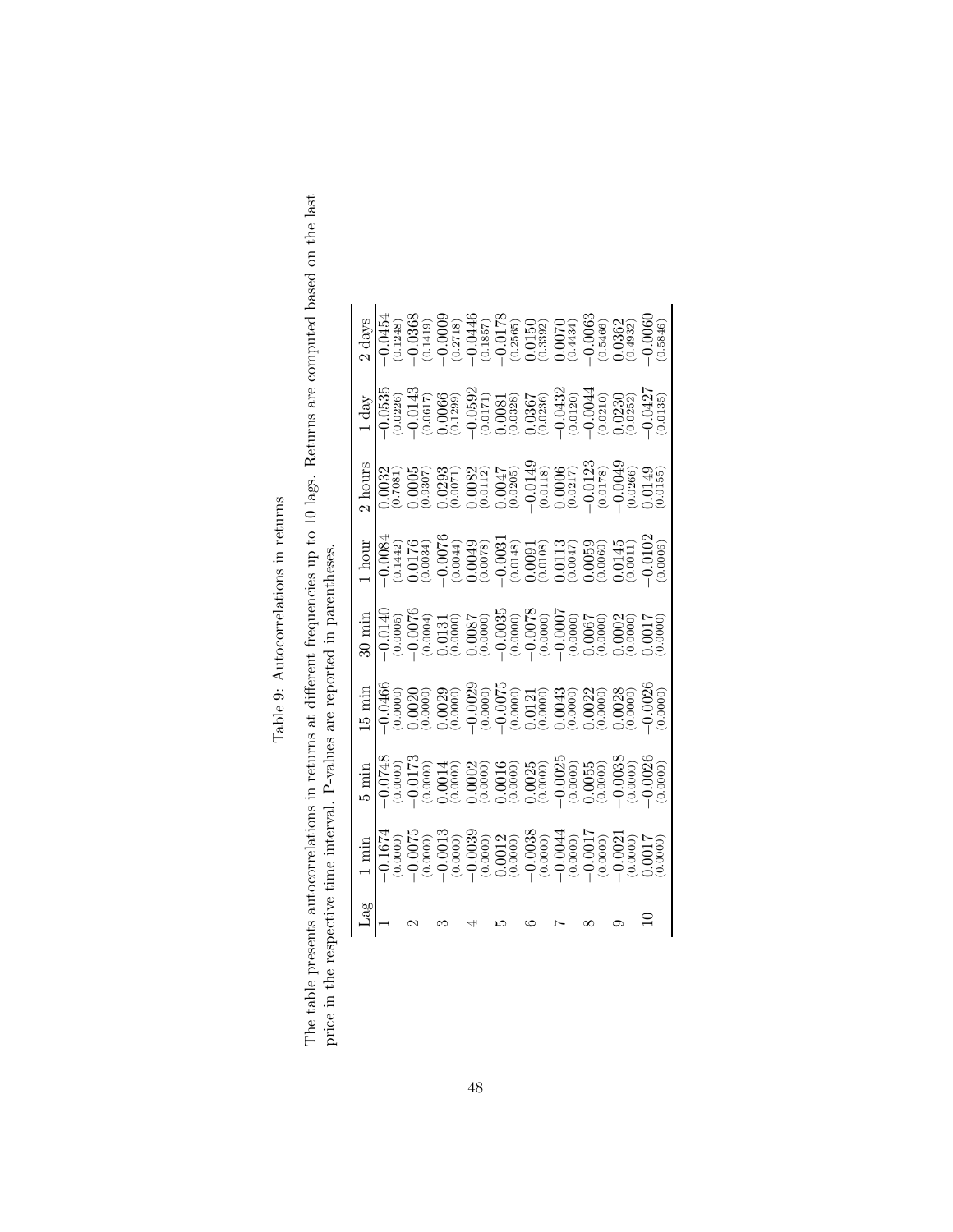# <span id="page-48-0"></span>C Data Cleaning

In this section we describe details on the data cleaning procedure and discuss our approach in comparison to other approaches.

Between May 6, 2013 and May 13, 2013, Eurex migrated its products to its T7 trading architecture. Euro STOXX 50 futures were migrated on May 8, 2013. From this day onward, there is imprecision (or "noise") in the timestamps. In particular, orders that appear to be executed against each other are not necessarily recorded at the same timestamp. Rather, orders are recorded at consecutive timestamps, with the difference usually being within a few tens of milliseconds. As a result, for each timestamp, buying and selling volume as well as aggressive and non-aggressive volume do not necessarily satisfy market clearing. As our analysis focuses on continuous trading only (Section [3\)](#page-5-1) and we are inferring continuous trading periods from the data, we have to deal with the imprecision in the timestamps in an efficient manner.

We clean the data using an event-time approach that is akin to the methodology of [Aquilina, Budish, and O'Neill](#page-32-11) [\(2021\)](#page-32-11), [Ernst](#page-33-7) [\(2020\)](#page-33-7), and [Ernst, Sokobin,](#page-33-8) [and Spatt](#page-33-8) [\(2021\)](#page-33-8). A natural way to solve the problems arising from the imprecision in the timestamps is grouping trade records with the same execution price that are recorded closely together. This can be addressed in both clock time and event time. A clock time approach, however, comes with the caveat that trades that are executing against each other and are recorded in different intervals, for example seconds, are not grouped together and thus neither of the trades enter the main analysis.<sup>[30](#page-48-1)</sup> The problem can be addressed by allowing volumes of market and limit order to deviate up to a threshold within each time interval. This threshold, however, is arbitrary and hard to infer from the data and the classification remains noisy.

An event time approach offers a tractable and more precise solution. Therefore, trades that are recorded at the same price within a short period of time a grouped together. Then, the total volume of limit orders and the total volume of market orders over these trades are computed. If the total volume of limit orders equals the total volume of market orders, the trades are labeled "continuous trading" and included in the main analysis. The algorithm for classifying trades runs from the start of each trading day. For each trade  $s_0$  that is executed at price  $p_i$ , a time window starting with that trade record is initialized. All following trades  $s_1, s_2, \ldots$  that are executed within the time window at the same trading price  $p_i$  are grouped together and assigned the same time. Once a trade  $s_{break}$  is executed at the same trading price  $p_i$  but does not fall within the time window, a new time window starting from that trade record is defined. Again, all trades that occur within the time window at the same execution price are grouped together with this trade. This procedure continues until the end of the trading day.

<span id="page-48-1"></span> ${}^{30}\rm{Suppose},$  for example trades are grouped by seconds. The first trade is recorded at  $t.900000$ with t denoting seconds, and the next is recorded at  $t + 1.100000$ . In an clock time approach, market clearing would not be satisfied for either of the seconds.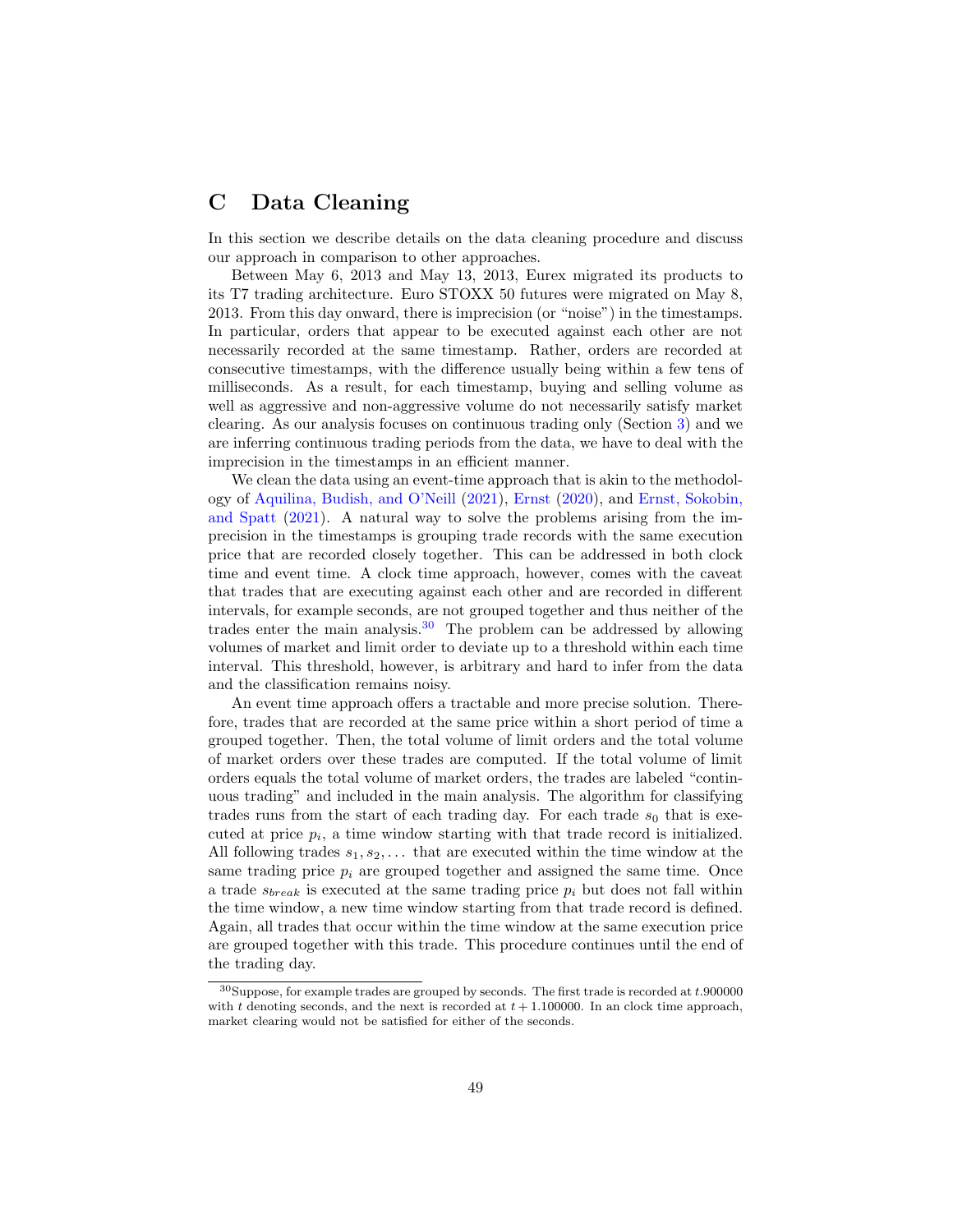The only parameter that has to be chosen is the length of the time window. In general, choosing the window length trades off two factors. On the one hand, choosing a longer window length assures that all corresponding trades are grouped together even if there is substantial noise in the timestamps and high trading activity, that might further delay recording of some of the trades. On the other hand, by choosing a shorter window only trades that were actually executing against each other are captured. If the window length is chosen too long and the volume of market orders and limit orders does not equal, a substantial volume does not enter the main analysis. We consider the possibilities of 100ms, 500ms, 2s, and 4s. In our particular dataset, inspection reveals that the imprecision is usually within the magnitude of a few tens of microseconds. Thus, in comparison to the clock-time approach discussed before, our approach allows to determine the appropriate choice to the parameter based on the data.

Another alternative to clean the data is by removing opening and closing auctions. This does however not account for potential intraday auctions that are held and thus have to be identified differently. Also, the identification of auctions is not clear cut due to the "noise" in the timestamps.[31](#page-49-1)

## <span id="page-49-0"></span>D State Space Representation

In this Section we show how the state space model presented in Section [4](#page-10-0) can be mapped into the standard linear state space model form. Our state space model is given by

<span id="page-49-2"></span>
$$
p_t = m_t + s_t \tag{9}
$$

$$
m_t = m_{t-1} + \sum_{s \in \mathcal{S}} \gamma_s \tilde{x}_{s,t} + w_t \tag{10}
$$

<span id="page-49-3"></span>
$$
s_t = \phi s_{t-1} + \sum_{s \in \mathcal{S}} \delta_s x_{s,t} + \varepsilon_t \tag{11}
$$

<span id="page-49-1"></span><sup>&</sup>lt;sup>31</sup>There are several ways to do so. First, opening auctions can be defined as the first trade record on each trading day and closing auctions as the last trade record on each trading day. This is, however, only feasible for the period before May 8, 2013, as after the first recorded trade is not necessarily the opening auction and opening auctions were occasionally recorded at several timestamps. In principle, the aggressor flag for auction trades indicates that these trades pertain to a passive order. This suggests identifying auctions as timestamps for with only passive trades are recorded. In practice, there are timestamps around the (potential) opening or closing auctions for which trades with an aggressor flag indicating an aggressive order as well as trades with an aggressor flag indicating a passive order are recorded. Even if market clearing holds taking all orders into account, the volume of aggressive orders does not equal the volume of passive orders for these timestamps (this is, for example, the case on March 11, 2011). From the trade data, it is not possible to identify against which limit orders this market order has executed. Since the account flag is of first-order importance for the main analysis, such an identification would however be necessary if the market order were to be included.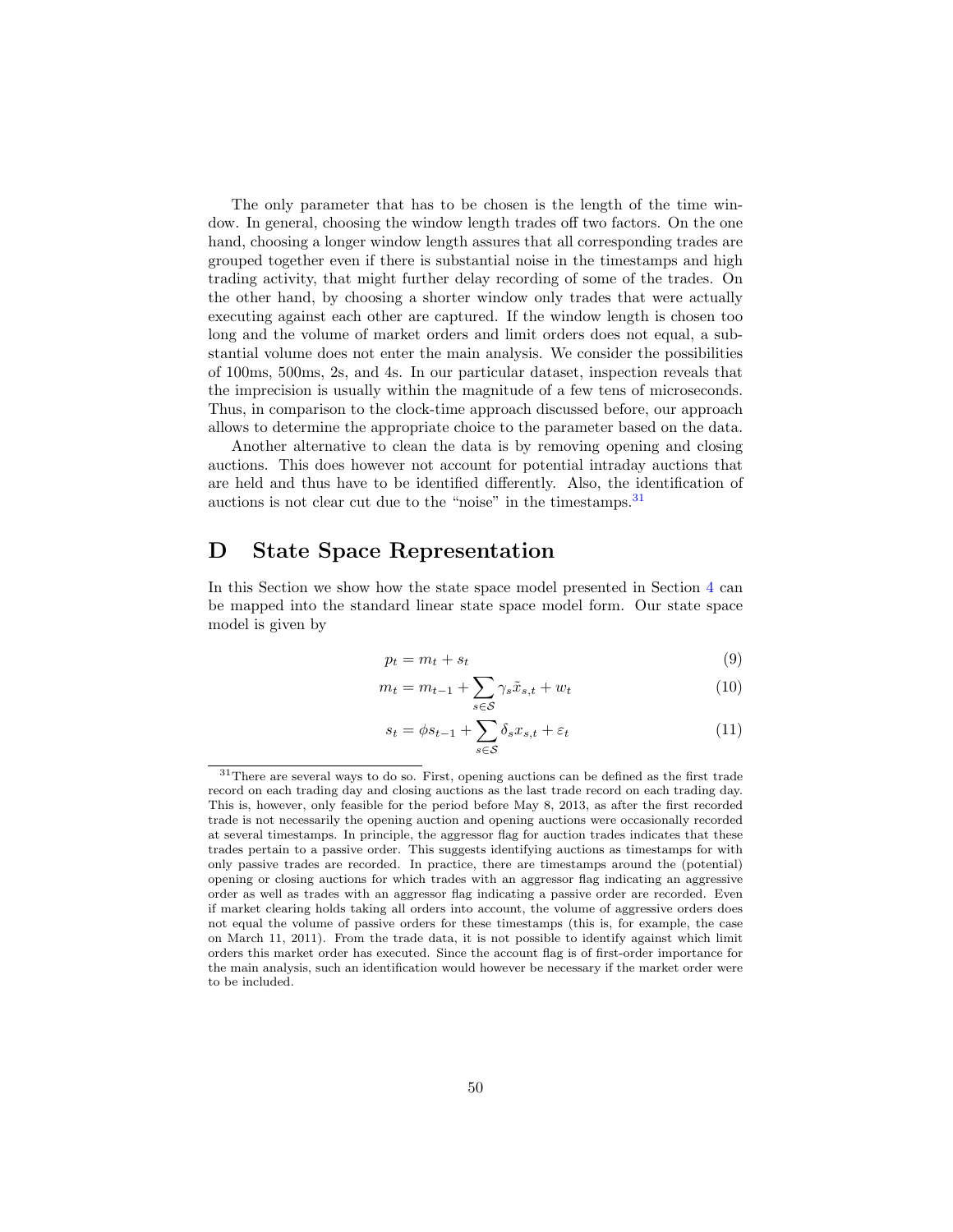with  $w_t \sim \mathcal{N}(0, \sigma_w^2)$  and  $\varepsilon_t \sim \mathcal{N}(0, \sigma_{\varepsilon}^2)$ . The standard linear state space model is given by

$$
\mathbf{y}_s = \mathbf{Z}_s \boldsymbol{\alpha}_s + \boldsymbol{\epsilon}_s,\tag{12}
$$

$$
\boldsymbol{\alpha}_{s+1} = \mathbf{T}_s \boldsymbol{\alpha}_s + \mathbf{R}_s \boldsymbol{\eta}_s,\tag{13}
$$

with index  $s = 1, ..., S$ , and the disturbances  $\epsilon_s \sim \mathcal{N}(0, \mathbf{H}_s)$  and  $\eta_s \sim \mathcal{N}(0, \mathbf{Q}_s)$ , following the notation of [Durbin and Koopman](#page-33-12) [\(2012\)](#page-33-12).

We follow [Hamilton](#page-34-16) [\(1986\)](#page-34-16) and include exogenous variables in the state vector. We collect the variables  $\gamma_s$  for  $s \in S$  in the  $S \times 1$  vector  $\gamma$  and the variables  $\delta_s$  for  $s \in S$  in the  $S \times 1$  vector  $\delta$ . Similarly, we collect order flow in the  $S \times 1$  vector  $\mathbf{x}_t$  and innovations in order flow in the  $S \times 1$  vector  $\tilde{\mathbf{x}}_t$ . Note that the dimension  $S$  of the vectors depends on which order flow variables are included, as discussed in Secton [4.2.](#page-11-3) Then we obtain

$$
\mathbf{y}_s = p_{t-1},\tag{14}
$$

$$
\alpha_s = (m_{t-1}, s_{t-1}, \gamma'_{t-1}, \delta'_{t-1})',\tag{15}
$$

$$
\eta_s = (w_t, \varepsilon_t)',\tag{16}
$$

It is set  $H_s \to 0$  and thus  $\epsilon_s = 0$ . Then the design matrix<sup>[32](#page-50-0)</sup> is given by

<span id="page-50-3"></span><span id="page-50-1"></span>
$$
\mathbf{Z}_s = \begin{bmatrix} 1 & 1 & S & S \\ 1 & 1 & 0 & 0 \end{bmatrix} 1 \tag{17}
$$

Furthermore, the transition matrix

$$
\mathbf{T}_s = \begin{bmatrix} 1 & 1 & S & S \\ 1 & 0 & \tilde{\mathbf{x}}'_t & 0 \\ 0 & \phi & 0 & \mathbf{x}'_t \\ 0 & 0 & \mathbf{I}_S & 0 \\ 0 & 0 & 0 & \mathbf{I}_S \end{bmatrix} \begin{bmatrix} 1 \\ 1 \\ S \end{bmatrix}
$$
(18)

is time-varying, with  $I_S$  being and  $S \times S$  identity matrix. The selection matrix is given by

$$
\mathbf{R}_s = \begin{bmatrix} 1 & 1 \\ 1 & 0 \\ 0 & 1 \\ 0 & 0 \\ 0 & 0 \end{bmatrix} \begin{matrix} 1 \\ 1 \\ S \\ S \end{matrix},
$$
(19)

and the state covariance matrix by

<span id="page-50-2"></span>
$$
\mathbf{Q}_s = \begin{bmatrix} 1 & 1 \\ \sigma_w^2 & 0 \\ 0 & \sigma_\varepsilon^2 \end{bmatrix} \begin{bmatrix} 1 \\ 1 \end{bmatrix} . \tag{20}
$$

<span id="page-50-0"></span> $^{32}\mathrm{For}$  all matrices we denote the dimensions in the first row and last column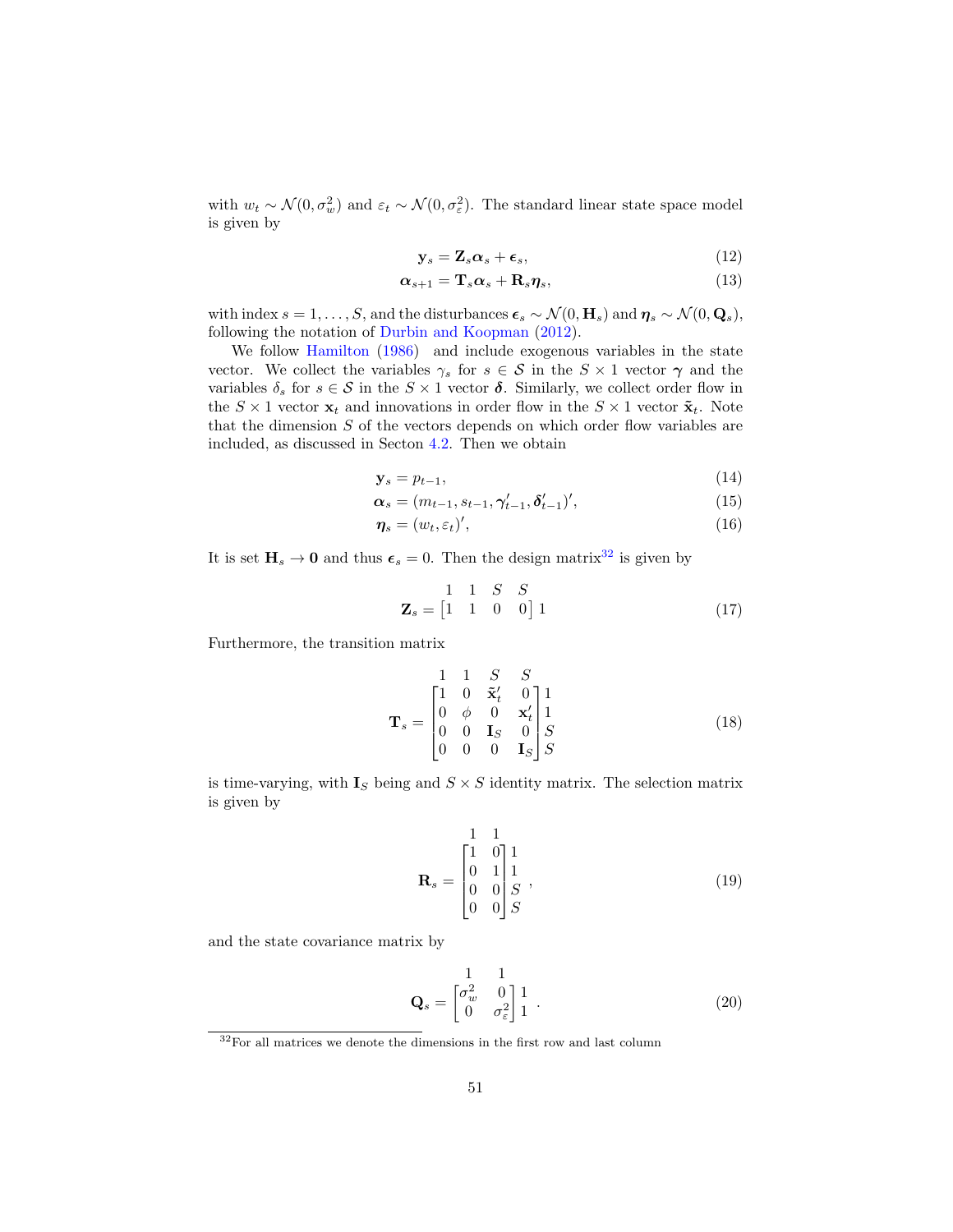In the state space model given by  $(14) - (20)$  $(14) - (20)$  $(14) - (20)$ , the parameters on order flow and innovations in order flow are estimated by state estimation. This model is used as second step when determining the starting values, as described in Section [4.](#page-10-0) For implementation, state estimation is replaced by parameter estimation such that the coefficients on the order flow variables are estimated by maximum likelihood estimation. Therefore, a constant 1 is assigned to exogenous variables. Both the exogenous variables as well as the parameters are included in the system matrices. This yields

$$
\mathbf{y}_s = p_{t-1},\tag{21}
$$

$$
\boldsymbol{\alpha}_s = (m_{t-1}, s_{t-1}, \boldsymbol{\iota}'_S)',\tag{22}
$$

$$
\eta_s = (w_t, \varepsilon_t)',\tag{23}
$$

with  $\iota_S$  being an  $S \times 1$  vector of ones. Again, it is set  $H_s \to 0$  and thus  $\epsilon_s = 0$ . The design matrix is unchanged and given by [\(17\)](#page-50-3). Furthermore, the transition matrix changes and is now given by

$$
\mathbf{T}_s = \begin{bmatrix} 1 & 1 & S \\ 1 & 0 & \gamma' diag(\tilde{\mathbf{x}}_t) \\ 0 & \phi & \delta' diag(\mathbf{x}_t) \\ 0 & 0 & \mathbf{I}_S \end{bmatrix} \begin{bmatrix} 1 \\ 1 \\ S \end{bmatrix} . \tag{24}
$$

is time-varying. The selection matrix is given by

$$
\mathbf{R}_s = \begin{bmatrix} 1 & 1 \\ 1 & 0 \\ 0 & 1 \\ 0 & 0 \end{bmatrix} \begin{bmatrix} 1 \\ 1 \\ S \end{bmatrix},
$$
 (25)

and the state covariance matrix is unchanged and given by [\(20\)](#page-50-2).

# <span id="page-51-0"></span>E Implementation of Estimation

This section describes details on the implementation of the model estimation described in Section [4.](#page-10-0) The model is estimated by maximum likelihood estimation and the Kalman filter recursion is used to valuate the likelihood function. For the maximum likelihood estimation, starting values are required. Here, we describe how these starting values are obtained. Also, we discuss restrictions on the parameters in estimation.

Starting values for the maximum likelihood estimation are obtained in three steps. First, a simple state space model excluding order flow and innovations in order flow is estimated. Thus, the model is given by

<span id="page-51-1"></span>
$$
p_t = m_t + s_t \tag{26}
$$

$$
m_t = m_{t-1} + w_t \tag{27}
$$

<span id="page-51-2"></span>
$$
s_t = \phi s_{t-1} + \varepsilon_t \tag{28}
$$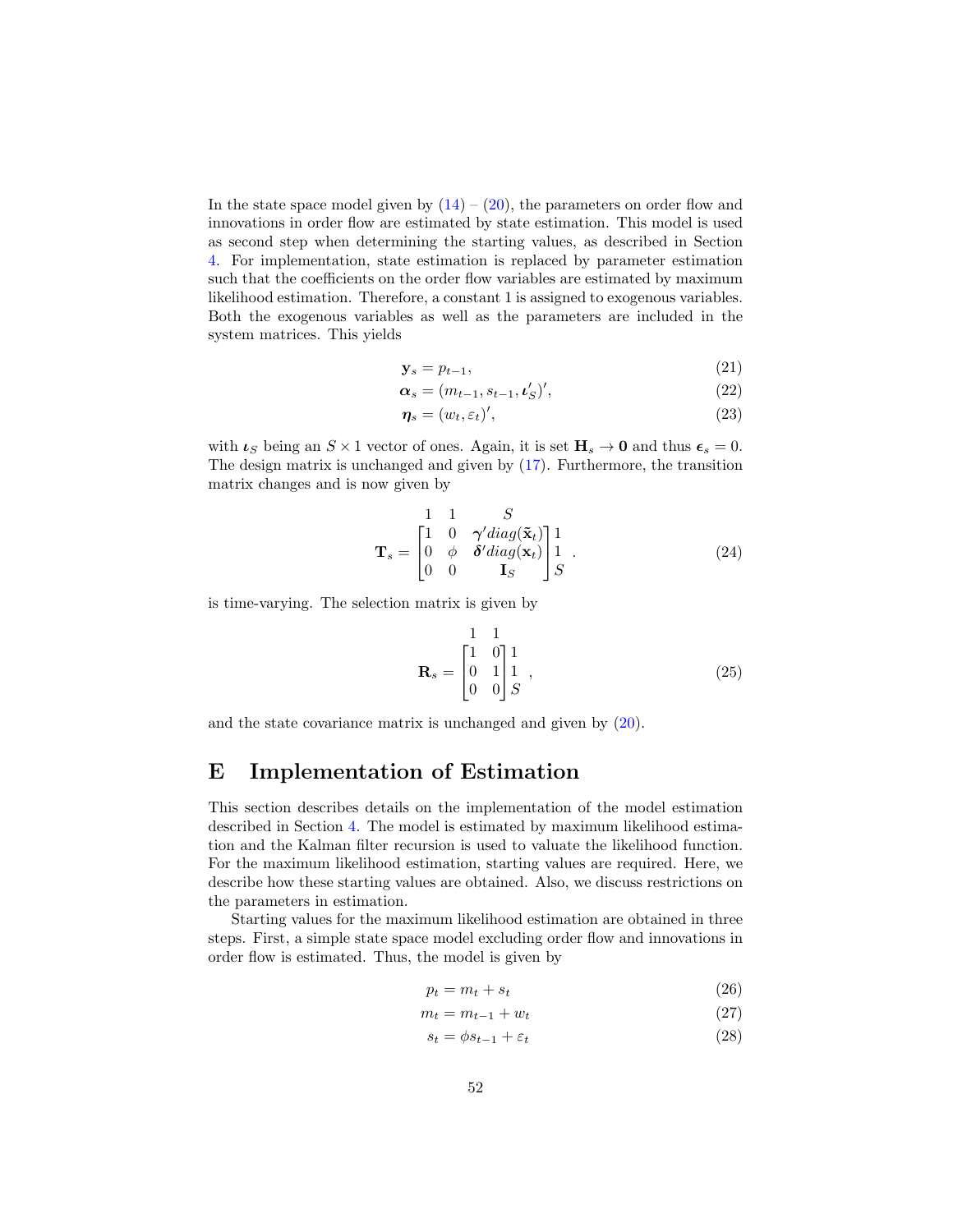with  $w_t \sim \mathcal{N}(0, \sigma_w^2)$  and  $\varepsilon_t \sim \mathcal{N}(0, \sigma_{\varepsilon}^2)$ . Since the model is estimated with log prices, return variances and autocovariances can be expressed as a function of the model's parameters. It can be shown that the autocovariances of the returns are

$$
\gamma(0) = \sigma_w^2 + \frac{1 - 2\phi}{1 - \phi^2} \sigma_\varepsilon^2 \tag{29}
$$

$$
\gamma(1) = \frac{\phi - 1}{1 + \phi} \sigma_{\varepsilon}^2 \tag{30}
$$

$$
\gamma(2) = \frac{\phi(1-\phi)}{1+\phi}\sigma_{\varepsilon}^2.
$$
\n(31)

Using this, starting values for the maximum likelihood estimation are given by

$$
\phi = \frac{\gamma(2)}{\gamma(1)}\tag{32}
$$

and using the starting value for  $\phi$  it follows for  $\sigma_{\varepsilon}^2$ 

<span id="page-52-0"></span>
$$
\sigma_{\varepsilon}^{2} = \gamma(1) \frac{1+\phi}{\phi-1}
$$
\n(33)

and finally for  $\sigma_w^2$ 

<span id="page-52-1"></span>
$$
\sigma_w^2 = \gamma(0) - \frac{1 - 2\phi}{1 - \phi^2} \sigma_\varepsilon^2.
$$
\n(34)

Using these starting values the reduced form state space model given by [\(26\)](#page-51-1) – [\(28\)](#page-51-2) is estimated. We estimate parameters for  $\sigma_{\varepsilon}$  and  $\sigma_{w}$  rather than for  $\sigma_{\varepsilon}^{2}$ and  $\sigma_w^2$ . Thus, our starting values are given by the square root of [\(33\)](#page-52-0) and [\(34\)](#page-52-1), respectively. The estimates are stored and used as starting values for estimating the full state space model, with parameter estimation replaced by state estimation. The model is discussed in Appendix  $D$ ,  $(14) - (20)$  $(14) - (20)$  $(14) - (20)$ . This model introduces the parameters on order flow and innovations in order flow as latent state variables given by

$$
\delta_t = \delta_{t-1} \tag{35}
$$

and

$$
\gamma_t = \gamma_{t-1}.\tag{36}
$$

For estimation, the states for the parameters are initialized as diffuse by setting a prior variance of  $\kappa$  with  $\kappa \to \infty$ .

After estimation, the estimated parameters for  $\sigma_{\varepsilon}$ ,  $\sigma_{w}$ , and  $\phi$  as well as the state estimates for  $\delta$  and  $\gamma$  are stored and used as starting values for estimating the full state space model  $(9) - (11)$  $(9) - (11)$  $(9) - (11)$  by maximum likelihood.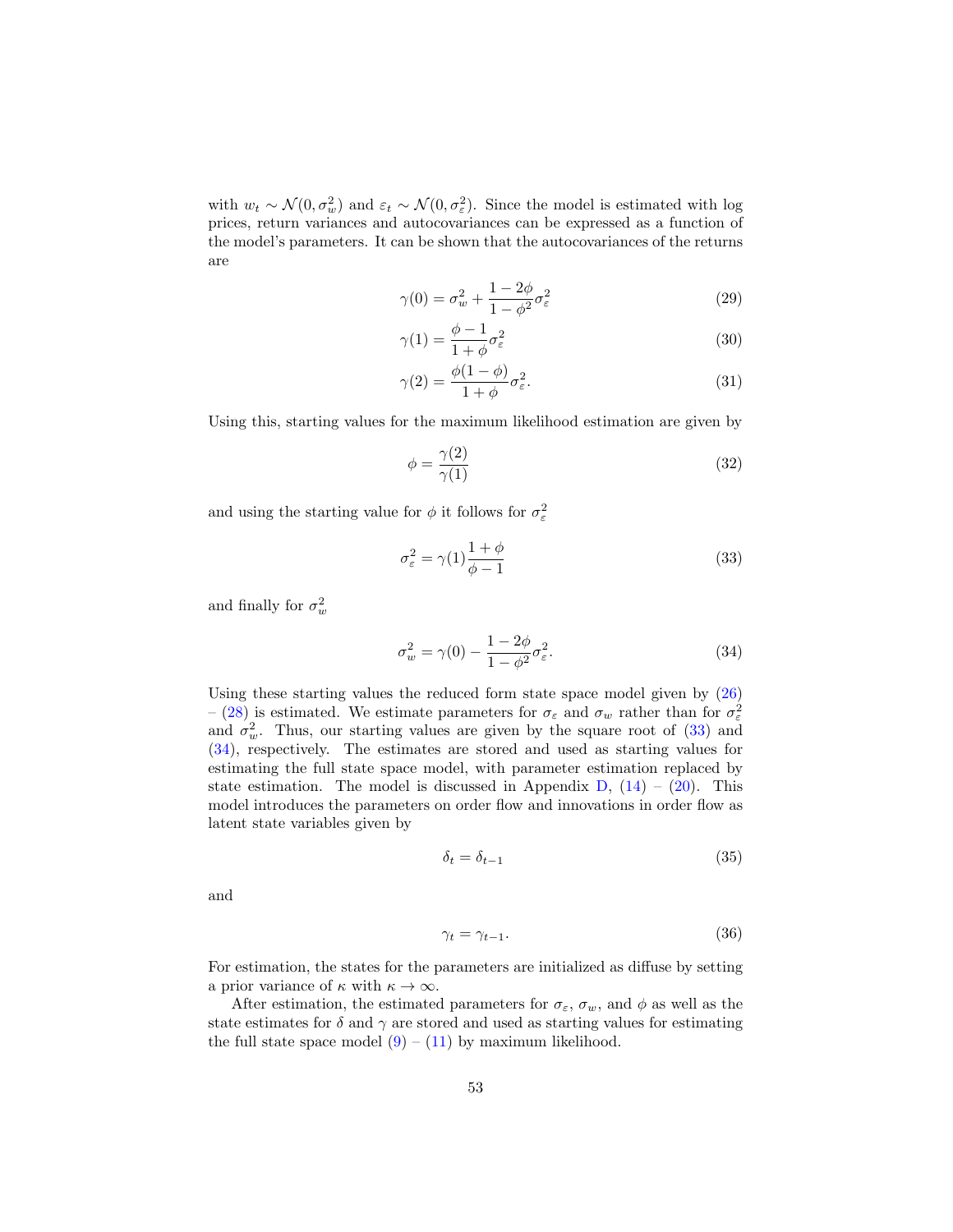The model contains parameters that are required to be positive (the standard deviations of the error terms in the state and observation equation) or to be in the interval  $[-1, 1]$  (the autocorrelation in pricing errors). To ensure that these restrictions are satisfied in estimation, we transform the restricted parameters before optimization by applying the function  $f(x)$  to parameter x. After optimization, we untransform the parameters by applying the function  $g(y)$  to the transformed parameter  $y$ . For the variance parameters, we use

$$
f(x) = x^2 \tag{37}
$$

and

$$
g(y) = y^{\frac{1}{2}}.\tag{38}
$$

For the autocorrelations in pricing errors that are required to be in the interval  $[-1, 1]$ , the functions are given by

$$
f(x) = \tanh(x) \tag{39}
$$

and

$$
g(y) = arctanh(y). \tag{40}
$$

### <span id="page-53-0"></span>F Additional Robustness Checks

We perform additional robustness checks for our results obtained based on the full state space model presented in Section [4.](#page-10-0) With this, we address the potential concern that pricing errors in a period are not only a function of the order flow in the respective period, but also include a component that is due to underreactions or over-reactions to past news. To capture this effect, we allow the pricing error  $s_t$  in period t to depend on innovations in order flow  $\tilde{x}_{t-1}$  in period  $t-1$ :

$$
p_t = m_t + s_t \tag{41}
$$

$$
m_t = m_{t-1} + \sum_{s \in \mathcal{S}} \gamma_s \tilde{x}_{s,t} + w_t \tag{42}
$$

<span id="page-53-1"></span>
$$
s_t = \phi s_{t-1} + \sum_{s \in \mathcal{S}} \delta_s x_{s,t} + \varepsilon_t \tag{43}
$$

As before,  $w_t \sim \mathcal{N}(0, \sigma_w^2)$ ,  $\varepsilon_t \sim \mathcal{N}(0, \sigma_\varepsilon^2)$ ,  $x_{s,t}$  denotes order flow by account role-aggressor flag combination s, and  $\tilde{x}_{s,t}$  are surprises in order flow. S denotes the account role-aggressor flag combinations included in the estimation. The coefficient  $\delta_{s,lag}$  in equation [\(43\)](#page-53-1) captures the degree to which pricing errors under-react or over-react to past innovations in the respective order flow series.

Results are presented in Table [10.](#page-54-0) Overall, the evidence for both underreactions and over-reactions in weak and at most suggestive for innovations in agent flow.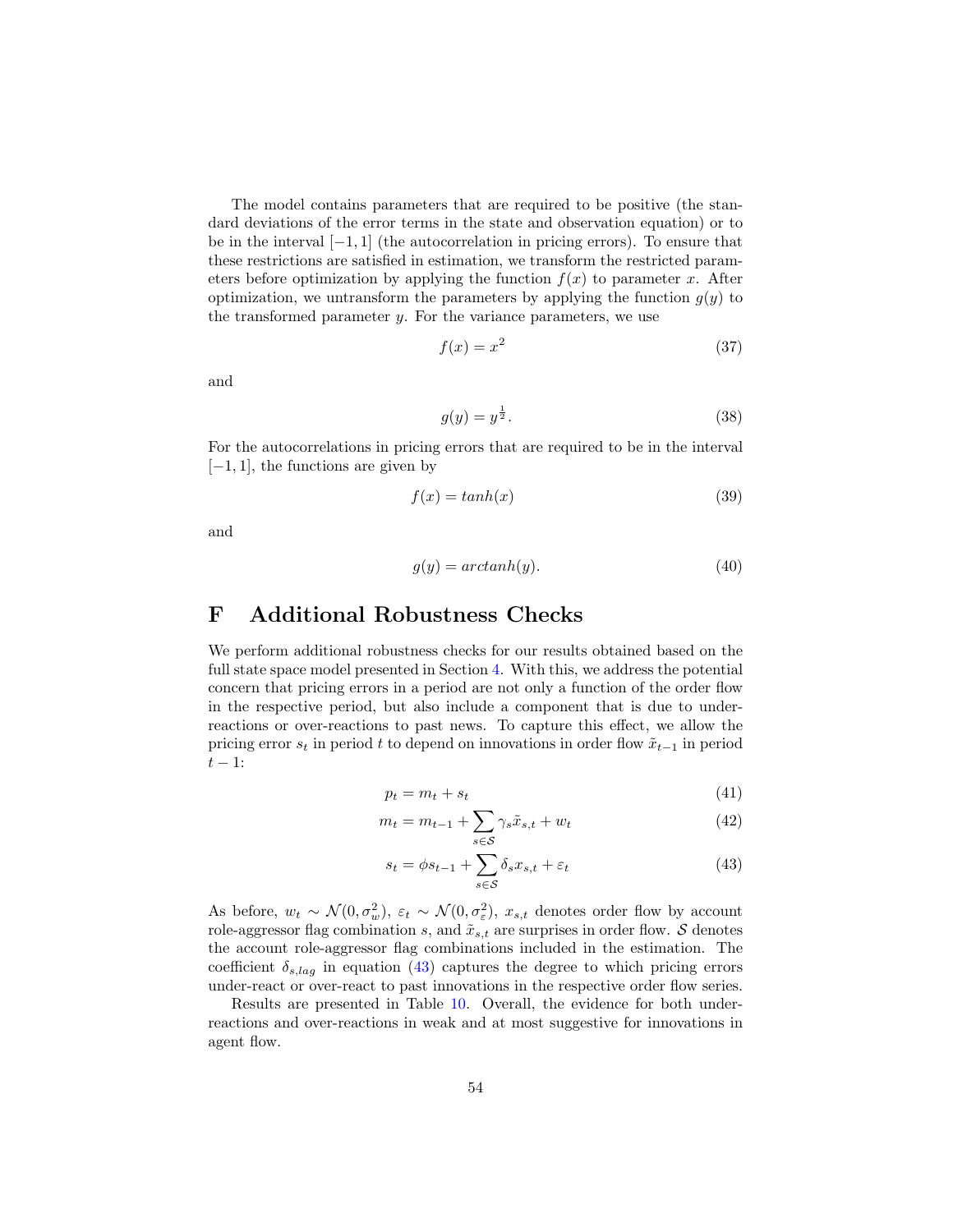Table 10: State space model estimation results

<span id="page-54-0"></span>This table presents estimation results for the full state space model

$$
p_t = m_t + s_t
$$
  
\n
$$
m_t = m_{t-1} + \sum_{s \in S} \gamma_s \tilde{x}_{s,t} + w_t
$$
  
\n
$$
s_t = \phi s_{t-1} + \sum_{s \in S} \delta_s x_{s,t} + \sum_{s \in S} \delta_{s,lag} \tilde{x}_{s,t-1} + \varepsilon_t
$$

at an hourly frequency.  $x_t$  is order flow and  $\tilde{x}_t$  are surprises in order flow obtained as the residual from a VAR model. Passive order flow is omitted from the specification. The subscripts on  $\gamma$  and  $\delta$  denote the account role with c  $(p)$  standing for agent (principal) and the aggressor flag with  $a$   $(p)$  standing for aggressive (passive) order flow. Variances are in bp and  $\delta$  as well as  $\gamma$  in  $bp/1,000,000$  EUR. Robust standard errors in parentheses.  $*$  denotes significance at the 10% level, ∗∗ denotes significance at the 5% level, and ∗∗∗ denotes significance at the 1% level.

|                     | (1)                      | $^{'}2)$                                    |
|---------------------|--------------------------|---------------------------------------------|
| $\sigma_w$          | $17.6117***$<br>(0.2642) | $19.6547***$<br>(0.2492)                    |
| $\sigma_{\epsilon}$ | 19.0850***<br>(0.4433)   | $20.4210***$<br>(0.3832)                    |
| φ                   | $0.8926***$<br>(0.0146)  | $0.8886***$<br>(0.0128)                     |
| efficient price     |                          |                                             |
| $\gamma_{c,a}$      | $0.7928***$<br>(0.0460)  |                                             |
| $\gamma_{p,a}$      | 0.0204<br>(0.0338)       |                                             |
| $\gamma_{c,n}$      |                          | $\textnormal{-}0.1383^*$<br>(0.0773)        |
| $\gamma_{p,n}$      |                          | $-0.4864***$<br>(0.0436)                    |
| pricing error       |                          |                                             |
| $\delta_{c,a}$      | $0.1550***$<br>(0.0463)  |                                             |
| $\delta_{p,a}$      | $\,0.0356\,$<br>(0.0287) |                                             |
| $\delta_{c,a,lag}$  | $-0.0131$<br>(0.0127)    |                                             |
| $\delta_{p,a,lag}$  | 0.0013<br>(0.0095)       |                                             |
| $\delta_{c,n}$      |                          | $\text{-}0.2320^{\ast\ast\ast}$<br>(0.0642) |
| $\delta_{p,n}$      |                          | $\,0.0261\,$<br>(0.0349)                    |
| $\delta_{c,n,lag}$  |                          | $0.0607***$                                 |
| $\delta_{p,n,lag}$  |                          | (0.0195)<br>$-0.0169*$<br>(0.0099)          |
| $\#\mathrm{Obs}$    | 32,276                   | 32,272                                      |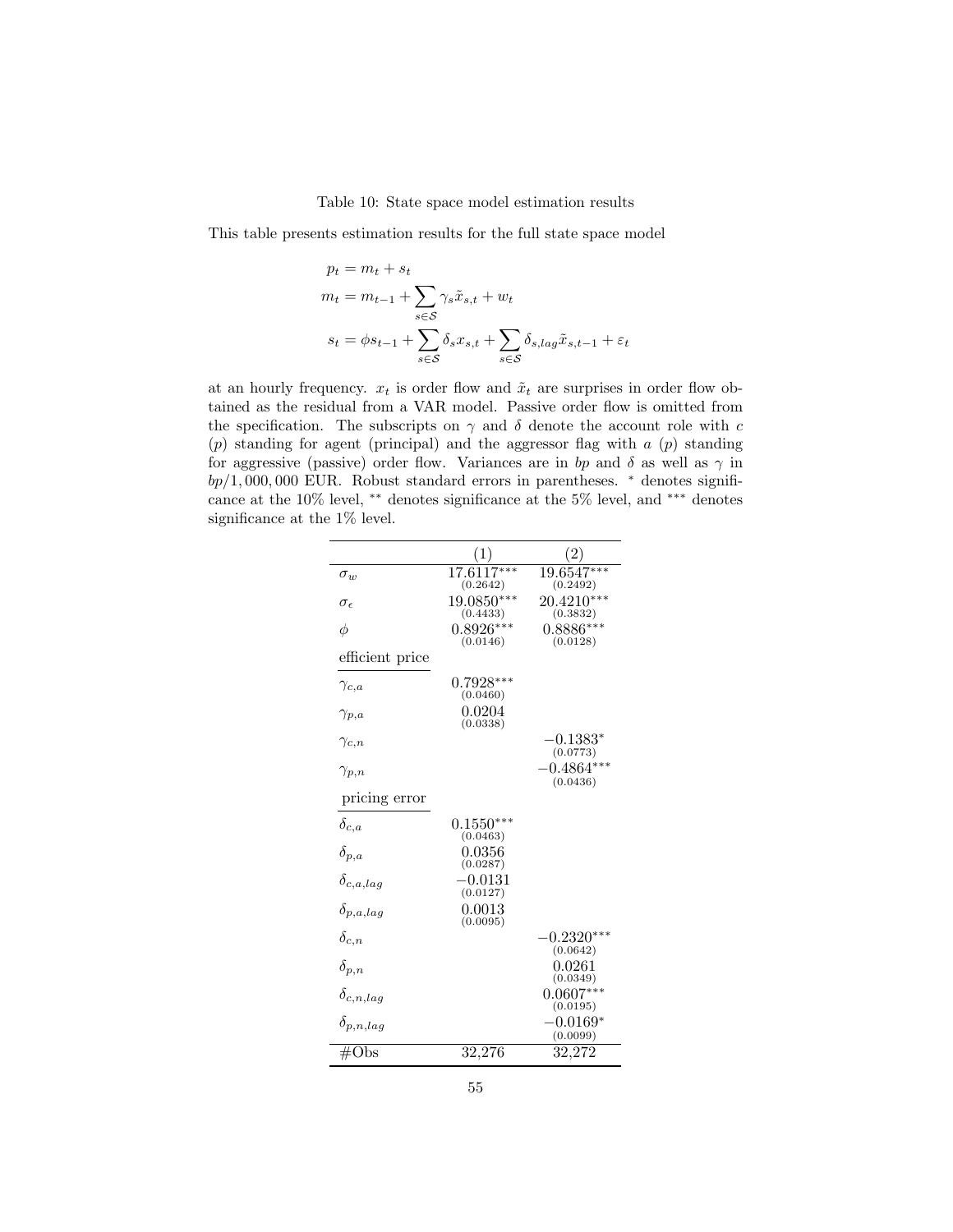Table 11: Summary statistics on trading during continuous trading and auctions

This table presents summary statistics for trading activity during continuous trading and trading during the opening and closing auctions. Trading volume of agents during continuous trading is computed as the average of hourly shares of agent volume in total volume. Agent share  $(q = 0.9)$  and agent share  $(q = 0.99)$  denote the share of agent volume in total auction volume for auctions with volume in the 90% and 99% quantile of the distribution of auction volumes. Agent share around auction denotes the share of agent volume in the 15 minutes of continuous trading around the opening and closing auctions. Auction share denotes the share of auctions in continuous trading. Price deviation denotes the absolute deviation of the auction price from the first (last) recorded price in continuous trading for opening (closing) auctions and price deviation 15 min denotes the deviation of the auction price from the price 15 minutes later (earlier) for opening (closing) auctions.

|                             | Cont' trading | Open      | Close    |
|-----------------------------|---------------|-----------|----------|
| Agent share                 | 0.3159        | 0.7023    | 0.4775   |
| Agent share $(q = 0.9)$     |               | 0.5506    | 0.4965   |
| Agent share $(q = 0.99)$    |               | 0.5426    | 0.4654   |
| Agent share around auction  |               | 0.4926    | 0.4926   |
| Auction volume              |               | 2832.7121 | 419.7658 |
| Auction share (bp)          |               | 15.07     | 2.3925   |
| Price deviation (bp)        |               | 2.8540    | 4.5542   |
| Price deviation 15 min (bp) |               | 14.4548   | 9.7480   |

# <span id="page-55-0"></span>G Additional Results on Auction Trading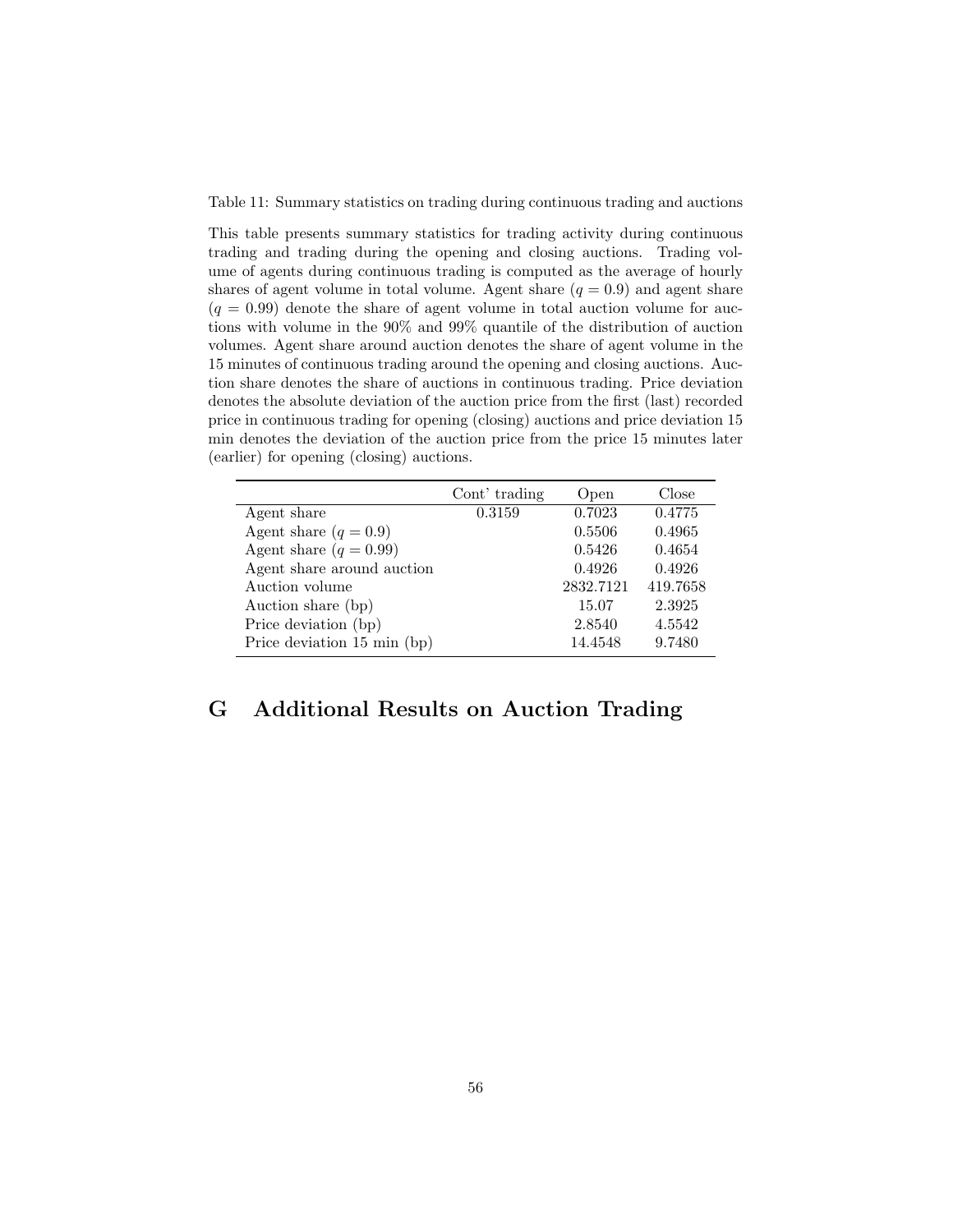| i<br>1<br>;<br>ı                                                                                              |
|---------------------------------------------------------------------------------------------------------------|
| l<br>١<br>ı                                                                                                   |
| へんしょう<br>ı                                                                                                    |
| していくしょ<br>i<br>ı<br>$\frac{1}{2}$<br>֧֧֧֧ׅ֧ׅ֧ׅ֧ׅ֧ׅ֧ׅ֧֛ׅ֧ׅ֧֚֚֚֚֚֚֚֚֚֚֚֚֚֚֚֚֚֚֚֚֚֚֚֚֚֚֚֚֝֝֝֜֝֜֜֜֜֜֝֜֜<br>I<br>l |
|                                                                                                               |
| l<br>j<br>ï                                                                                                   |

This table presents correlations between the different variables of interest for the opening and closing auction. Agent share denotes the share of agent volume in total auction volume. Agent share around auction denotes th the 15 minutes of continuous trading around the opening and closing auctions. Price deviation denotes the absolute deviation This table presents correlations between the different variables of interest for the opening and closing auction. Agent share denotes the share of agent volume in total auction volume. Agent share around auction denotes the share of agent volume in the 15 minutes of continuous trading around the opening and closing auctions. Price deviation denotes the absolute deviation of the auction price from the first (last) recorded price in continuous trading for opening (closing) auctions. of the auction price from the first (last) recorded price in continuous trading for opening (closing) auctions.

|                            |          | price deviation agent share around auction agent share auction |          | vіх      |
|----------------------------|----------|----------------------------------------------------------------|----------|----------|
|                            |          | Opening auction                                                |          |          |
| price deviation            | .000000  | 0.522215                                                       | 0.018860 | 0.223308 |
| agent share around auction | 0.52215  | .000000                                                        | 1.317057 | 1.268108 |
| agent share auction        | 0.018860 | 1.317057                                                       | .000000  | .090456  |
| š                          | 0.223308 | 0.268108                                                       | 1.090456 | .000000. |
|                            |          | Closing auction                                                |          |          |
| price deviation            | .000000. | 0355660                                                        | 0.154351 | 0.349090 |
| agent share around auction | 1.085660 | .000000                                                        | 1.345702 | 1.229460 |
| agent share auction        | 154351   | 1.345702                                                       | .000000  | 1.293631 |
| š                          | 1.349090 | 0.229460                                                       | 1.29363  | .000000  |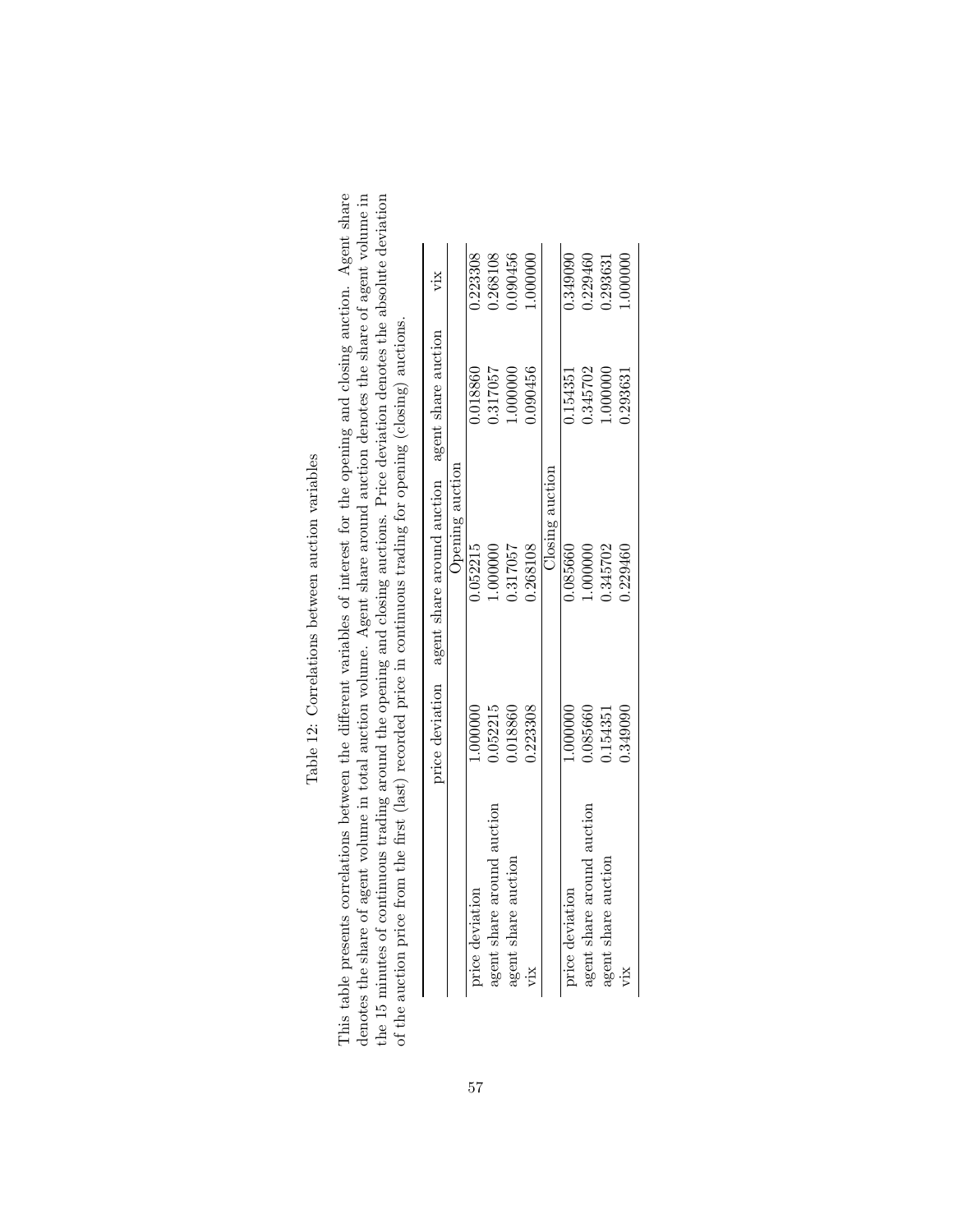#### Table 13: Auction deviations: regression results

<span id="page-57-0"></span>This table presents regression results for auction price deviations relative to the first price after (last price before) opening (closing) auctions as well as the price 15 minutes after (15 minutes before) opening (closing) auctions. agent share denotes the share of agent volume in total auction volume. Agent share around auction denotes the share of agent volume in the 15 minutes of continuous trading around the opening and closing auctions. Auction share denotes the share of auction volume in continuous trading volume on the respective trading day. Clustered standard errors using 20 lags in parentheses. <sup>\*</sup> denotes significance at the 10% level, ∗∗ denotes significance at the 5% level, and ∗∗∗ denotes significance at the 1% level.

|                            | open          | open $(15 \text{ min})$ | close       | close $(15 \text{ min})$ |
|----------------------------|---------------|-------------------------|-------------|--------------------------|
| constant                   | $-0.1200$     | $-7.8140***$            | $-0.9508*$  | $-6.0120***$             |
|                            | (0.579)       | (1.893)                 | (0.493)     | (1.272)                  |
| Agent share auction        | 0.317843      | $7.1313***$             | 1.3599***   | 0.5643                   |
|                            | (0.765)       | (1.947)                 | (0.519)     | (0.975)                  |
| Auction share              | $0.010983***$ | $0.0210*$               | 0.1251      | $0.0819*$                |
|                            | (0.002)       | (0.011)                 | (0.093)     | (0.045)                  |
| Agent share around auction | $-0.785586$   | 3.1205                  | $-0.4377$   | 2.4498                   |
|                            | (1.617)       | (3.581)                 | (0.951)     | (1.896)                  |
| VIX.                       | $0.174428***$ | $0.9041***$             | $0.2793***$ | $0.8307***$              |
|                            | (0.039)       | (0.090)                 | (0.026)     | (0.089)                  |
| Obs                        | 2289          | 2289                    | 2289        | 2289                     |
| Adj $R^2$                  | 0.058         | 0.154                   | 0.136       | 0.224                    |